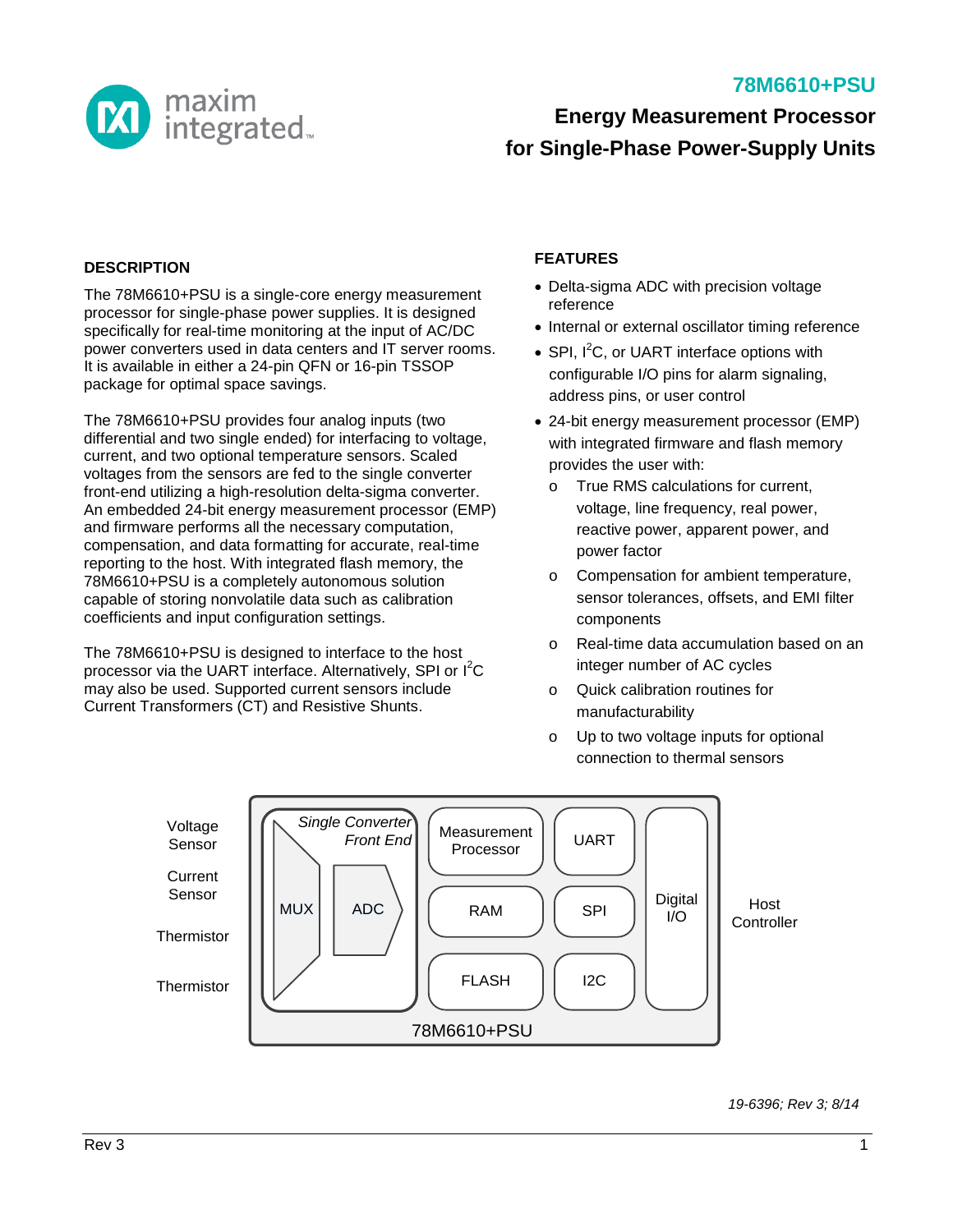# **Table of Contents**

| 1           |               |                                                                          |  |
|-------------|---------------|--------------------------------------------------------------------------|--|
|             | 1.1           |                                                                          |  |
|             | 1.2           |                                                                          |  |
|             | 1.3           |                                                                          |  |
|             | 1.4           |                                                                          |  |
|             | 1.5           |                                                                          |  |
|             | 1.6           |                                                                          |  |
|             | 1.7           |                                                                          |  |
|             | 1.8           |                                                                          |  |
| $\mathbf 2$ |               |                                                                          |  |
|             | 2.1           |                                                                          |  |
|             |               |                                                                          |  |
|             |               |                                                                          |  |
|             | $2.2^{\circ}$ |                                                                          |  |
|             | 2.3           |                                                                          |  |
|             |               |                                                                          |  |
|             |               |                                                                          |  |
|             |               |                                                                          |  |
|             |               |                                                                          |  |
|             | 2.4           |                                                                          |  |
|             | 2.5           |                                                                          |  |
|             | 2.6           |                                                                          |  |
|             | 2.7           |                                                                          |  |
|             | 2.8           |                                                                          |  |
|             |               |                                                                          |  |
|             |               |                                                                          |  |
|             | 2.9           |                                                                          |  |
|             |               |                                                                          |  |
|             |               |                                                                          |  |
|             |               |                                                                          |  |
|             |               |                                                                          |  |
|             |               |                                                                          |  |
|             |               |                                                                          |  |
|             |               |                                                                          |  |
|             |               |                                                                          |  |
|             |               |                                                                          |  |
|             |               |                                                                          |  |
|             |               |                                                                          |  |
|             |               |                                                                          |  |
|             |               |                                                                          |  |
|             |               |                                                                          |  |
| 3           |               |                                                                          |  |
|             |               |                                                                          |  |
|             | 3.1<br>3.2    |                                                                          |  |
|             | 3.3           |                                                                          |  |
|             |               |                                                                          |  |
|             | 3.4           |                                                                          |  |
|             | 3.5           |                                                                          |  |
|             | 3.6           |                                                                          |  |
|             | 3.7           |                                                                          |  |
|             |               | 3.7.1                                                                    |  |
|             |               | 3.7.2                                                                    |  |
|             |               | 3.7.3                                                                    |  |
|             |               | 3.7.4                                                                    |  |
|             |               | 3.7.5                                                                    |  |
|             |               | Alarms Configuration Registers (Thresholds and Hold-Off Time)36<br>3.7.6 |  |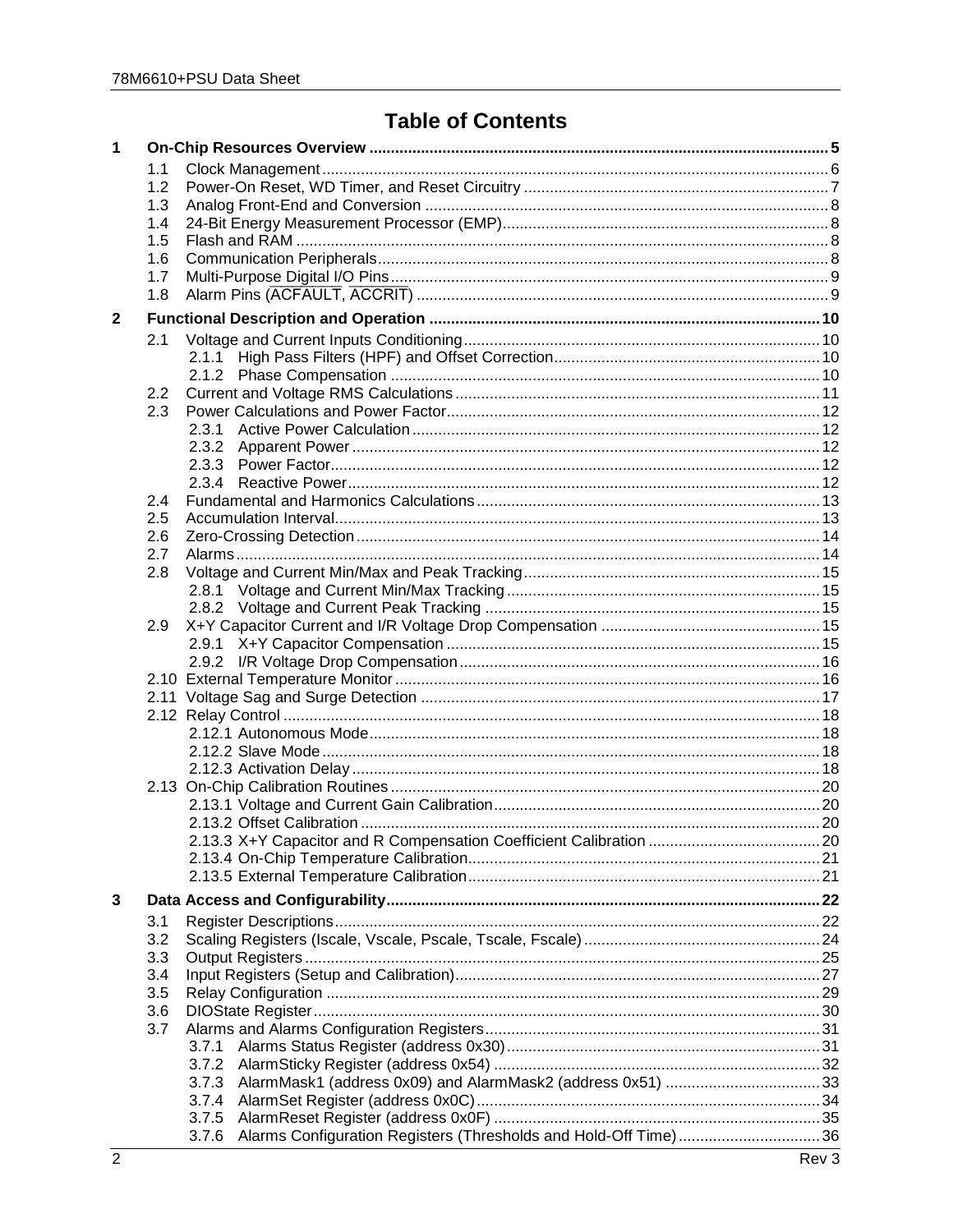|   | 3.8 | 3.8.1          |  |
|---|-----|----------------|--|
|   |     | 3.8.2          |  |
|   |     | 3.8.3          |  |
|   |     | 3.8.4          |  |
|   |     | 3.8.5          |  |
|   |     | 3.8.6          |  |
| 4 |     |                |  |
|   | 41  |                |  |
|   |     | 4.1.1          |  |
|   |     |                |  |
|   | 4.2 |                |  |
|   | 4.3 |                |  |
| 5 |     |                |  |
|   | 5.1 |                |  |
|   | 5.2 |                |  |
|   | 5.3 |                |  |
|   | 5.4 |                |  |
|   |     | 5.4.1          |  |
|   |     | 5.4.2          |  |
|   |     | 5.4.3          |  |
|   |     | 5.4.4<br>5.4.5 |  |
|   |     | 5.4.6          |  |
|   | 5.5 |                |  |
|   |     |                |  |
|   |     |                |  |
|   |     |                |  |
| 6 |     |                |  |
|   | 6.1 |                |  |
|   | 6.2 |                |  |
|   | 6.3 |                |  |
| 7 |     |                |  |
| 8 |     |                |  |
|   |     |                |  |

# **List of Figures**

| Figure 2-4: Power (Active, Reactive, and Apparent) and Power Factor Calculation 12 |  |
|------------------------------------------------------------------------------------|--|
| Figure 2-5: Voltage and Current Fundamental and Harmonic Calculations 13           |  |
|                                                                                    |  |
|                                                                                    |  |
|                                                                                    |  |
|                                                                                    |  |
|                                                                                    |  |
|                                                                                    |  |
|                                                                                    |  |
|                                                                                    |  |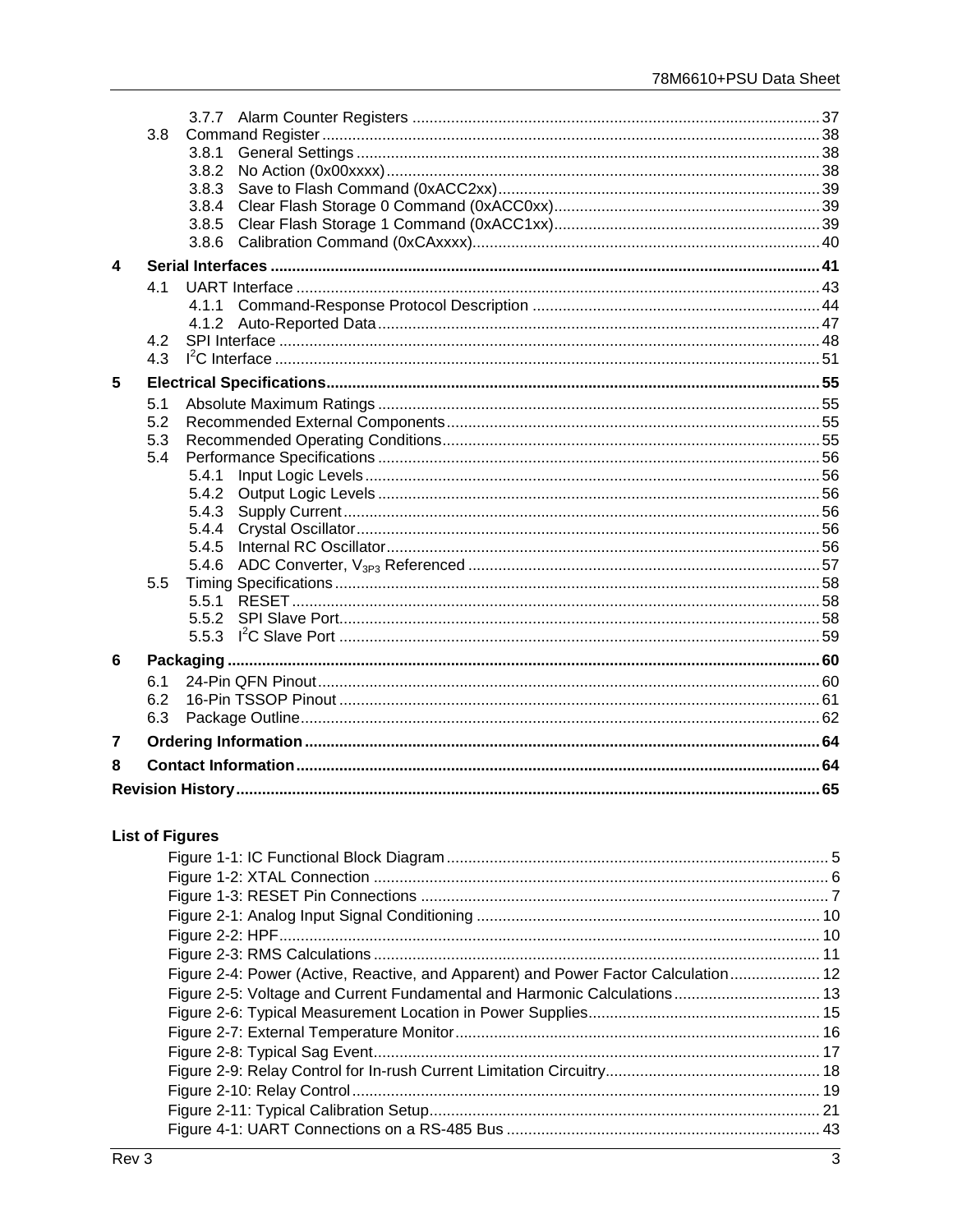| Figure 4-5: I <sup>2</sup> C Bus Connection in Standard (A) and Isolated (B) Configuration51 |  |
|----------------------------------------------------------------------------------------------|--|
|                                                                                              |  |
|                                                                                              |  |
|                                                                                              |  |
|                                                                                              |  |

### **List of Tables**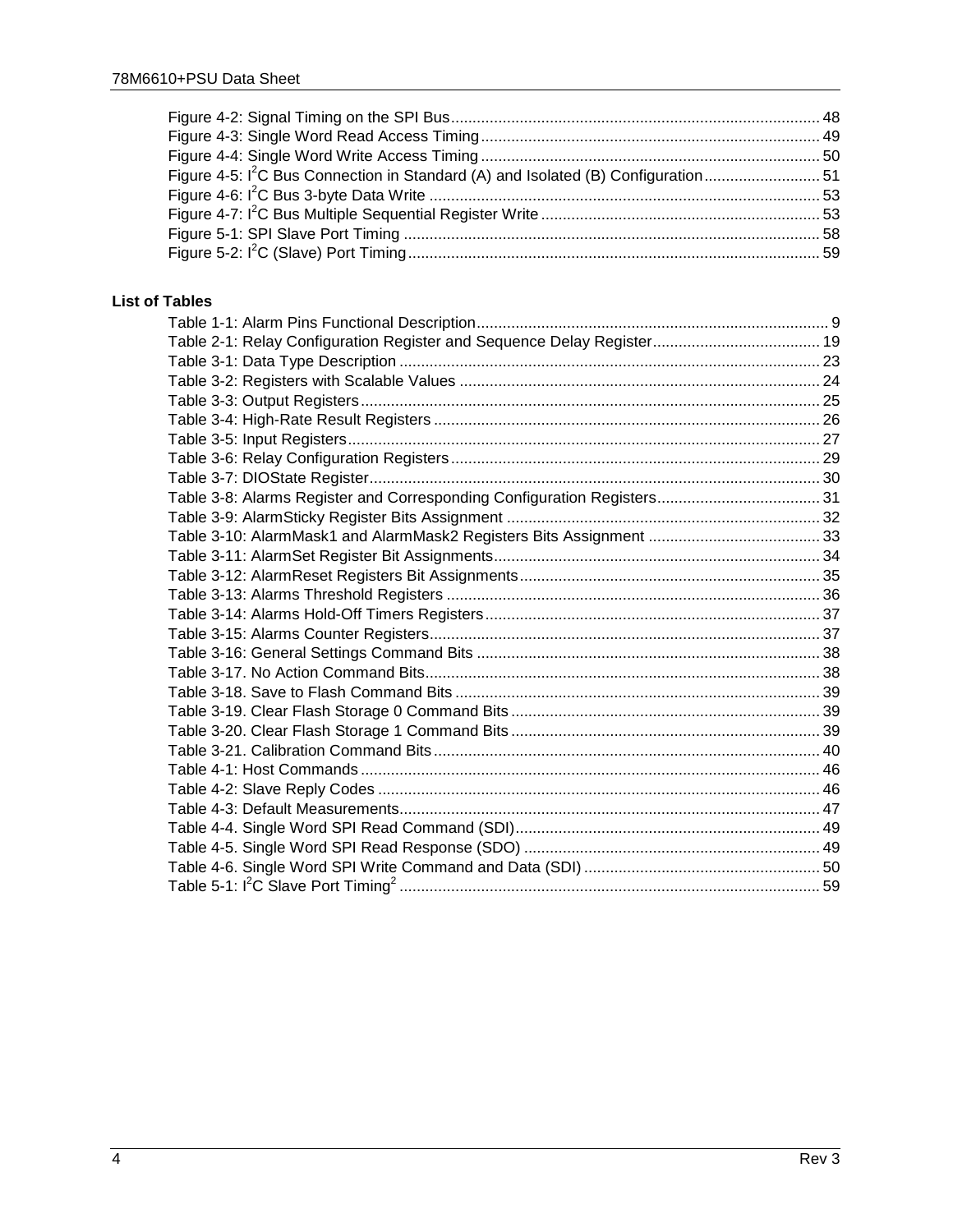# <span id="page-4-0"></span>**1 On-Chip Resources Overview**

The 78M6610+PSU integrates all the functional hardware blocks required to embed solid-state AC power and energy measurement. Included on the device are:

- Accurate oscillator and clock management logic
- Power-on reset, watchdog timer, and reset circuitry
- High-accuracy analog front-end (AFE) with trimmed voltage reference and temperature sensor
- 24-bit energy measurement processor (EMP)
- RAM and flash memory
- Communication interfaces
- Multipurpose Digital I/O

[Figure 1-1](#page-4-1) shows a block diagram of the device. A detailed description of various functional blocks follows.



<span id="page-4-1"></span>**Figure 1-1: IC Functional Block Diagram**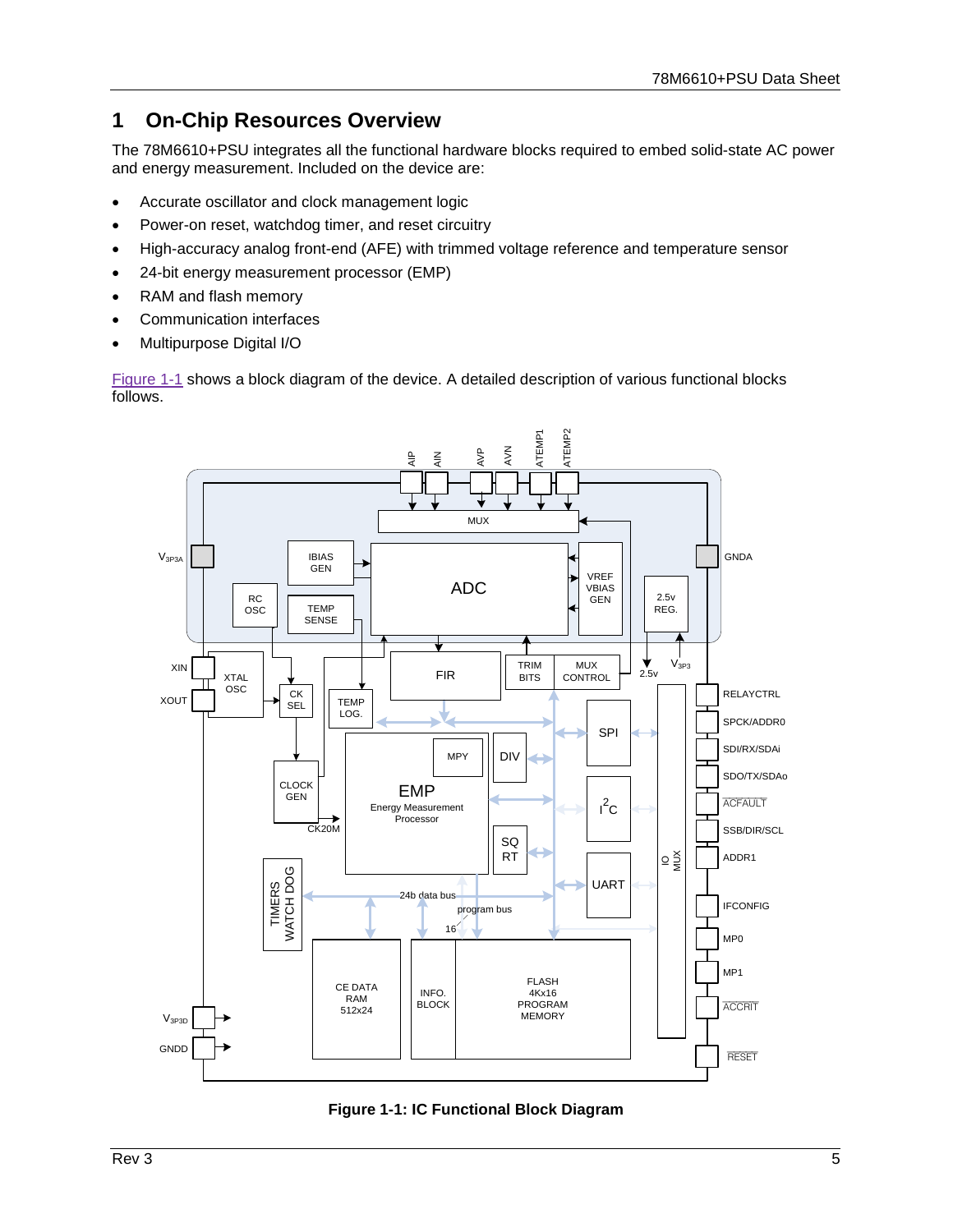# <span id="page-5-0"></span>**1.1 Clock Management**

The 78M6610+PSU can be clocked by either the trimmed internal RC oscillator or by oscillator circuitry that relies on an external crystal. The 78M6610+PSU hardware automatically handles the clock sources logic and distributes the clock to the rest of the device.

Upon reset or power-on, the 78M6610+PSU will automatically select the external clock, if available, after 1024 clock cycles of the internal oscillator, allowing the external crystal adequate time to start up. After power-on or during run-time, the 78M6610+PSU will automatically switch to the internal oscillator in the event of a failure with the external oscillator (or crystal not mounted). This condition is also monitored by the processor and available to the user in the ALARMS register.

The internal RC oscillator is trimmed and temperature compensated. It provides an accurate clock source, however for applications requiring highest line frequency accuracy, the use of an external crystal is recommended (only available in the 24-pin QFN package).

The 78M6610+PSU external clock circuitry requires a 20.000MHz crystal. The circuitry includes two 18pF ceramic capacitors. [Figure 1-2](#page-5-1) shows the typical connection of the external crystal. This oscillator is selfbiasing and therefore an external resistor should NOT be connected across the crystal.



**Figure 1-2: XTAL Connection**

<span id="page-5-1"></span>Alternatively, an external clock signal can be utilized instead of the crystal. In this case, the external clock should be connected to the XOUT pin while the XIN pin should be connected to GNDD.

If the external crystal is not utilized (not mounted), the XOUT pin should be connected to GNDD and the XIN pin left unconnected.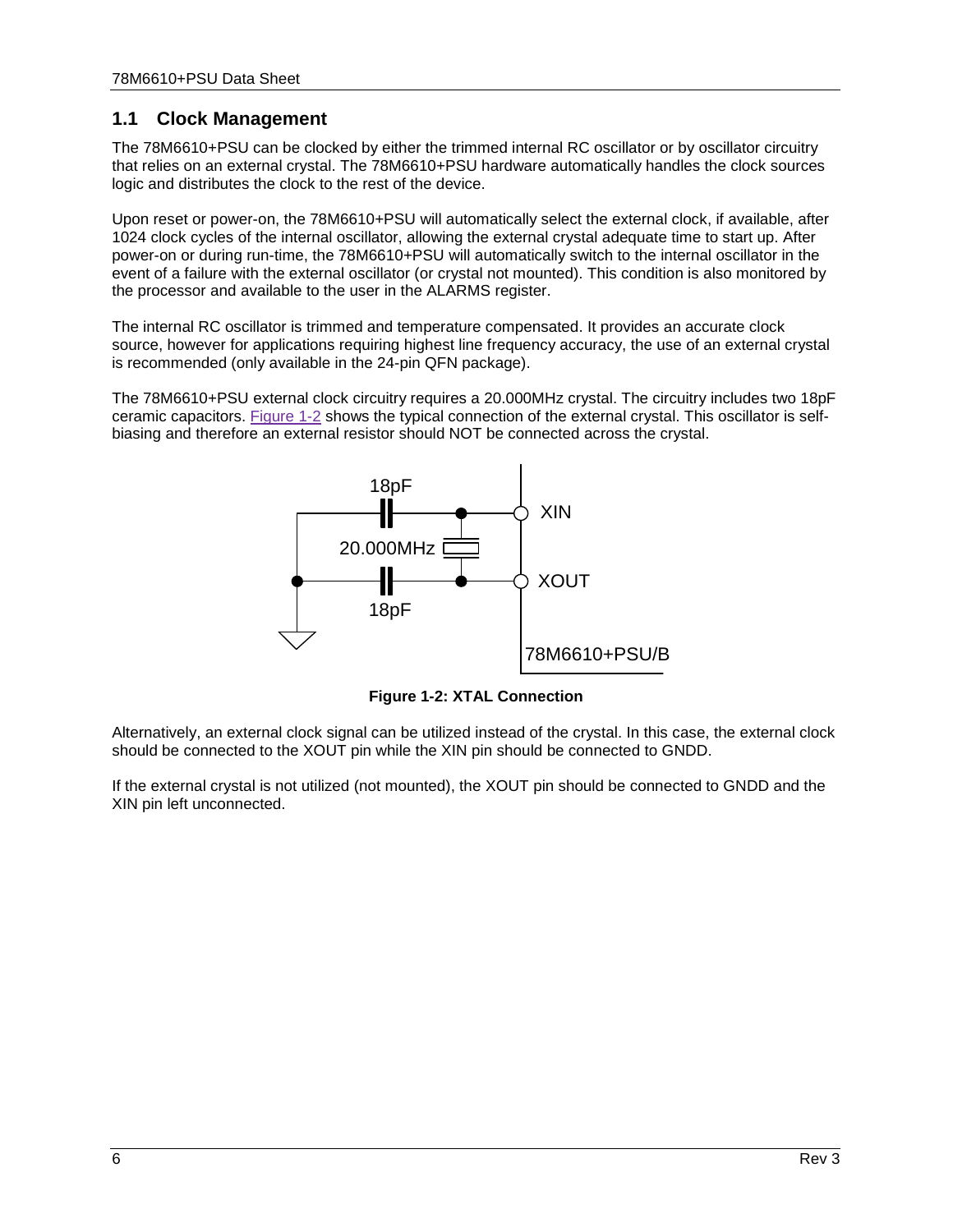# <span id="page-6-0"></span>**1.2 Power-On Reset, WD Timer, and Reset Circuitry**

#### **Power-On Reset (POR)**

An on-chip Power-On Reset (POR) block monitors the supply voltage ( $V_{3P3D}$ ) and initializes the internal digital circuitry at power-on. Once  $V_{3P3D}$  is above the minimum operating threshold, the POR circuit triggers and initiates a reset sequence. It will also issue a reset to the digital circuitry if the supply voltage falls below the minimum operating level.

#### **Watchdog Timer (WDT)**

A Watchdog Timer (WDT) block detects any software processing errors. The embedded software periodically refreshes the free-running watchdog timer to prevent it from timing out. If the WDT times out, it is an indication that software is no longer being executed in the intended sequence; thus, a system reset is initiated.

#### **External Reset Pin (RESET Pin)**

The 24-pin QFN package provides a dedicated reset (RESET) pin. In addition to the internal sources, a reset can be forced by applying a low level to the RESET pin.

If the RESET pin is pulled low, all digital activities in the device stop, except the clock management circuitry and oscillators, which continue to run. The external reset input is filtered to prevent spurious reset events in noisy environments. The reset does not occur until RESET has been held low for at least 1 µs.

Once initiated, the reset mode persists until the RESET is set high and the reset timer times out (4096 clock cycles). At the completion of the reset sequence, the internal reset is released and the processor (EMP) begins executing from address 0.

If not used, the RESET pin can be connected either directly or through a pull-up resistor to  $V_{3P3D}$  supply. A simple connection diagram is shown in [Figure 1-3.](#page-6-1)



<span id="page-6-1"></span>**Figure 1-3:** RESET **Pin Connections**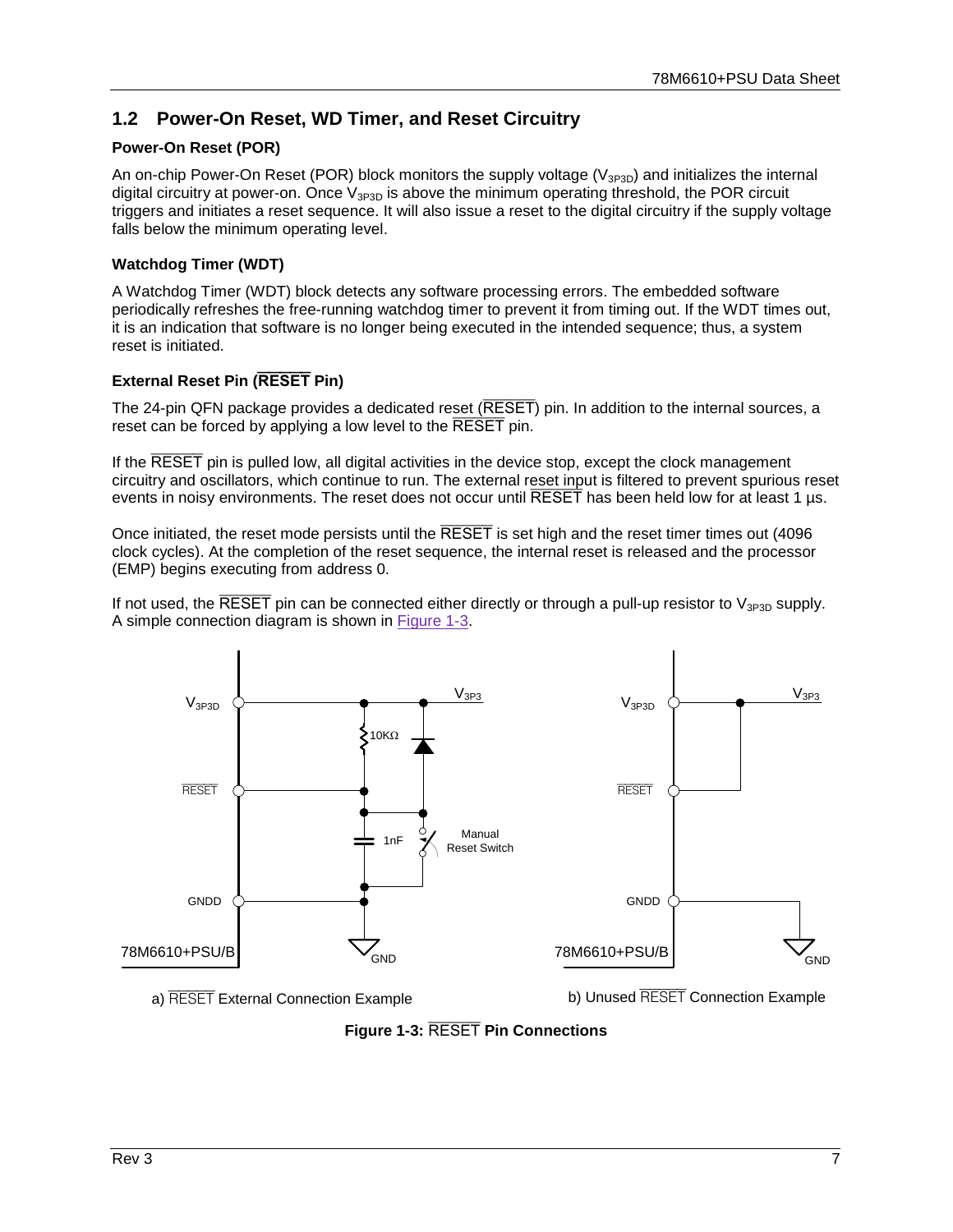# <span id="page-7-0"></span>**1.3 Analog Front-End and Conversion**

The Analog Front-End (AFE) of the 78M6610+PSU includes an input multiplexer, delta-sigma A/D converter, bias current references, voltage references, temperature sensor, and several voltage fault comparators.

#### **Delta-Sigma A/D Converter**

A second-order delta-sigma converter digitizes the analog inputs. The converted data is then processed through an FIR filter.

#### **Voltage Reference**

The device includes an on-chip precision bandgap voltage reference that incorporates auto-zero techniques as well as production trims to minimize errors caused by component mismatch and drift. The voltage reference is digitally compensated over temperature.

#### **Die Temperature Measurement**

The device includes an on-chip die temperature sensor used for digital compensation of the voltage reference. It is also used to report temperature information to the user.

#### **Voltage and Current Inputs**

The external voltage and current sensors are connected to differential voltage input pins. The full-scale signal level that can be applied to the voltage input pins is  $V_{3P3A}$   $\pm$ 250 mV. Considering a sinusoidal waveform, the maximum RMS voltage is:

$$
\text{VrmsMAX} = \frac{250mV}{\sqrt{2}} = 176.78 \text{mV}
$$

Although the voltage input is differential, a common-mode voltage of less than  $\pm 25$  mV is recommended in order to utilize the available dynamic range.

### **Temperature Inputs**

ATEMP1 and ATEMP2 are single-ended inputs that allow temperature measurement through an external sensing element (NTC, RTD etc.). The temperature measurement is generally used to monitor heat-sink or exhaust air operating conditions. TEMP2 is only available with the 24-pin package option.

## <span id="page-7-1"></span>**1.4 24-Bit Energy Measurement Processor (EMP)**

The 78M6610+PSU integrates a dedicated 24-bit signal processor that performs all the digital signal processing necessary for energy measurement, alarm generation, calibration, compensation, etc. See [Section 2](#page-9-0) for a description of functionality and operations.

### <span id="page-7-2"></span>**1.5 Flash and RAM**

The 78M6610+PSU includes 8KB of on-chip flash memory. The flash memory primarily contains program code, but also stores coefficients, calibration data, and configuration settings. The 78M6610+PSU includes 1.5KB of on-chip RAM which contains the values of input and output registers and is utilized by the FW for its operations.

## <span id="page-7-3"></span>**1.6 Communication Peripherals**

The 78M6610+PSU includes three communication interface options: UART, SPI, and  $I^2C$ .

Since the I/O pins are shared, only one mode is supported at a time. Two pins are sampled at power-on or reset to determine which interface will be active.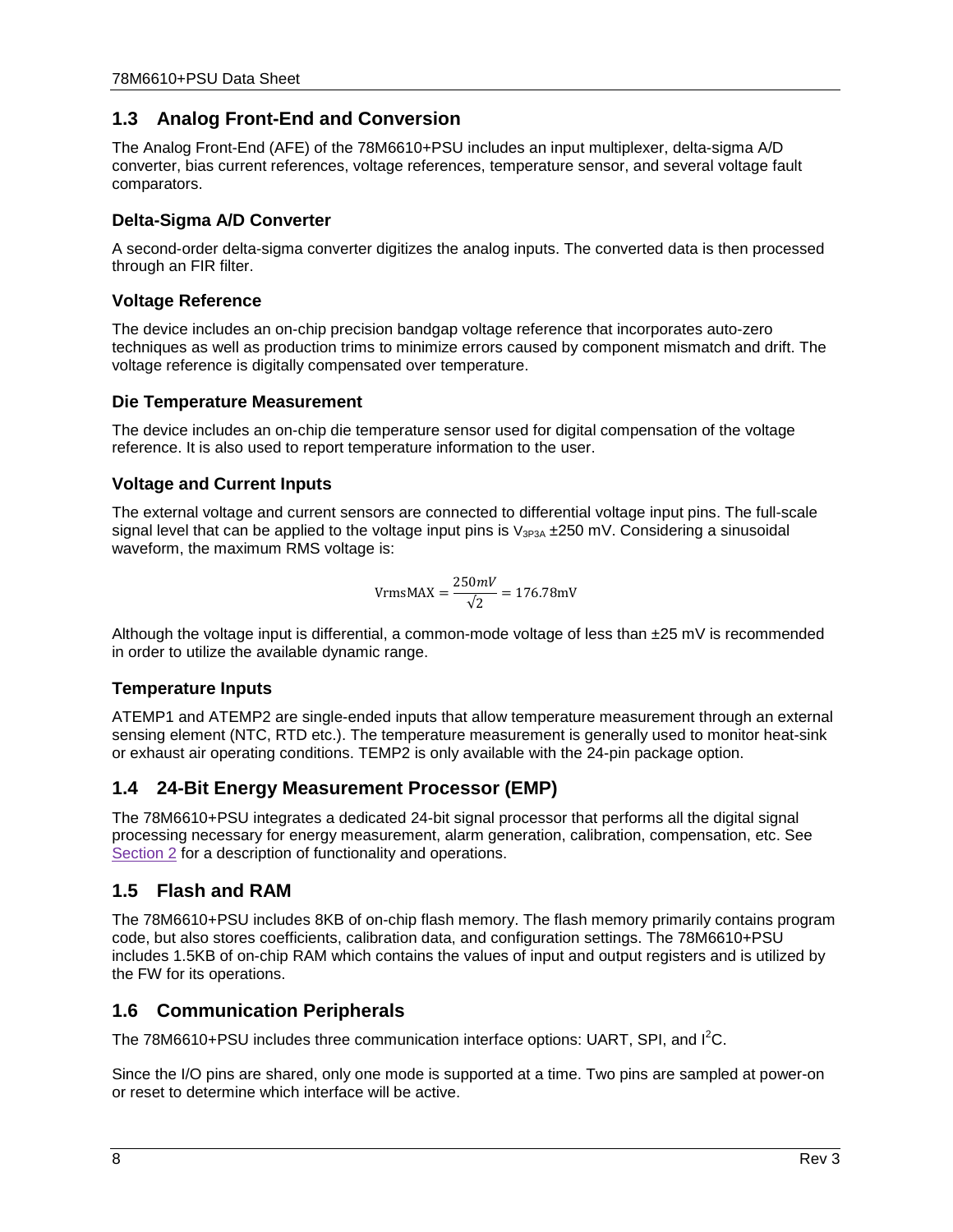# <span id="page-8-0"></span>**1.7 Multi-Purpose Digital I/O Pins**

The MP0 and MP1 input/output pins are not currently used. The pins have an internal pull-up and can be left floating.

# <span id="page-8-1"></span>**1.8 Alarm Pins (ACFAULT, ACCRIT)**

Alarm pins are available to signal an alarm condition has been reached. [Table 1-1](#page-8-2) shows the available alarm pins and the intended usage. The alarm thresholds and conditions are programmable through dedicated registers. The status of each individual alarm is accessible through a status register.

|  |  |  |  | <b>Table 1-1: Alarm Pins Functional Description</b> |
|--|--|--|--|-----------------------------------------------------|
|--|--|--|--|-----------------------------------------------------|

<span id="page-8-2"></span>

|               | <b>ACFAULT</b>   Non critical warning updated once per accumulation interval. |
|---------------|-------------------------------------------------------------------------------|
| <b>ACCRIT</b> | Critical condition detected; AC Dropout, or SAG (see Section 2.5).            |

The alarm pins are open drain and active low (0=alarm). These pins need to be pulled up and can be wired-OR.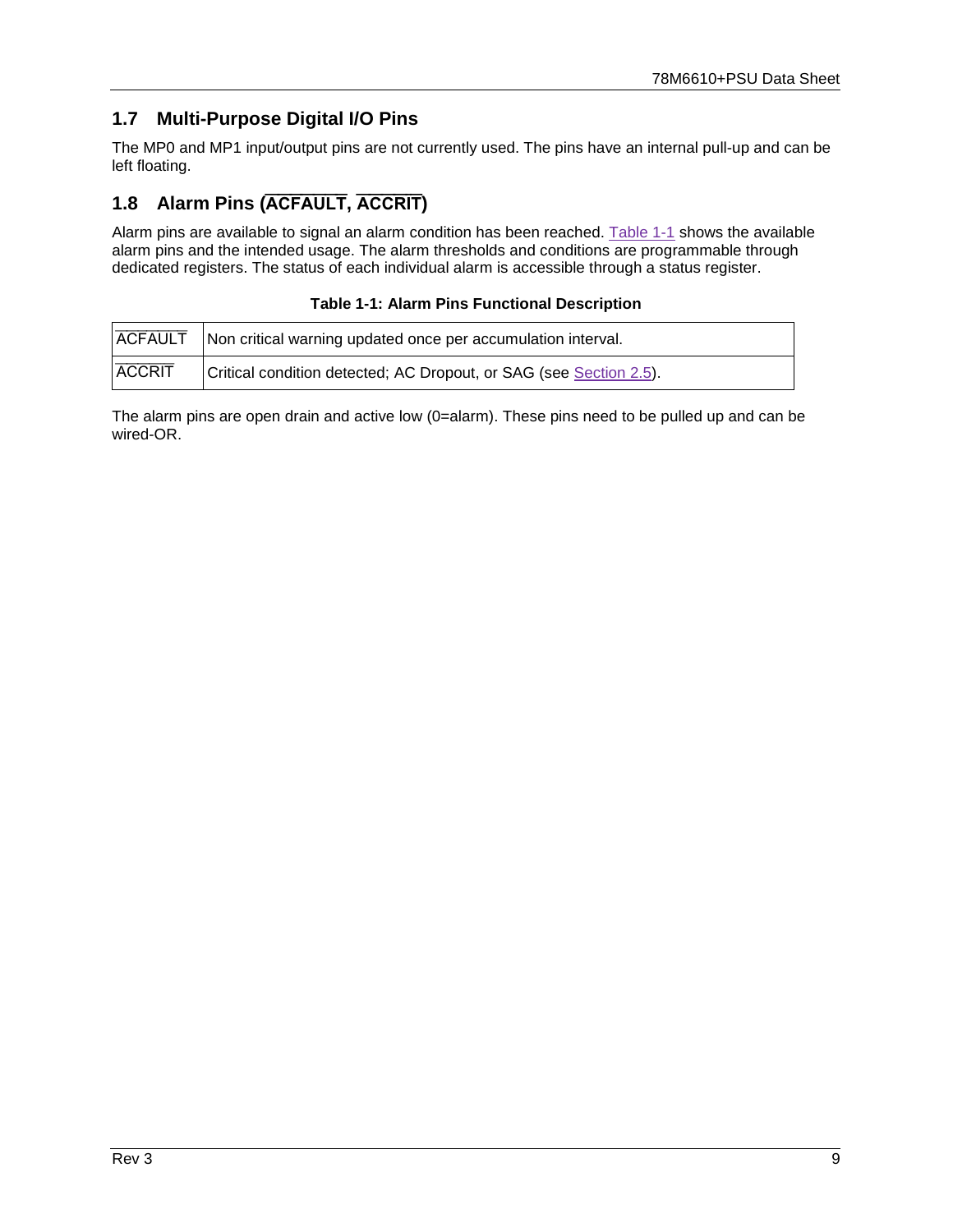# <span id="page-9-0"></span>**2 Functional Description and Operation**

This section describes the 78M6610+PSU functionality. It includes measurements and relevant calculations, alarms, auxiliary functions such as calibrations, zero-crossing, relay control, etc.

A set of input (write), output (read) and read/write registers are provided to allow access to calculated data and alarms and to configure the device. The input (write) registers values can be saved into flash memory through a specific command. The values saved into flash memory will be loaded in these registers at reset or power-on as defaults.

# <span id="page-9-1"></span>**2.1 Voltage and Current Inputs Conditioning**

The sensor input voltages are digitized using a single integrated second-order delta-sigma A/D converter. The analog front-end includes a temperature sensor whose output is digitized and used for temperature (gain) compensation.



<span id="page-9-4"></span>**Figure 2-1: Analog Input Signal Conditioning**

### <span id="page-9-2"></span>**2.1.1 High Pass Filters (HPF) and Offset Correction**

The high-pass filters (HPF) in [Figure 2-1](#page-9-4) and [Figure 2-2](#page-9-5) can remove any DC from the signal paths and consequently from power and RMS calculated values. The HPFs work by subtracting the value of the offset register (Voffs, Ioffs) from the corresponding voltage or current input. The offset registers can be set by the user, by an automatic calibration routine or adjusted dynamically by the FW.



**Figure 2-2: HPF**

### <span id="page-9-5"></span><span id="page-9-3"></span>**2.1.2 Phase Compensation**

A phase compensation register is provided to compensate phase errors introduced by current transformers (CT) or external filters. The amount of phase shift is set by the PhaseComp register as a fractional number of ADC samples with a total range of +/- 4 ADC samples (roughly +/- 20 degrees for a 60Hz line frequency).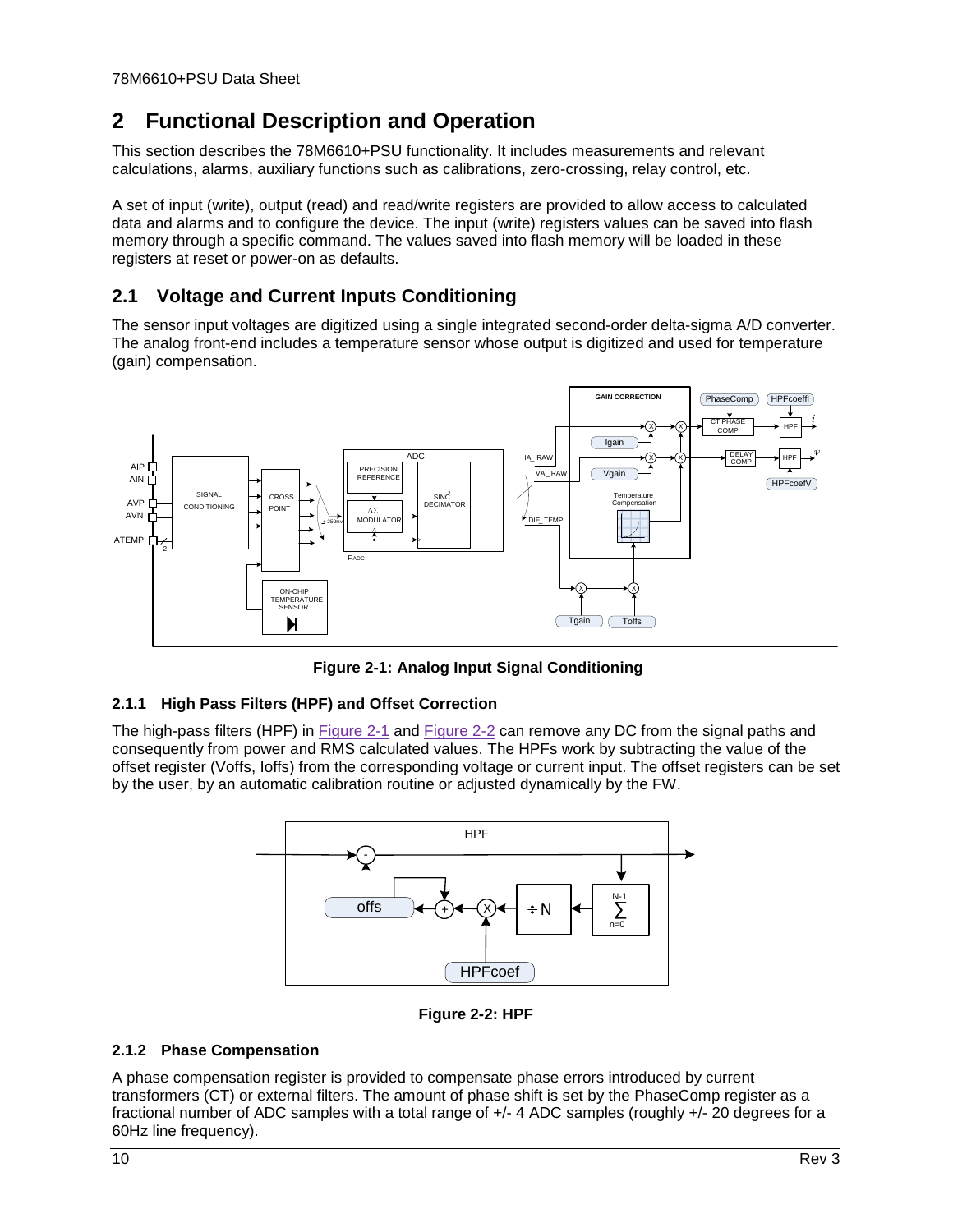# <span id="page-10-0"></span>**2.2 Current and Voltage RMS Calculations**

The 78M6610+PSU provides true RMS measurements for both current and voltage inputs. The RMS is obtained by performing the square sum of the instantaneous samples of voltage and current over a time interval (commonly referred as accumulation time) and then performing a square root of the result after dividing by the number of samples in the time interval.



<span id="page-10-1"></span>**Figure 2-3: RMS Calculations**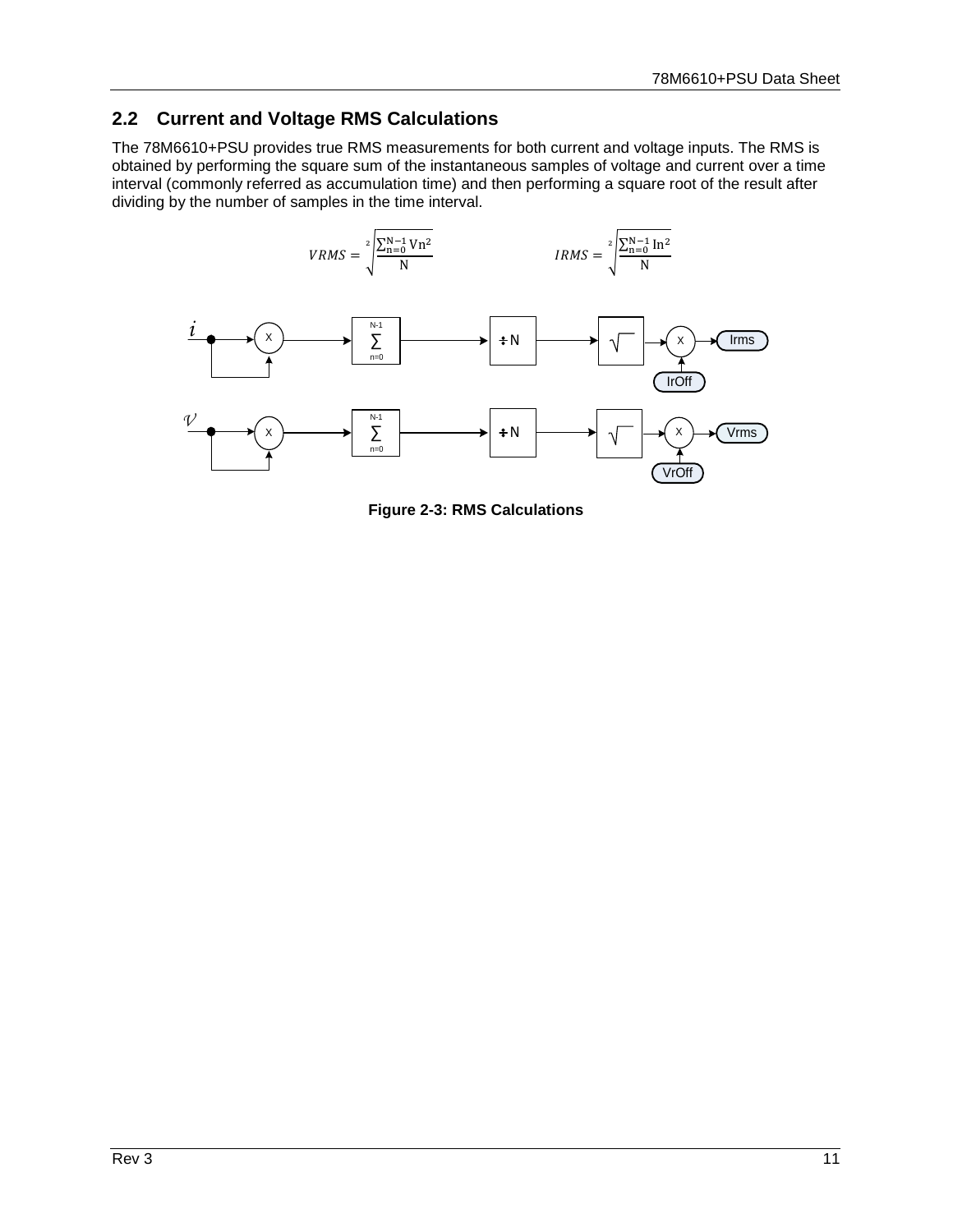### <span id="page-11-0"></span>**2.3 Power Calculations and Power Factor**

The 78M6610+PSU computes the active, reactive, and apparent power. In addition, the 78M6610+PSU computes the fundamental power, determined only by the fundamental components of the voltage and current and the harmonic power, determined by the harmonic components of the voltage and current.

#### <span id="page-11-1"></span>**2.3.1 Active Power Calculation**

Active power is calculated as the product of the voltage and current waveforms. The resulting waveform is the instantaneous power signal, and it is equal to the rate of energy flow at every instant of time. The unit of power is the watt or joules/sec. The instantaneous power is then averaged over N samples (accumulation time) for the computation of the active power available at register WATT.

$$
WATT = \frac{\sum_{n=1}^{N-1} v_n i_n}{N}
$$

#### <span id="page-11-2"></span>**2.3.2 Apparent Power**

The apparent power (S) is the product of RMS voltage ( $V_{RMS}$ ) and current ( $I_{RMS}$ ). The apparent power results, also referred as Volt-Amps, are available at the register VA.

$$
S = I_{RMS} * V_{RMS}
$$

#### <span id="page-11-3"></span>**2.3.3 Power Factor**

The power factor (PF) is calculated as active power (WATT) divided by the apparent power (S). The sign of the power factor is determined by the active power sign.

$$
PF = \frac{\text{WATT}}{\text{S}}
$$

#### <span id="page-11-4"></span>**2.3.4 Reactive Power**

The reactive power is calculated as multiplication of instantaneous samples of current (*i)* and the instantaneous quadrature voltage (Vq). The quadrature voltage is obtained through a  $90^\circ$  phase shift (quadrature delay) of the voltage samples. The samples are then averaged over the accumulation time interval and updated in the VAR register.



<span id="page-11-5"></span>**Figure 2-4: Power (Active, Reactive, and Apparent) and Power Factor Calculation**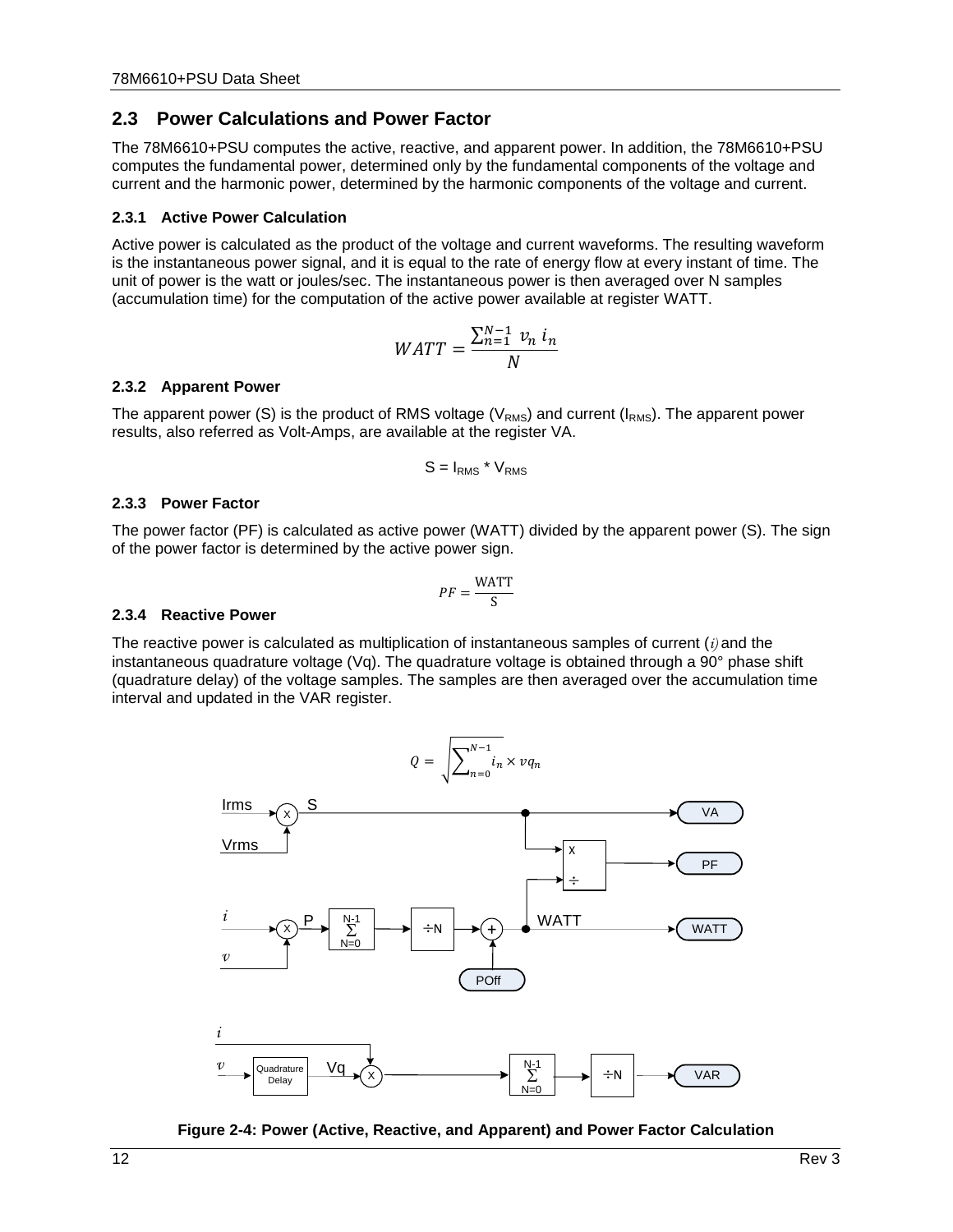# <span id="page-12-0"></span>**2.4 Fundamental and Harmonics Calculations**

#### **Fundamental and Harmonics**

The 78M6610+PSU provides measurements on fundamental and total harmonic of voltage, current, and power (active, reactive, and apparent).



**Figure 2-5: Voltage and Current Fundamental and Harmonic Calculations**

#### <span id="page-12-2"></span>**Fundamental and Harmonic Selection**

The 78M6610+PSU allows extraction and calculation of a single selected harmonic. By default, the fundamental (first harmonic) is selected for voltage, current, active, reactive real and apparent power calculations. The HARM register is used to select the single harmonic to extract.

By setting the value in the HARM register to a higher harmonic, the fundamental result registers will contain amplitudes of the selected harmonic. In this case the harmonic result register will contain the balance of the voltage, current, or power.

### <span id="page-12-1"></span>**2.5 Accumulation Interval**

The accumulation interval mode is configurable by the user through the Accum and AccumCyc registers and the status of the line lock bit.

The ACCUM register contains an unsigned integer values representing the accumulation interval (time) expressed in number of high-rate samples.

The accumulation interval can also be locked to the incoming line voltage cycles. The LINELOCK bit in the command register allows the accumulation interval to be determined by the ACCUM register or to be locked to the line cycle.

Once locked to the line cycle the accumulation interval will end after the first low-to-high zero crossing of the Reference AC Voltage (see [Zero-Crossing Detection\)](#page-13-0) input occurs once the Minimum Accumulation time has elapsed. The Actual Accumulation Interval will span an integer number of line cycles. When LINELOCK is not set, the Accumulation Interval will equal the value set by the ACCUM register.

The effective sample rate for each input of the 78M6610+PSU is 4KS/s. The DIVISOR register reports the actual number of samples within any given accumulation interval.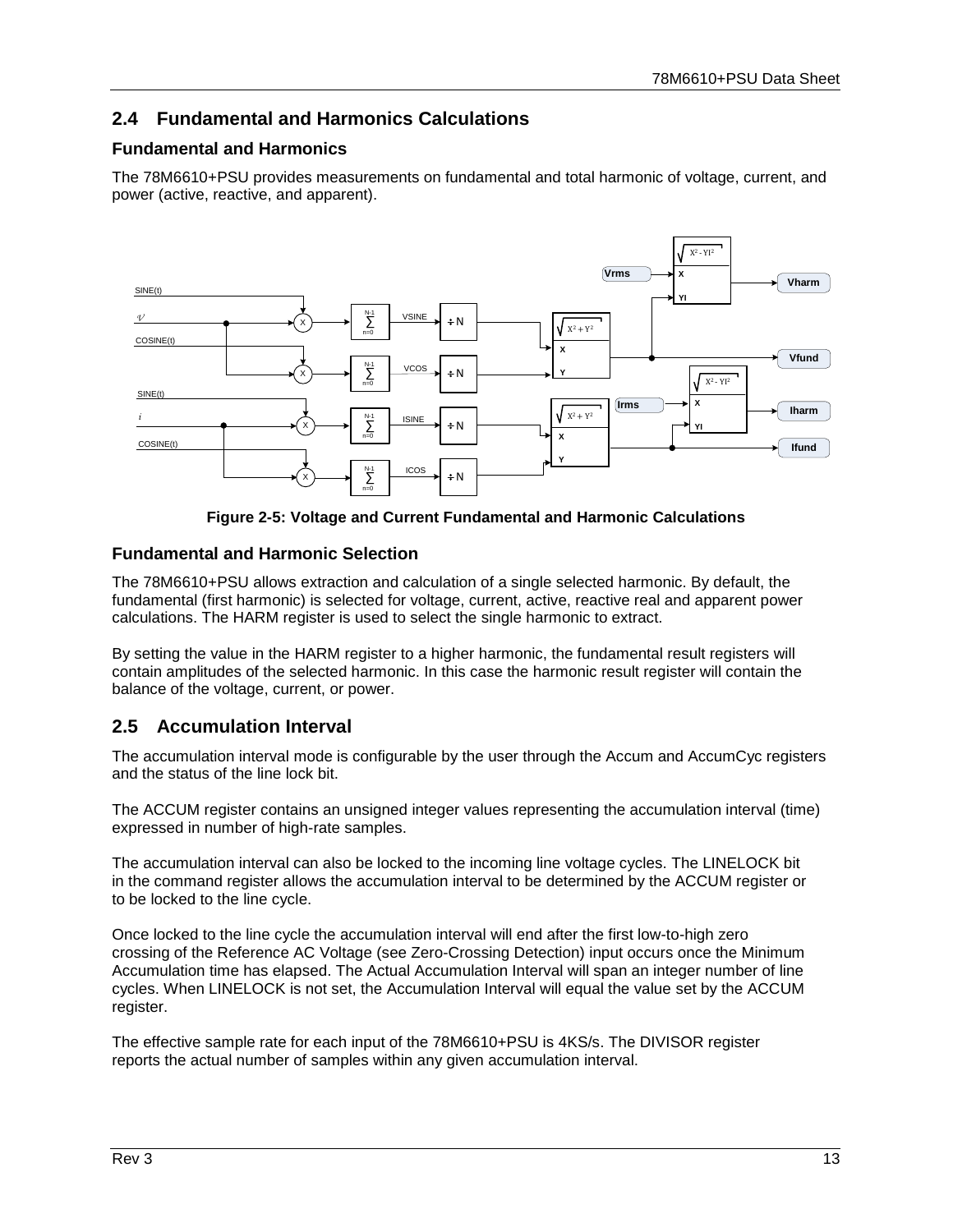It is also possible to set the accumulation interval based on a number of AC Voltage line cycles. If the Line Lock (LL) Command register bit is set and AccumCyc register is non-zero then the device will calculate, on every frequency update, a new Accum value based upon the line frequency. The formula is as follows:

 $Accuracy = \frac{\text{SampleRate}}{\text{Line Frequency}} - 18$ 

**The computed Accum value locks the accumulation interval to the number of AC line voltage cycles, specified by the AccumCyc line cycles regardless of the system frequency.**

### <span id="page-13-0"></span>**2.6 Zero-Crossing Detection**

The 78M6610+PSU includes a zero-crossing detection feature on both AC input channels. The zerocrossing detection allows measurements to be synchronized to the frequency of the incoming waveforms. The time delay of the zero-crossing output versus the effective zero crossing is approximately 500 µs.

### <span id="page-13-1"></span>**2.7 Alarms**

The 78M6610+PSU includes a set of user-configurable alarms. Most alarms have a corresponding register to store the threshold above which (in the case of "max" limits), or below which (in the case of "min" limits) an alarm condition is generated. Such a condition does not necessarily cause an alarm. The condition must exist for the duration of the associated hold-off time.

If the alarm condition exceeds the hold-off time, an alarm event is generated and reported in the corresponding bit of the alarm register. The corresponding event counter is also incremented.

The alarm bit will continue to be set as long as the alarm condition persists, even if the user clears it by accessing the AlarmReset register. However, event counters will only record one event until the next new assertion of the alarm.

The registers AlarmMask1 and AlarmMask2 allow the user to select which alarm will be used to drive the corresponding alarm pins (AlarmMask1 controls ACFAULT pin while AlarmMask2 controls ACCRIT pin). For example, to select OverCurrent and Vsurge to drive the ACFAULT pin, AlarmMask1 should be set to 0x000440.

The AlarmSet register allows forcing a particular alarm in the alarm register. This function is mainly intended for relay control and system test purposes.

The AlarmReset register allows clearing a particular alarm in the alarm register.

The AlarmSticky register allows the user to select which bits in the alarm register should remain set even after the alarm condition no longer exists. These bits will remain set until reset by the host/user. All other Alarms will be reset at the end of the accumulation interval unless the alarm condition remains.

Exceptions: Relay\_On, Zero\_Cross, and Data\_Ready are not influenced by the value of the AlarmSticky register. By default, all the bits in the AlarmSticky register are set.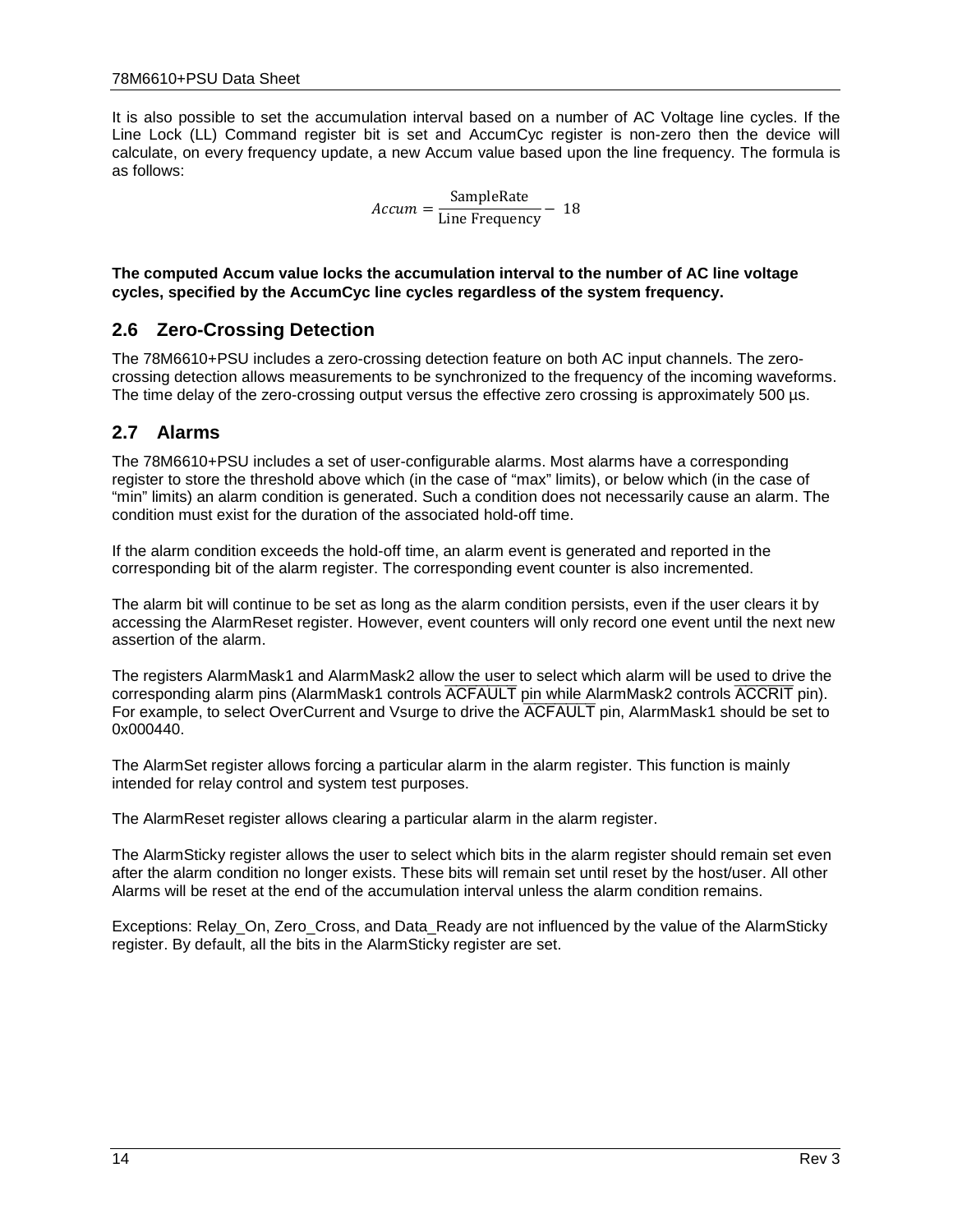# <span id="page-14-0"></span>**2.8 Voltage and Current Min/Max and Peak Tracking**

### <span id="page-14-1"></span>**2.8.1 Voltage and Current Min/Max Tracking**

The 78M6610+PSU allows recording the lowest and highest voltage and current rms values. These values are stored in the registers Vhi, Vlo, Ihi, and Ilo. To reset these values it is necessary to write to these registers. For example, a value of 0x000000 should be written in the Vhi or Ihi register in order to reset them. Similarly, a value of 0x7FFFFF should be written to the Vlo and Ilo registers in order to reset them.

### <span id="page-14-2"></span>**2.8.2 Voltage and Current Peak Tracking**

The 78M6610+PSU allows recording the highest voltage and current measured during an accumulation interval. These values are updated at each accumulation interval and available on the output registers Vpeak and Ipeak, for voltage and current, respectively.

## <span id="page-14-3"></span>**2.9 X+Y Capacitor Current and I/R Voltage Drop Compensation**

The 78M6610+PSU location in the power supply AC input stage can be different from design to design. In order to achieve high accuracy, the components preceding the measurement point should be accounted for. For example, current flowing in filter capacitors or the voltage drop across PCB traces (I, Vdrop) should be considered in the measurement as shown in [Figure 2-6.](#page-14-5)





### <span id="page-14-5"></span><span id="page-14-4"></span>**2.9.1 X+Y Capacitor Compensation**

The 78M6610+PSU, and therefore the measurement point, is usually located between the inlet and the diode bridge. This stage is where the EMI filters are usually located as shown in [Figure 2-6.](#page-14-5)

In this case the current flowing through the filter  $(X+Y)$  capacitors preceding the measurement cannot be measured and is compensated for by the 78M6610+PSU. The current in flowing into these capacitors is at 90° phase respect to the voltage; therefore it has no effect on the power measurement. The effect is prominent in the current reading, in particular at light loads. Compensation is required in order to achieve higher accuracy.

A fixed coefficient value can be set for compensation, however due to the tolerance of the filter capacitors (in the +/-20% range) a calibration routine is included in the firmware. Calibration of the X+Y capacitor coefficient facilitates higher accuracy in the measurement of the current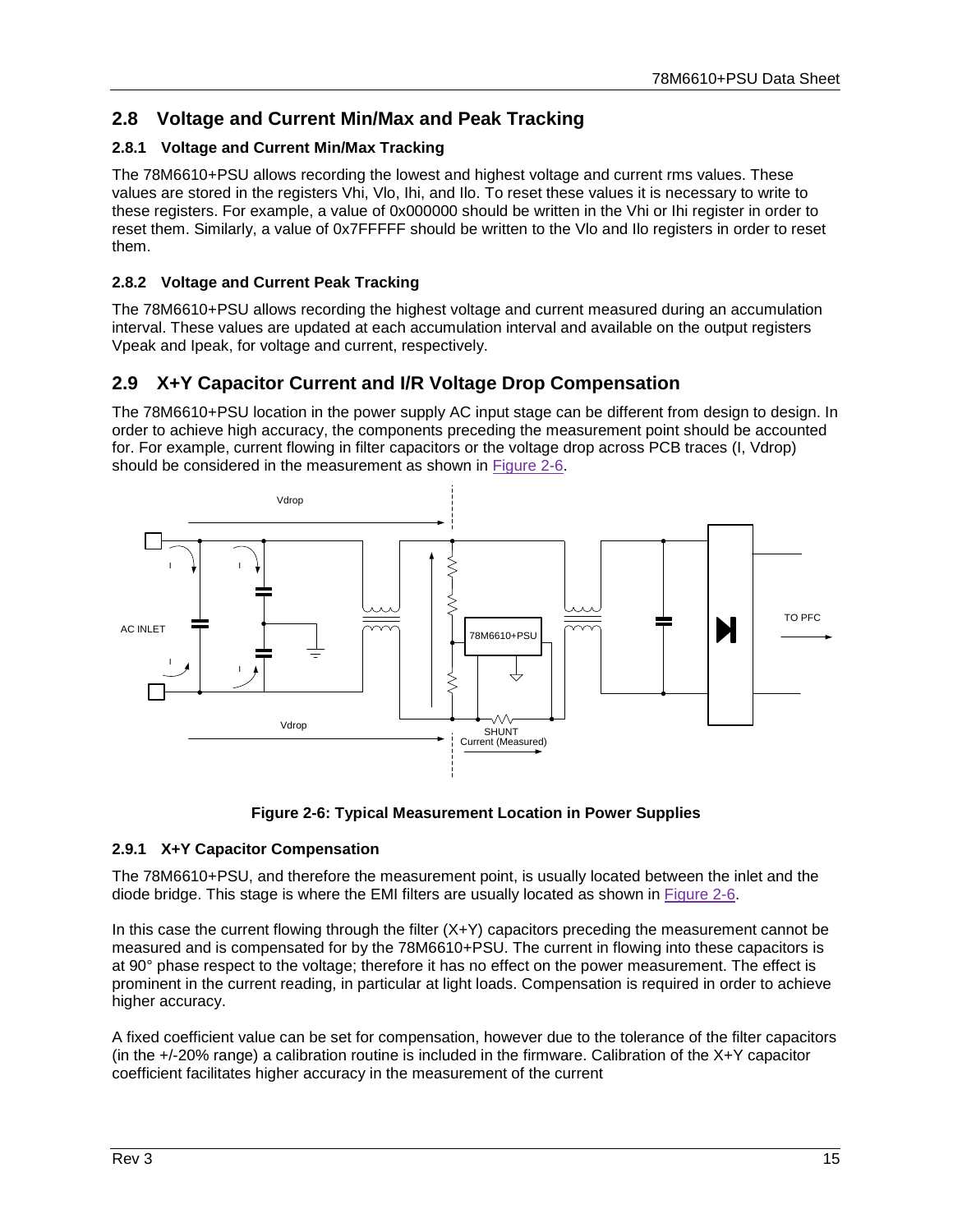#### <span id="page-15-0"></span>**2.9.2 I/R Voltage Drop Compensation**

The PCB traces have a certain resistance that at high loads causes a voltage drop from the inlet to the measurement point. The voltage drop causes an error in the voltage and power measurements. The correction is proportional to the current measured. A coefficient proportional to the input stage resistance is available and tunable by the user. Usually this coefficient is set by the user for a specific hardware and does not require calibration.

# <span id="page-15-1"></span>**2.10 External Temperature Monitor**

The ATEMP1 and ATEMP2 inputs are dedicated to the acquisition of an external temperature. These inputs are single ended with a range of  $+/-250$  mV referenced to the 3.3VDC supply ( $V_{3P3A}$ ). The converted value is multiplied by a user programmable gain and the results are reported in the EXTEMP registers as a voltage drop from  $V_{3P3}$ .



**Figure 2-7: External Temperature Monitor**

<span id="page-15-2"></span>The output of the multiplier block is also compared with the value contained in a user-programmable register to generate a corresponding alarm once that limit value is exceeded.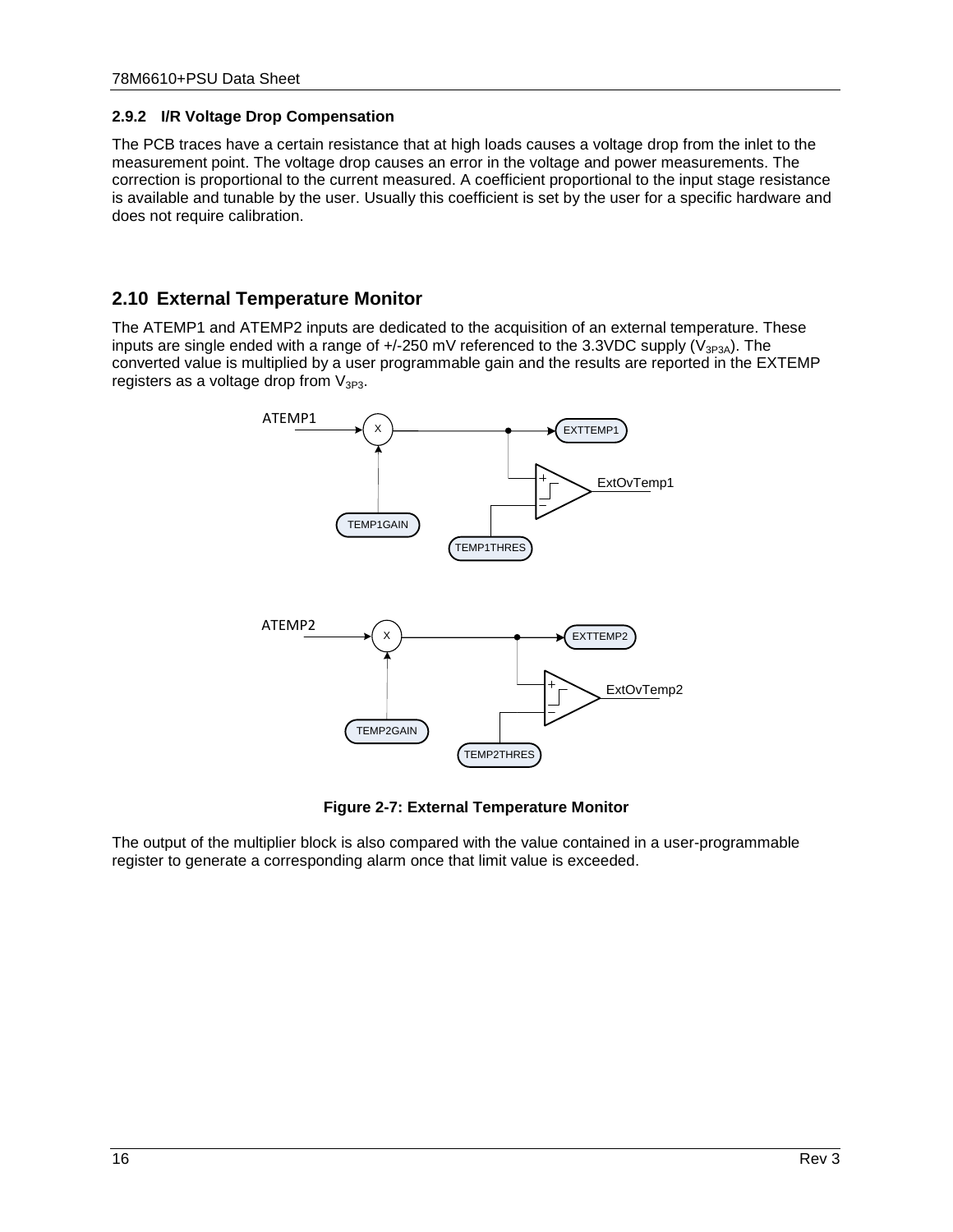# <span id="page-16-0"></span>**2.11 Voltage Sag and Surge Detection**

The 78M6610+PSU implements a voltage sag detection function, which can generate an alarm when the line voltage drops below a programmable threshold.

The firmware calculates on a sample-by-sample basis the trailing mean square of the input voltage:

$$
V_{MS} = \frac{f_{line}}{2 \times f_{sample}} \times \sum_{n = -int(\frac{f_{sample}}{2 \times f_{line}})}^{0} v_n^2
$$

At each sample interval the  $V_{MS}$  value is compared to a programmable threshold contained in the Vsag register. If V<sub>MS</sub> falls below the threshold, the firmware sets the Vsag bit in the Alarms register. If Vsag is enabled in the AlarmMask2 register, the ACCRIT pin will also be asserted low. If the Vsag bit is set in the AlarmsSticky register, then Alarms.Vsag will remain set and ACCRIT will remain low until the Vsag alarm is cleared via the AlarmReset register or the 78M6610+PSU is reset. If AlarmsSticky. Vsag is cleared, then Alarms. Vsag will be cleared and  $\overline{ACCRIT}$  set high as soon as the  $V_{MS}$  monitor is greater than the programmable threshold.

The sample count for sag detection is automatically adjusted by the firmware to maintain coverage over half of the AC cycle. Sag detection is disabled by default and can be enabled by writing a non-zero value to the VSAG register. If the VSAG register is set to 0, the sag feature is disabled.

The sag detection can be used to monitor or record the quality of the power line or utilize the sag alarm pin to notify external devices (for example a host microprocessor) of a pending power-down. The external device can then enter a power-down mode (for example saving data or recording the event) before a Power outage. [Figure 2-8](#page-16-1) shows a typical sag event.

<span id="page-16-1"></span>

**Figure 2-8: Typical Sag Event**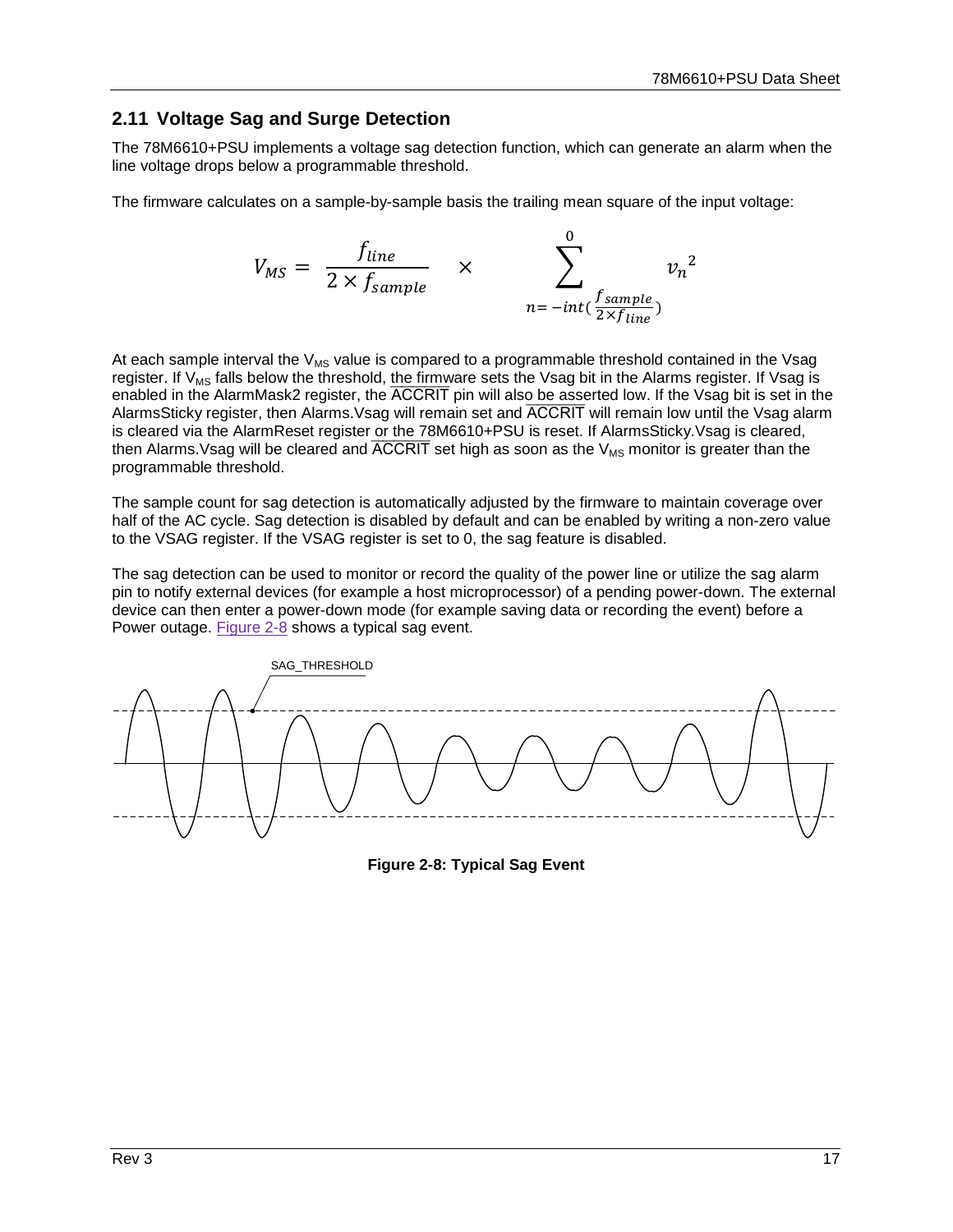# <span id="page-17-0"></span>**2.12 Relay Control**

The firmware includes relay control logic and provides a digital output RELAYCTRL for controlling a relay.

The relay control may operate in either an autonomous mode or in a slave mode. The operating mode is selected by the setting of the AUTORELAY bit in the COMMAND register. A bit in the ALARMS register reports the state of the RELAYCTRL output.

#### <span id="page-17-1"></span>**2.12.1 Autonomous Mode**

When autonomous relay control mode is enabled, the 78M6610+PSU firmware controls the state of RELAYCTRL output, based upon the input line voltage.

At power on, RELAYCTRL output is inactive. When the RMS voltage is within specified upper and lower turn-on thresholds (RelayOnMin, RelayOnMax) for a specified time (RelayOnTime), RELAYCTRL output will be activated. Should the RMS voltage exceed the specified turn-off thresholds (RelayOffMin, RelayOffMax) for a specified time (RelayOffTime), RELAYCTRL output will be deactivated. The turn-on and turn-off thresholds are specified separately, as are delay times, to provide hysteresis to prevent unwanted switching of the relay due to short-term fluctuations in voltage.

The autonomous mode can be used to automatically control the in-rush current relay as shown in Figure [2-9.](#page-17-4)





#### <span id="page-17-4"></span><span id="page-17-2"></span>**2.12.2 Slave Mode**

When slave mode relay control is selected, the RELAYCTRL output is manually controlled by setting or clearing the RELAY\_ON bit in the AlarmSet and AlarmReset registers.

#### <span id="page-17-3"></span>**2.12.3 Activation Delay**

The default timings are:

The relay control logic allows setting a delay time for energizing and de-energizing the relay. The delay time for energizing and de-energizing the relay is relative to the zero crossing of the Voltage as shown in [Figure 2-10.](#page-18-0)

The time specified in the registers is expressed in the number of high-rate samples.

| The default timings are:                  |                        |
|-------------------------------------------|------------------------|
| Energized delay time (RelayOnDelay) =     | 0x000000 sample counts |
| De-Energized delay time (RelayOffDelay) = | 0x000000 sample counts |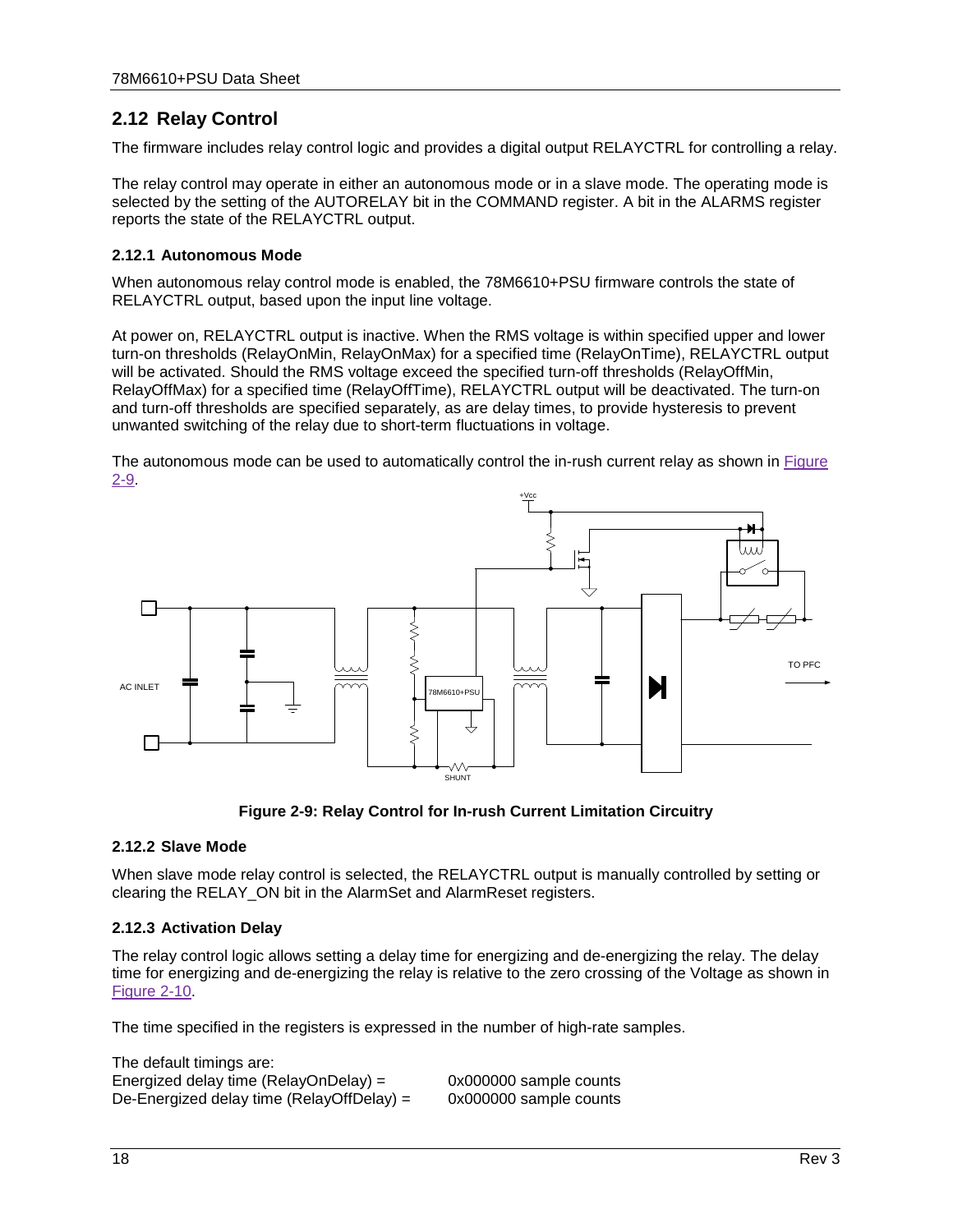

**Figure 2-10: Relay Control**

| Table 2-1: Relay Configuration Register and Sequence Delay Register |  |  |
|---------------------------------------------------------------------|--|--|
|                                                                     |  |  |

<span id="page-18-1"></span><span id="page-18-0"></span>

| <b>Function</b>   | <b>Register</b>      |                | <b>Default</b> | <b>Comments</b>                        |  |  |
|-------------------|----------------------|----------------|----------------|----------------------------------------|--|--|
|                   | <b>Name</b>          | <b>Address</b> | Value          |                                        |  |  |
| TON_Delay         | <b>RelayOnDelay</b>  | 0x6b           | 0              | Line Relay Activation Time<br>Delay    |  |  |
| <b>TOFF Delay</b> | <b>RelayOffDelay</b> | 0x6c           | 0              | Line Relay De-Activation Time<br>Delay |  |  |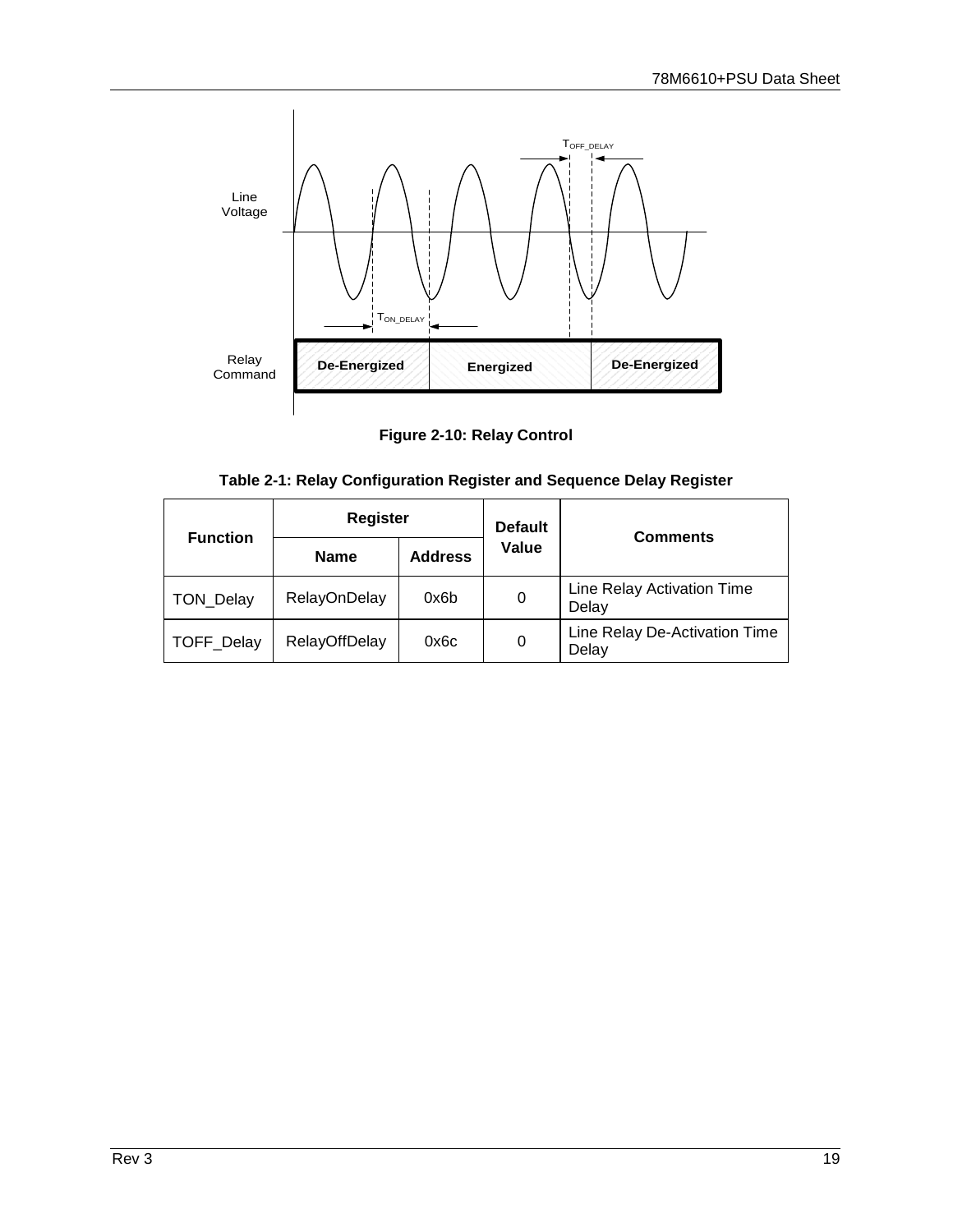# <span id="page-19-0"></span>**2.13 On-Chip Calibration Routines**

The 78M6610+PSU includes current and voltage and temperature calibration routines. These routines modify gain and offset coefficients. The device also includes routines for the calibration of the X+Y capacitor and R resistance compensation coefficients.

The user can set and start a calibration routine through the Command register. When the calibration process completes, command register bits 23:16 (set to 0xCA to issue a calibration command) are cleared along with bits associated with channels that calibrated successfully. Any channels that failed will have their corresponding bit left set. After completion of the calibration, the new coefficients can be saved into flash memory as defaults by issuing the Save to Flash Command (0xACC2xx).

#### <span id="page-19-1"></span>**2.13.1 Voltage and Current Gain Calibration**

In order to calibrate the voltage and current channels, a stable AC supply must be applied to the channel to be calibrated. The value corresponding to the applied AC supply (usually measured using a power meter) must be entered in the relevant target register (VTarget, ITarget). [Figure 2-11](#page-20-2) shows a typical calibration setup.

To start the calibration, the calibration command must be written to the Command register.

Initially, the value of the gain is set to unity for the selected channels. RMS values are then calculated on all inputs and averaged over the number of measurement cycles set by the register CalCyc. The new gain is calculated by dividing the appropriate Target register value by the averaged measured value. The new gain is then written to the select Gain registers unless an error occurred.

On completion, the command bits are cleared in the Command register, leaving only the system setup bits. In case of a failed calibration, the corresponding bit in the command register is left set. During calibration, the line-lock mode should be set. Once completed, the calibration routines will store the new gain coefficients in the relevant registers. In order to save the new coefficients into flash memory as defaults, it is necessary to issue the Save to Flash Command (0xACC2xx).

#### <span id="page-19-2"></span>**2.13.2 Offset Calibration**

The FW provide build in routines for calibration of the offset registers (Ioffs, Voffs).

To calibrate offset, all DC signals should be removed from all inputs although it is possible to do the calibration in the presence of AC signals. In the command, the user also specifies which channel(s) to calibrate. Target registers are not used for Offset calibration.

During the calibration process, each input is accumulated over the entire calibration interval as specified by the CalCycs register. The result is divided by the total number of samples and written to the appropriate offset register if selected in the calibration command. Using the Offset Calibration command will set the HPF coefficients (HPFcoefV, HPFcoefI) to zero thereby fixing the offset registers (loffs, Voffs) to their calibrated values. In order to save the new coefficients into flash memory as defaults, it is necessary to issue the Save to Flash Command (0xACC2xx).

#### <span id="page-19-3"></span>**2.13.3 X+Y Capacitor and R Compensation Coefficient Calibration**

Most applications use a line input filter to minimize the EM emissions as shown in [Figure](#page-20-2) 2-11. The current in the filter capacitors (Icap) preceding the 78M6610+PSU cannot be measured. In order to obtain high accuracy of the current measurement it should be compounded in the total current (Irms) calculation.

Fixed compensation coefficient values can the used, knowing the filter capacitors value. However due to the tolerance of the filter capacitors (often  $\pm 20\%$ ), in order to obtain higher accuracy in the current measurement, it could required to utilize a specific coefficient for each system. The 78M6610+PSU provides a calibration routine for the X+Y capacitor compensation coefficient.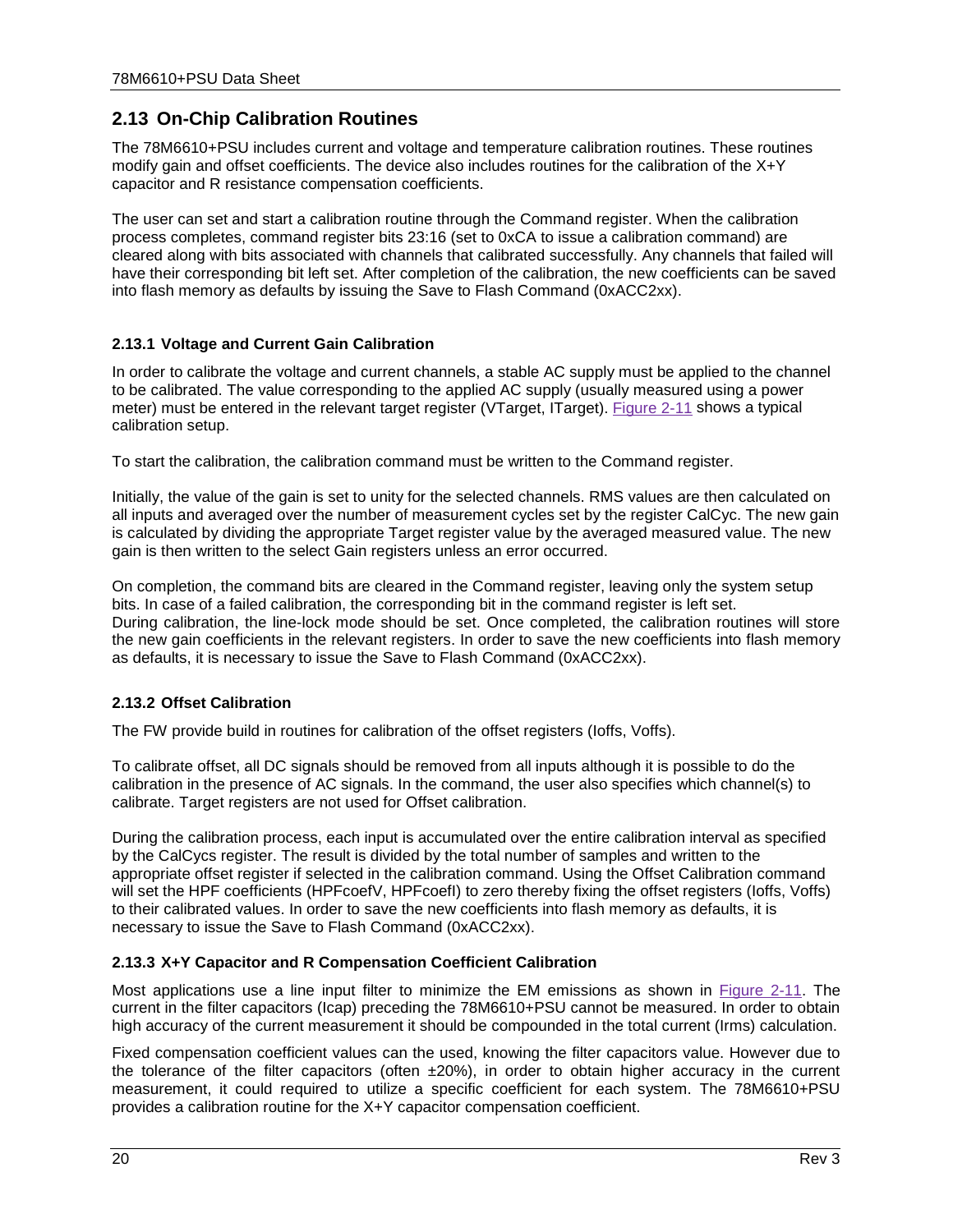The routine X-Y compensation coefficient calibration, utilizes both measured voltage and frequency and the target current measured using an external power meter as in [Figure 2-11.](#page-20-2)

To start the command, the user writes the calibration command, setting bits XYR and I, and other needed options such as line-lock. On completion, the XYcomp parameter will be written with an estimate for the bulk capacitance. Once completed, the calibration routines will store the new gain coefficients in the relevant registers. During the calibration process, each input is accumulated over the entire calibration interval as specified by the CalCycs register.

This routine is not recursive; the user may need to re-issue the calibration command until the current reading matches the target current.

After completion of the calibration, in order to save the new coefficients into flash memory as defaults, it is necessary to issue the Save to Flash Command (0xACC2xx).



**Figure 2-11: Typical Calibration Setup**

#### <span id="page-20-2"></span><span id="page-20-0"></span>**2.13.4 On-Chip Temperature Calibration**

To calibrate the on-chip temperature sensor, the user must first write only the "T" command bit to a "1" (all other bits 0). This command prevents the firmware from overwriting TempC register. Next the user must write the known chip temperature to TempC. Finally the user writes the Calibration Command to 0xCA0400 (Calibrate Temperature). This will cause the Toffs parameter to be updated with a new offset based on the known temperature supplied by the user. In order to save the new coefficients into flash memory as defaults, it is necessary to issue the Save to Flash Command (0xACC2xx).

#### <span id="page-20-1"></span>**2.13.5 External Temperature Calibration**

To calibrate External Temperature, the user must first write only the "X" command bit to a "1" (all other bits 0). This prevents the firmware from overwriting ExtTemp. Next the user must write the known external temperature reading to ExtTemp. Finally the user writes the Calibration Command to 0xCA0100 (Calibrate External Temperature). This will cause the Xgain parameter to be updated with a new gain based on the known external temperature value supplied by the user. In order to save the new coefficients into flash memory as defaults, it is necessary to issue the Save to Flash Command (0xACC2xx).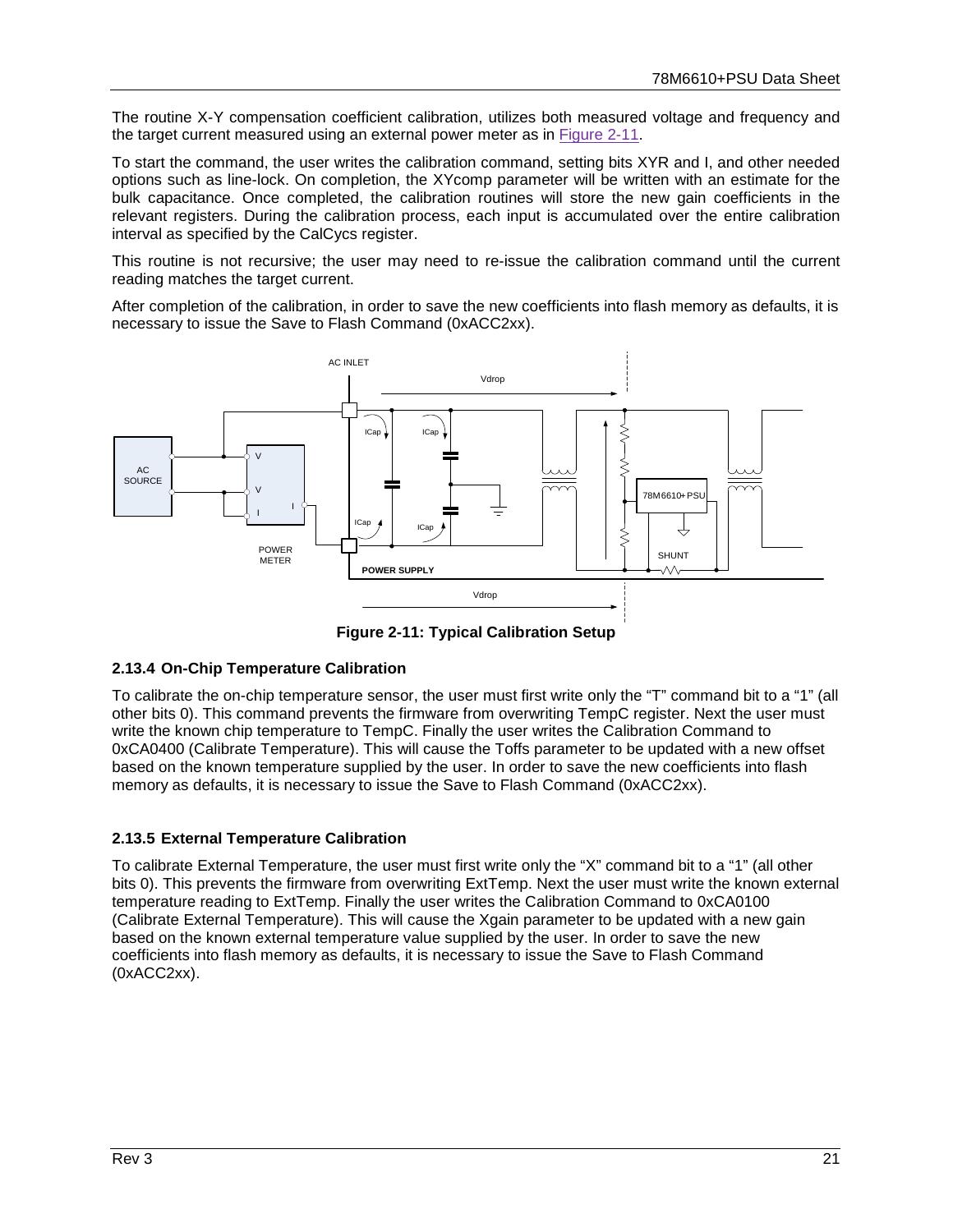# <span id="page-21-0"></span>**3 Data Access and Configurability**

The 78M6610+PSU has several user accessible registers that are used for configuring the device and to access results data. These registers are read (output), write (input), or read/write type, such as the Command register. These registers are accessible through the serial interfaces available on-chip (UART, SPI, and  $I^2C$ ).

#### **Warning**

**Writing to reserved registers or to unspecified memory locations could result in malfunctions or unexpected results.**

**Note**

**The documented address locations apply to the UART interface. For SPI or I<sup>2</sup> C addressing, one must divide the address by 3.**

## <span id="page-21-1"></span>**3.1 Register Descriptions**

#### **Data Types**

The input and output registers have different data types, depending on their assignment and functions. [Table 3-1](#page-22-0) shows the different data types.

The notation used indicates whether the number is signed, unsigned, or bit-mapped and the location of the binary point.

- U Indicates an unsigned value.
- S Indicates a signed value.
- . If present, indicates a fixed point number
- nn If to the right of the decimal, indicates the number of bits to the right of the binary point. If no decimal is present, indicates the total bits in the number.

| Example: S.21 |
|---------------|
|---------------|

| <b>Bit Position</b> |                         |        |  |            |        |     |           |          |           |      |   |
|---------------------|-------------------------|--------|--|------------|--------|-----|-----------|----------|-----------|------|---|
|                     | R<br>9<br>$\cdots$<br>u |        |  |            |        |     |           |          |           |      |   |
| Ω                   | ⌒                       | $\sim$ |  | $\sqrt{2}$ | $\sim$ | ഹ-ാ | $\sim$ -4 | $\cdots$ | 19<br>ി ന | ∩∹∠∪ | ⌒ |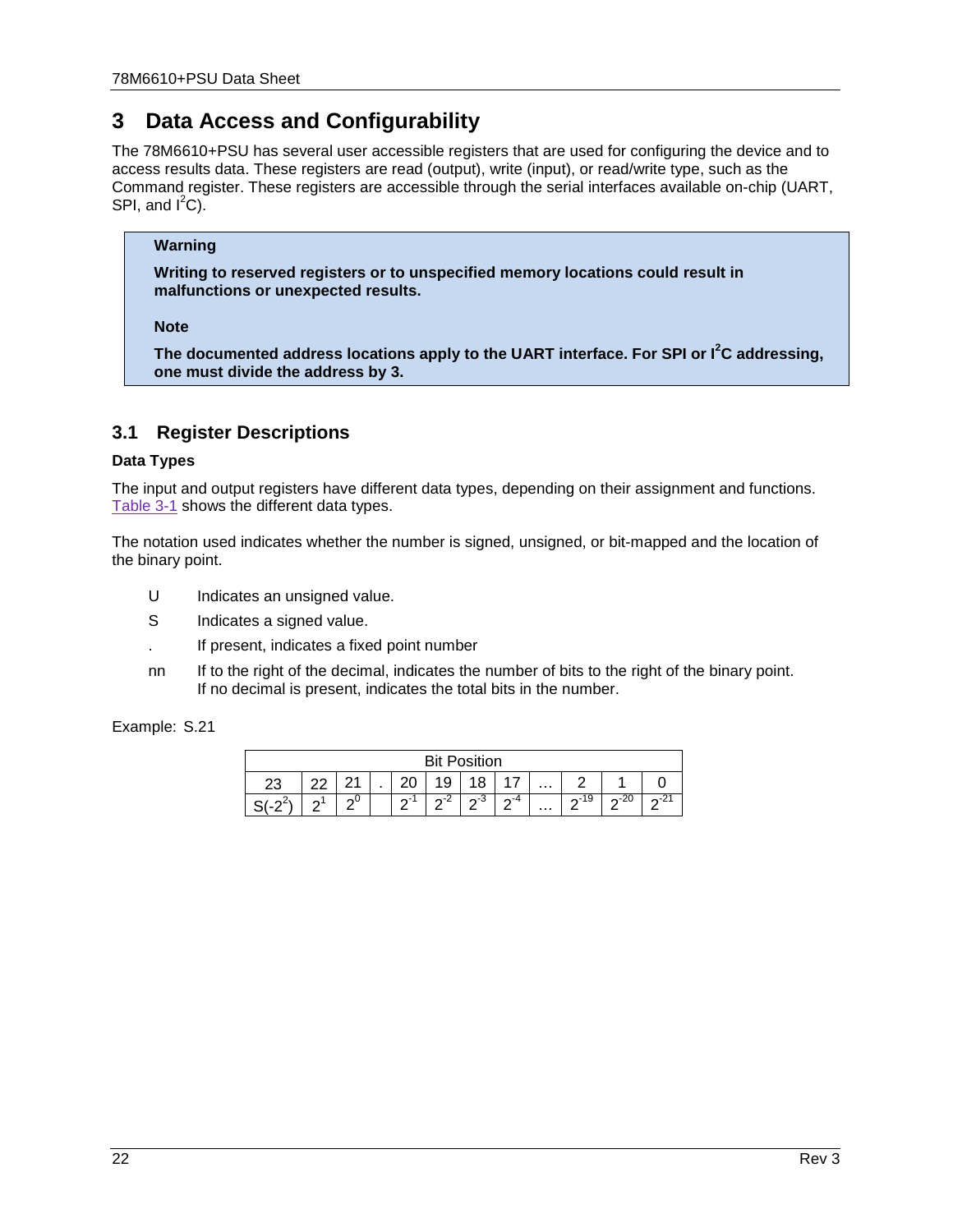<span id="page-22-0"></span>

| <b>Table 3-1: Data Type Description</b> |                                                                                                                               |  |  |  |
|-----------------------------------------|-------------------------------------------------------------------------------------------------------------------------------|--|--|--|
| Data Type                               | <b>Description</b>                                                                                                            |  |  |  |
| UINT <sub>24</sub>                      | A 24-bit unsigned integer having a range of 0 to 16777215.<br>Typically used for counters                                     |  |  |  |
| INT <sub>24</sub>                       | A 24-bit signed integer with a range of -8388608 to +8388607.                                                                 |  |  |  |
| <b>USI24</b>                            | A 24-bit unsigned scaled integer (scaled by the user).                                                                        |  |  |  |
| <b>SSI24</b>                            | A 24-bit signed scaled integer (scaled by the user).                                                                          |  |  |  |
| U.24                                    | A 24-bit unsigned fixed-point value with the binary point to the left<br>of bit 23 with a range of 0 to $1-2^{-24}$ .         |  |  |  |
| U.23                                    | A 24-bit unsigned fixed-point number with the binary point to the<br>left of bit 22 and with a range of 0 to $1-2^{-23}$ .    |  |  |  |
| U.22                                    | A 24-bit unsigned fixed-point number with the binary point to the<br>left of bit 21 and with a range of 0 to $2-2^{-22}$ .    |  |  |  |
| U.21                                    | A 24-bit unsigned fixed point number with the binary point to the<br>left of bit 20 and with a range of 0 to $4-2^{21}$ .     |  |  |  |
| S.23                                    | A 24-bit signed fixed point number with the binary point to the left<br>of bit 22 and with a range of $-1.0$ to $1-2^{-23}$ . |  |  |  |
| S.21                                    | A 24-bit signed fixed-point number with a binary point to the left of<br>bit 20 and with a range of -4.0 to 4-2 $2^{21}$      |  |  |  |
| S.16                                    | A 24-bit signed fixed-point number with a binary point to the left of<br>bit 16 and with a range of $-128$ to $+128$          |  |  |  |

Boolean (B24) A variable containing 24 independent single-bit values.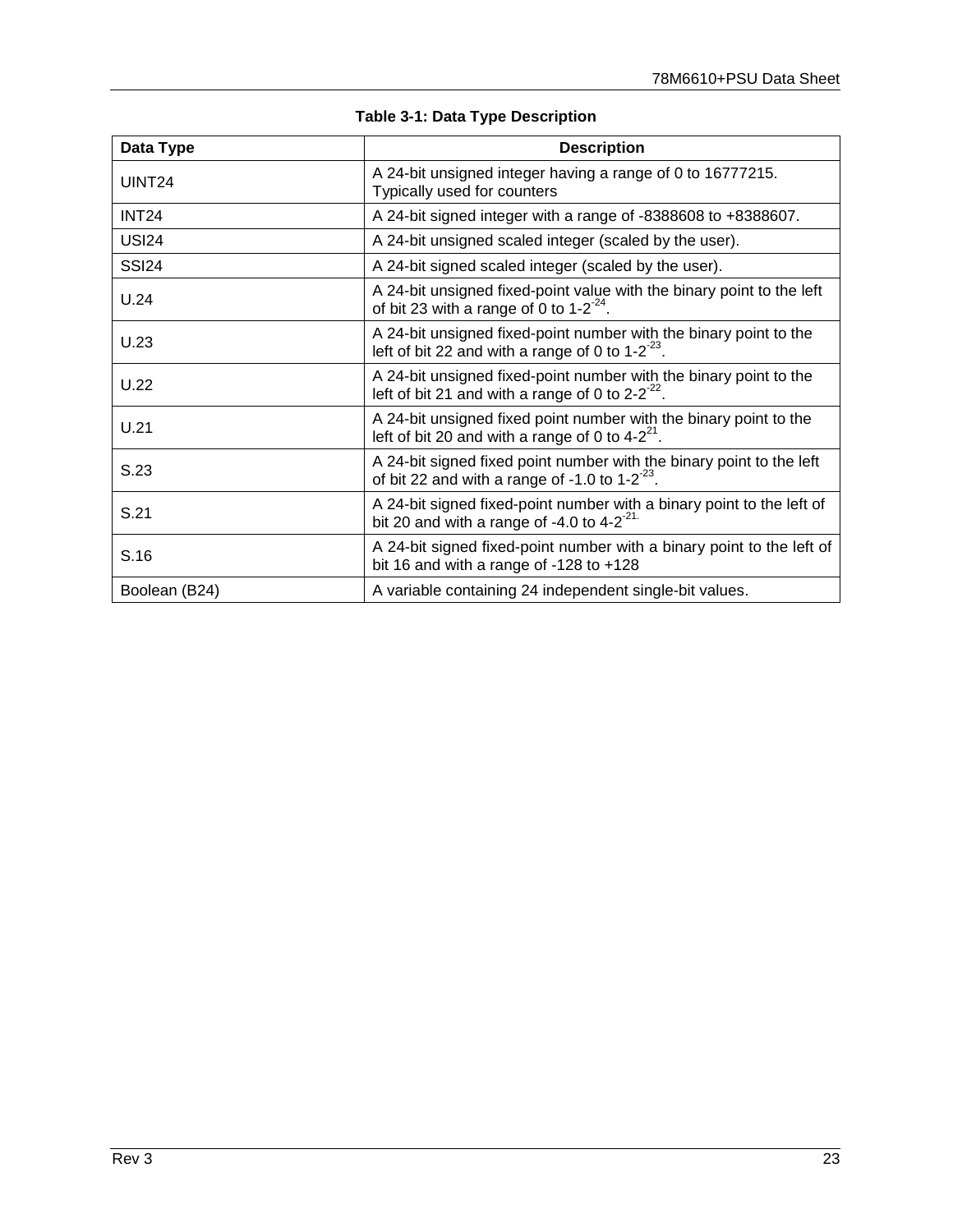# <span id="page-23-0"></span>**3.2 Scaling Registers (Iscale, Vscale, Pscale, Tscale, Fscale)**

The scaling registers can be used to set the full-scale values and choosing the resolution of related parameters and results.

For voltage and current inputs, full scale is defined as +/-250 mV (DC or Peak). The voltage input is usually scaled down from the AC inlet using a sensing element: resistor divider, voltage transformer, etc.

The current input is connected to current sensing element, generally a low value resistive shunt or current transformer (CT).

The Iscale and Vscale parameters need to be set in order to match the full scale range of the current and voltage inputs with the full scale range of the sensor.

#### **Examples**

Voltage: A voltage divider produces an output of 250 mV (peak) with 230 V (peak) applied at its input. A resolution of 1 mV is needed. In this case, the value of VSCALE register should be:

 $VSCALE = 230 * 1000 = 230000$ 

Current: A current shunt produces a voltage drop of 250 mV (peak) at 30 A (peak). A resolution of 1 mA is needed. In this case the value of ISCALE register should be:

 $ISCALE = 30 * 1000 = 30000$ 

Power: To set the power scaling register PSCALE it is necessary to multiply the full-scale voltage by the full-scale current and by the desired resolution. For 1 mW resolution:

PSCALE: 230 volts x 30 amps x 1000 = 6900000 mw. The value of Pscale register should be set to 6900000.

The scaling registers for Line Frequency, Power Factor, and Temperature do not set full scale values. They only set resolution. For example, setting Tscale to 1000 the value of the temperature is represented in 1/1000 of Degree Celsius. For example, by setting the Tscale register to 1000, a temperature of 27°C is reported as 27000 in the Temperature register.

#### **Note**

**All 78M6610+PSU registers are 24 bits and most are signed. The largest signed integer is +/- 8388608. In case of larger numbers, a lower resolution must be chosen. For example, 10 mW versus 1 mW is case of PSCALE register.**

<span id="page-23-1"></span>

| <b>Scaling Register</b> | <b>Registers Affected by Scaling</b>                                                                                |
|-------------------------|---------------------------------------------------------------------------------------------------------------------|
| <b>Iscale</b>           | Irms Ifund Iharm Ihi Ilo Ipeak Imax Itarget                                                                         |
| Vscale                  | Vrms Vfund Vharm Vhi Vlo Vpeak Vsurge Vsag Vdrop Vmin Vmax Vtarget<br>RelayOnMin RelayOnMax RelayOffMin RelayOffMax |
| Pscale                  | Power VA VAR Paverage Pfund Pharm Qfund Qharm Pmax                                                                  |
| PFscale                 | PF                                                                                                                  |
| Tscale                  | Temperature Tmin Tmax Xtemperature Xmin Xmax                                                                        |
| Fscale                  | <b>Frequency Fmin Fmax</b>                                                                                          |

#### **Table 3-2: Registers with Scalable Values**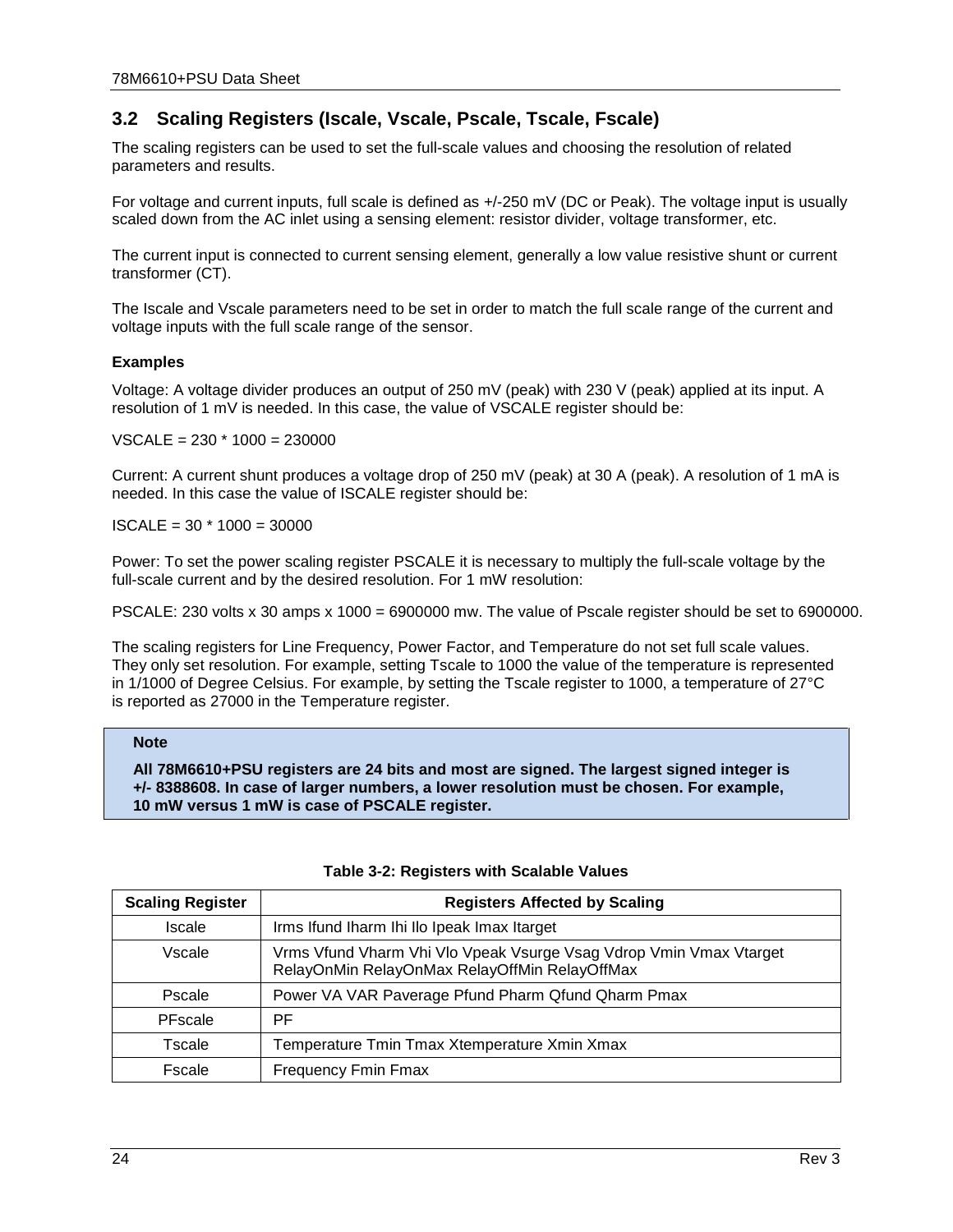# <span id="page-24-0"></span>**3.3 Output Registers**

The output registers provide access to the measurement results. Unless otherwise specified, these registers are read-only. Divide the address by 3 for I<sup>2</sup>C or SPI access.

<span id="page-24-1"></span>

| <b>Address</b><br>(Hex) | Variable<br><b>Name</b> | <b>Data</b><br>Type | <b>Description</b>                                                                 |  |
|-------------------------|-------------------------|---------------------|------------------------------------------------------------------------------------|--|
| 0x00                    | Command                 | <b>B24</b>          | <b>Command Register (see Command Register Section)</b>                             |  |
| 0x03                    | FW version              | UINT24              | Firmware release date in hex format (0x00YMDD)                                     |  |
| 0x12                    | Temperature             | S.16                | Chip Temperature (-128°C to +128°C, binary point to left of bit 16)                |  |
| 0x15                    | VA                      | SSI <sub>24</sub>   | Apparent Power (LSB weight determined by Pscale)                                   |  |
| 0x18                    | <b>VAR</b>              | <b>SSI24</b>        | Reactive Power (LSB weight determined by Pscale)                                   |  |
| 0x1B                    | Vrms                    | <b>USI24</b>        | RMS Voltage (LSB weight determined by Vscale)                                      |  |
| 0x1E                    | Irms                    | <b>USI24</b>        | RMS Current (LSB weight determined by Iscale)                                      |  |
| 0x21                    | Watt                    | <b>SSI24</b>        | Active Power (LSB weight determined by Pscale)                                     |  |
| 0x24                    | PAverage                | <b>SSI24</b>        | Active Power Averaged over 30s Window (LSB determined by<br>Pscale)                |  |
| 0x27                    | <b>PF</b>               | <b>SSI24</b>        | Power Factor (LSB weight determined by PFscale)                                    |  |
| 0x2A                    | Frequency               | <b>USI24</b>        | Line Frequency (LSB weight determined by Fscale)                                   |  |
| 0x30                    | Alarms                  | <b>B24</b>          | <b>Alarm Status Registers</b>                                                      |  |
| 0x33                    | Vfund                   | <b>USI24</b>        | RMS Voltage (Fundamental) (LSB weight determined by Vscale)                        |  |
| 0x36                    | Ifund                   | <b>USI24</b>        | RMS Current (Fundamental) (LSB weight determined by Iscale)                        |  |
| 0x39                    | Pfund                   | <b>SSI24</b>        | Active Power (Fundamental) (LSB weight determined by Pscale)                       |  |
| 0x3C                    | Qfund                   | <b>SSI24</b>        | Reactive Power (Fundamental) (LSB weight determined by<br>Pscale)                  |  |
| 0x3F                    | VAfund                  | <b>SSI24</b>        | Apparent Power (Fundamental) (LSB weight determined by<br>Pscale)                  |  |
| 0x42                    | Vharm                   | <b>USI24</b>        | RMS Voltage (Harmonic) (LSB weight determined by Vscale)                           |  |
| 0x45                    | Iharm                   | <b>USI24</b>        | RMS Current (Harmonic) (LSB weight determined by Iscale)                           |  |
| 0x48                    | Pharm                   | <b>SSI24</b>        | Active Power (Harmonic) (LSB weight determined by Pscale)                          |  |
| 0x4B                    | Qharm                   | <b>SSI24</b>        | Reactive Power (Harmonic) (LSB weight determined by Pscale)                        |  |
| 0x4E                    | VAharm                  | <b>SSI24</b>        | Apparent Power (Harmonic) (LSB weight determined by Pscale)                        |  |
| 0x57                    | <b>ILow</b>             | <b>USI24</b>        | Lowest RMS Current Recorded Since Reset (LSB determined by<br>Iscale)              |  |
| 0x5A                    | <b>IHigh</b>            | <b>USI24</b>        | Highest RMS Current Recorded Since Reset (LSB determined by<br>Iscale)             |  |
| 0x5D                    | Ipeak                   | <b>USI24</b>        | Highest Current in Last Accumulation Interval (LSB determined<br>by Iscale)        |  |
| 0x60                    | <b>VLow</b>             | <b>USI24</b>        | Lowest RMS Voltage Recorded Since Reset (LSB determined by<br>Vscale)              |  |
| 0x63                    | VHigh                   | <b>USI24</b>        | Highest RMS Voltage Recorded Since Reset (LSB weight<br>determined by Vscale)      |  |
| 0x66                    | Vpeak                   | <b>USI24</b>        | Highest Voltage in Last Accumulation Interval (LSB weight<br>determined by Vscale) |  |
| 0xA8:C9                 |                         | UINT24              | <b>Event Counters for Alarms</b>                                                   |  |
| Rev 3                   |                         |                     | 25                                                                                 |  |

### **Table 3-3: Output Registers**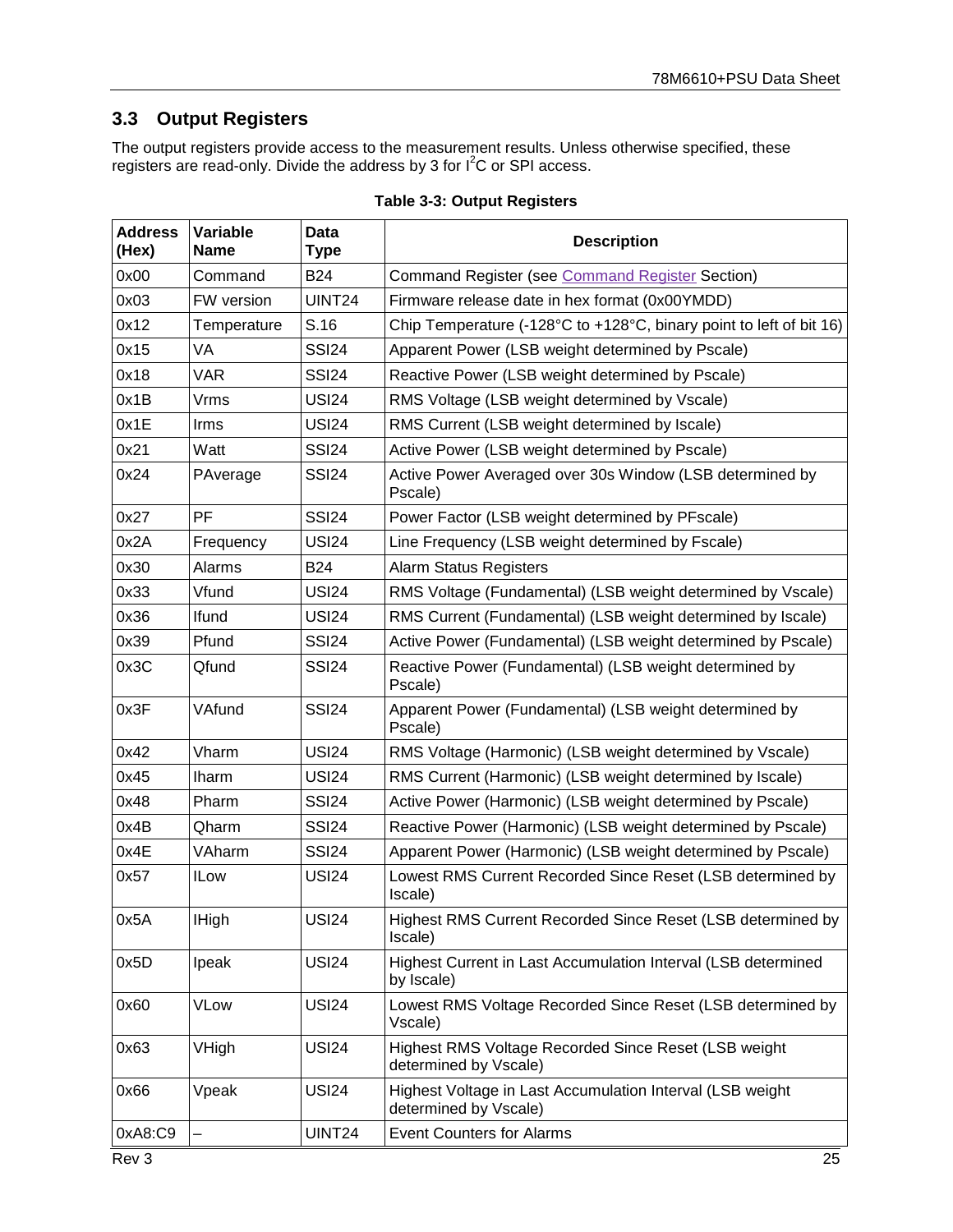| <b>Address</b><br>(Hex) | Variable<br><b>Name</b> | Data<br>Type       | <b>Description</b>                                |
|-------------------------|-------------------------|--------------------|---------------------------------------------------|
| 0xD5                    | ExtTemp1                | <b>USI24</b>       | External Temperature 1 (ATEMP1 Input)             |
| 0xD8                    | ExtTemp2                | <b>USI24</b>       | External Temperature 2 (ATEMP2 Input)             |
| 0x10E                   | <b>Divisor</b>          | UINT <sub>24</sub> | Actual Accumulation Interval for Low Rate Results |
| 0x147                   | <b>DIOState</b>         | <b>B24</b>         | State of DIO Outputs                              |
| 0x156                   | lrms1                   | UINT24             | Unscaled RMS Current                              |
| 0x159                   | Vrms1                   | UINT <sub>24</sub> | Unscaled RMS Voltage                              |
| 0x15C                   | Power1                  | INT <sub>24</sub>  | <b>Unscaled Active Power</b>                      |
| 0x15F                   | Var1                    | <b>INT24</b>       | <b>Unscaled Reactive Power</b>                    |
| 0x162                   | VA <sub>1</sub>         | INT <sub>24</sub>  | <b>Unscaled Apparent Power</b>                    |
| 0x165                   | PF <sub>1</sub>         | <b>INT24</b>       | <b>Unscaled Power Factor</b>                      |
| 0x168                   | Freq1                   | UINT <sub>24</sub> | Unscaled Frequency                                |

#### **High-Rate Result (Output Registers)**

These output registers contain the instantaneous values of voltage, current, power and quadrature power. The high-rate registers are updated at the ADC Sampling Frequency (4.0 kHz). These register, given the relatively high update rate, should be accessed with a high speed interface such as SPI.

<span id="page-25-0"></span>

| (Hex) | Address Variable Name | Data<br>Type       | <b>Description</b>           |
|-------|-----------------------|--------------------|------------------------------|
| 0x16B | $V^{(1)}$             | <b>INT24</b>       | High-Rate Voltage            |
| 0x16E | (1)                   | <b>INT24</b>       | <b>High-Rate Current</b>     |
| 0x171 | $Vq^{(1)}$            | <b>INT24</b>       | High-Rate Quadrature Voltage |
| 0x174 | $P^{(1)}$             | <b>INT24</b>       | <b>High-Rate Power</b>       |
| 0x177 | $PQ^{(1)}$            | <b>INT24</b>       | High-Rate Quadrature Power   |
| 0x17A | Cycle $(1)$           | UINT <sub>24</sub> | <b>High-Rate Samples</b>     |
| 0x17D | Scycle <sup>(1)</sup> | UINT24             | High-Rate Sag/Surge Cycles   |

#### **Table 3-4: High-Rate Result Registers**

Note:

1) The high rate registers are updated at the ADC converter sample rate. In order to access real time data it is preferable to utilize the SPI interface.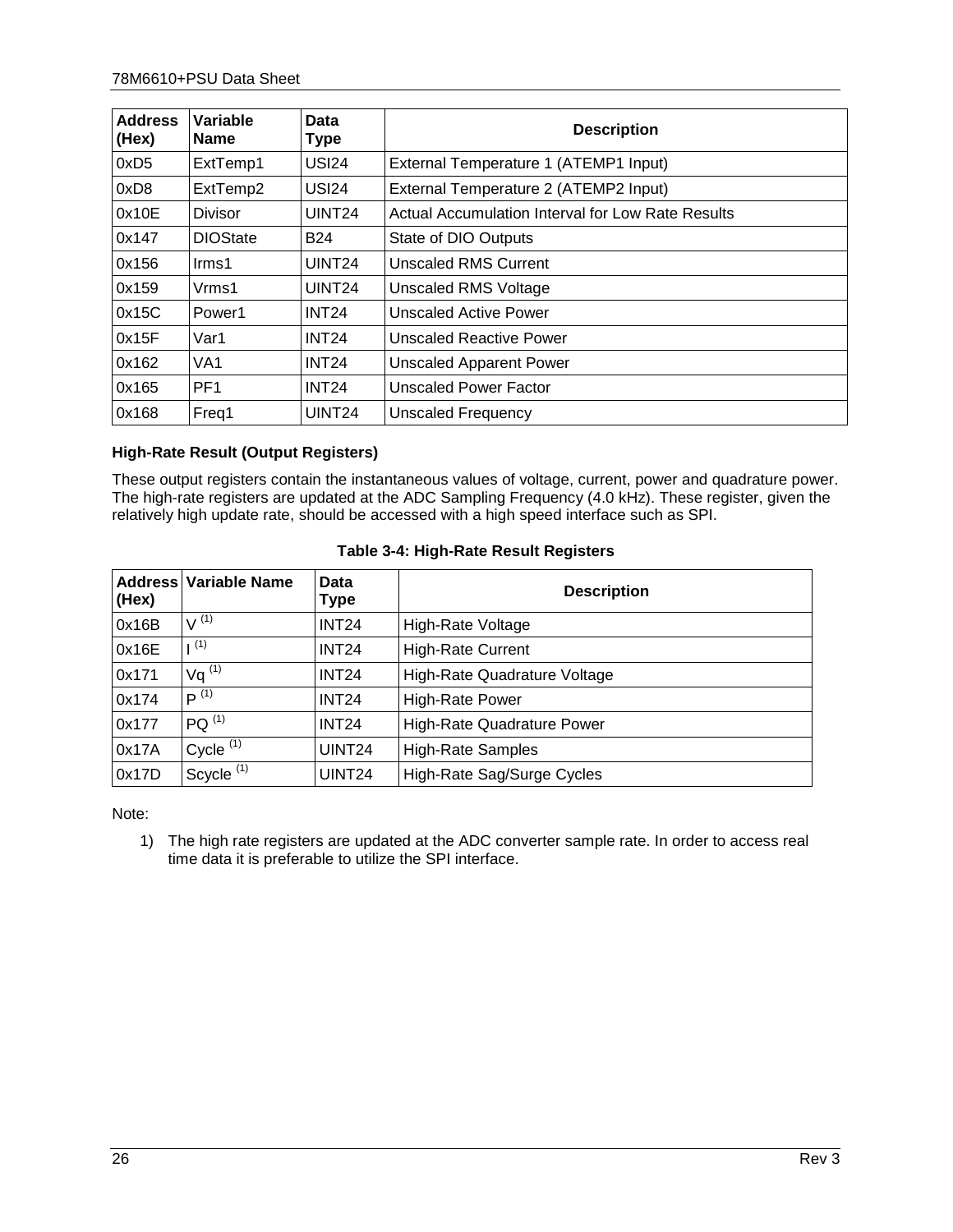# <span id="page-26-0"></span>**3.4 Input Registers (Setup and Calibration)**

Input Registers are used to configure the device, issue commands etc. The input registers content can be saved to flash memory the values restored as defaults upon power-on or reset.

<span id="page-26-1"></span>

| <b>Address</b><br>(Hex) | Variable<br><b>Name</b> | <b>Data</b><br><b>Type</b> | <b>Flash</b><br><b>Saved</b> | <b>Description</b>                                                 | <b>Default</b><br>(Decimal) |
|-------------------------|-------------------------|----------------------------|------------------------------|--------------------------------------------------------------------|-----------------------------|
| 0x00                    | Command                 | <b>B24</b>                 | Y                            | <b>Command Register (see Command Register</b><br>Section)          |                             |
| 0x06                    | PhaseComp               | S.21                       | Y                            | Phase Compensation (High-Rate Samples)                             | 0                           |
| 0x09                    | Alarm_Mask1             | <b>B24</b>                 | Υ                            | Alarm Mask Bits for ACFAULT Pin                                    |                             |
| 0x0C                    | Alarm_Set               | <b>B24</b>                 | Υ                            | Sets Corresponding Alarm Bits                                      |                             |
| 0x0F                    | Alarm_Reset             | <b>B24</b>                 | Y                            | <b>Clears Corresponding Alarm Bits</b>                             |                             |
| 0x2D                    | DevAddr                 | <b>UINT24</b>              | Υ                            | UART (MultiPoint) and I <sup>2</sup> C Address                     | 0                           |
| 0x51                    | Alarm_Mask2             | <b>B24</b>                 | Υ                            | Alarm Mask Bits for <b>ACCRIT</b> Pin                              |                             |
| 0x54                    | <b>Sticky</b>           | <b>B24</b>                 | Y                            | Alarm Bits to Control Auto-Reset of Alarm Status                   |                             |
| 0x69:8D                 |                         |                            | Υ                            | Alarm Limit Registers (See Section 3.6)                            |                             |
| 0x90:A2                 |                         |                            | Υ                            | Alarm Hold-Off Time Registers (See Section 3.6)                    |                             |
| 0xA5                    | <b>IrOff</b>            | U.23                       | Y                            | <b>RMS Current Offset Adjust</b>                                   |                             |
| 0xA8                    | VrOff                   | U.23                       | Y                            | RMS Voltage Offset Adjust                                          |                             |
| 0xAB                    | <b>POff</b>             | U.23                       | Υ                            | <b>Power Offset Adjust</b>                                         |                             |
| 0xCC                    | AccumCyc                | <b>UINT24</b>              | Y                            | Number of Line Cycles for Low Rate                                 |                             |
| 0xCF                    | Ptarget                 | <b>UINT24</b>              | Y                            | <b>Current Gain Calibration, Power Target</b>                      | 0                           |
| 0xD2                    | Baud                    | UINT24                     | Y                            | <b>UART Baud Rate</b>                                              | 38,400                      |
| 0xDB                    | Temp1Gain               | <b>UINT24</b>              | Y                            | <b>External Temperature Gain</b>                                   | 0                           |
| 0xDE                    | Temp2Gain               | UINT24                     | Y                            | <b>External Temperature Gain</b>                                   | 0                           |
| 0xE1                    | <b>HPFCoeffl</b>        | U.23                       | Υ                            | <b>Current Offset Removal Settling Time</b>                        | 1                           |
| 0xE4                    | <b>HPFCoeffV</b>        | U.23                       | Y                            | Voltage Offset Removal Settling Time                               | 1                           |
| 0xE7                    | Itarget                 | <b>UINT24</b>              | Y                            | <b>Current Gain Calibration, Current Target</b>                    | 128,000                     |
| 0xEA                    | Vtarget                 | UINT24                     | Y                            | Voltage Gain Calibration, Voltage Target                           | 120,000                     |
| 0xED                    | CalCyc                  | <b>UINT24</b>              | Υ                            | Number of Calibration Cycles to Average                            | 5                           |
| 0xF0                    | Igain                   | U.21                       | Y                            | Current Gain Setting (Updated After Calibration)<br>Range 0 to 4   | 1                           |
| 0xF3                    | Vgain                   | U.21                       | Υ                            | Voltage Gain Setting (Updated After Calibration)                   | 1                           |
| 0xF6                    | loff                    | S.23                       | Y                            | Current Offset (Updated After Calibration)                         | N/A                         |
| 0xF9                    | Voff                    | S.23                       | Y                            | Voltage Offset (Updated After Calibration)                         | N/A                         |
| 0xFC                    | Tgain                   | U.24                       | Y                            | Die Temperature Gain Setting (Updated After<br>Calibration)        | 701,233                     |
| 0xFF                    | <b>Toffs</b>            | U.24                       | Y                            | Die Temperature Offset (Updated After<br>Calibration)              | 287,831                     |
| 0x102                   | SysGain                 | S.23                       | N                            | Temperature Compensated System Gain<br>(Updated After Calibration) | N/A                         |
| 0x105                   | Harm                    | UINT24                     | N                            | Harmonic Selector                                                  | $\mathbf{1}$                |

#### **Table 3-5: Input Registers**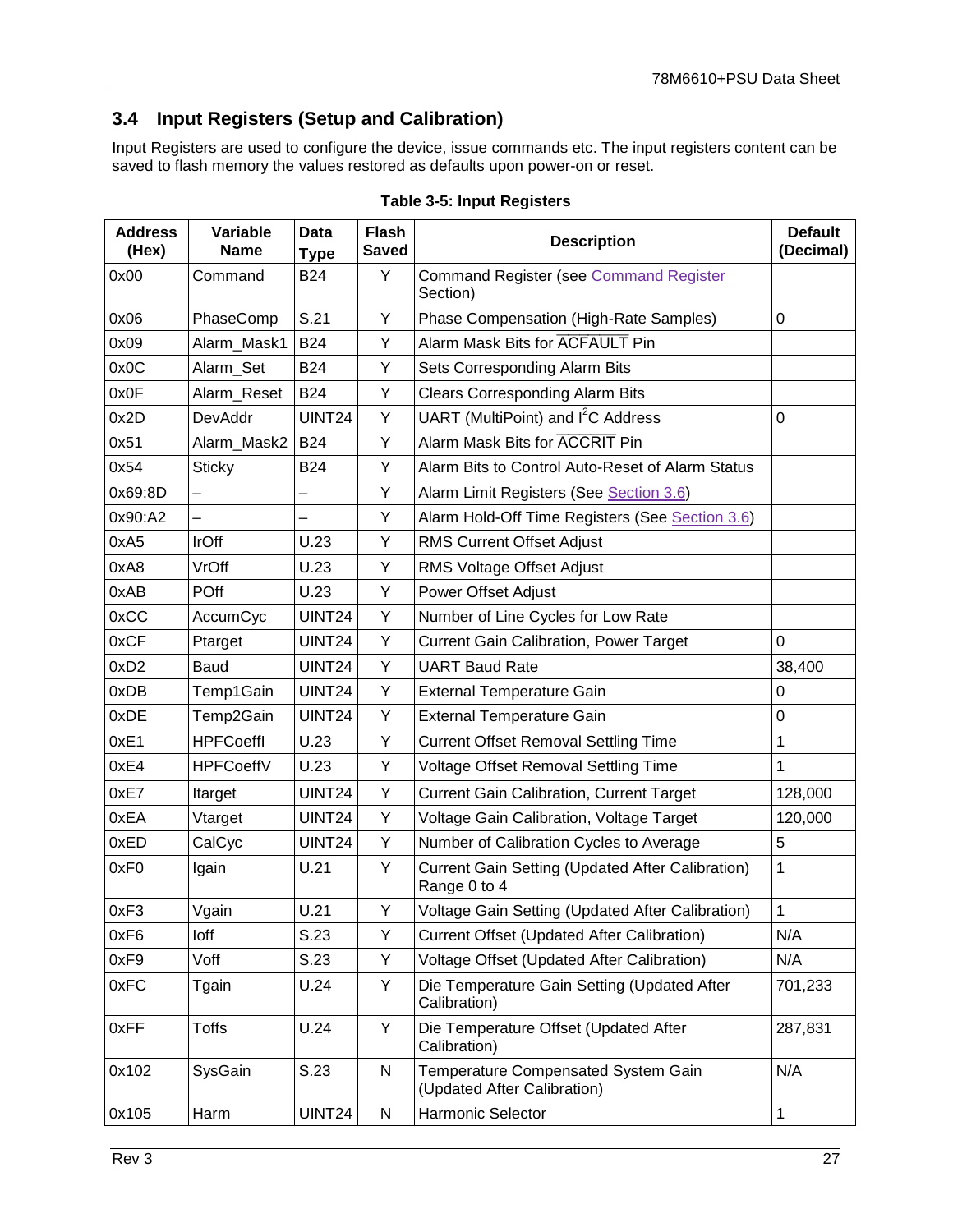| <b>Address</b><br>(Hex) | Variable<br><b>Name</b> | Data<br><b>Type</b> | <b>Flash</b><br><b>Saved</b> | <b>Description</b>                                | <b>Default</b><br>(Decimal) |
|-------------------------|-------------------------|---------------------|------------------------------|---------------------------------------------------|-----------------------------|
| 0x108                   | Saccum                  | UINT24              | N                            | Accumulation Interval for Sag and Surge           | 40                          |
| 0x10B                   | Accum                   | UINT <sub>24</sub>  | Y                            | Accumulation Interval for Calculation (RMS, etc.) | 400                         |
| 0x111                   | Frame                   | UINT48              | N                            | Low Rate Frame Number Counter                     | N/A                         |
| 0x117                   | <b>XYcomp</b>           | UINT <sub>24</sub>  | Y                            | Line Filters Capacitive Compensation              | 0                           |
| 0x11A                   | Rcomp                   | UINT <sub>24</sub>  | Y                            | Resistive I/R Drop Compensation                   | $\Omega$                    |
| 0x11D                   | <b>Iscale</b>           | UINT <sub>24</sub>  | Y                            | <b>Current Scaling Register</b>                   | 30,000                      |
| 0x120                   | Vscale                  | UINT <sub>24</sub>  | Y                            | <b>Voltage Scaling Register</b>                   | 30,000                      |
| 0x123                   | Pscale                  | UINT <sub>24</sub>  | Y                            | <b>Power Scaling Register</b>                     | 6,900,000                   |
| 0x126                   | PFscale                 | UINT24              | Y                            | <b>Power Factor Scaling Register</b>              | 1000                        |
| 0x129                   | Fscale                  | UINT <sub>24</sub>  | Y                            | <b>Frequency Scaling Register</b>                 | 1000                        |
| 0x12C                   | Tscale                  | UINT <sub>24</sub>  | Y                            | Temperature Scaling Register                      | 1000                        |
| 0x12F:144               | —                       | UINT <sub>24</sub>  | Y                            | Relay Configuration Registers (See Section 3.5)   |                             |
| 0x14A                   | TC1                     | UINT <sub>24</sub>  | Y                            | <b>Temperature Compensation</b>                   | 0                           |
| 0x14D                   | TC <sub>2</sub>         | UINT <sub>24</sub>  | Y                            | <b>Temperature Compensation</b>                   | 0                           |
| 0x147                   | <b>RESERVED</b>         | <b>B24</b>          | N                            | <b>Read-Only Register</b>                         | N/A                         |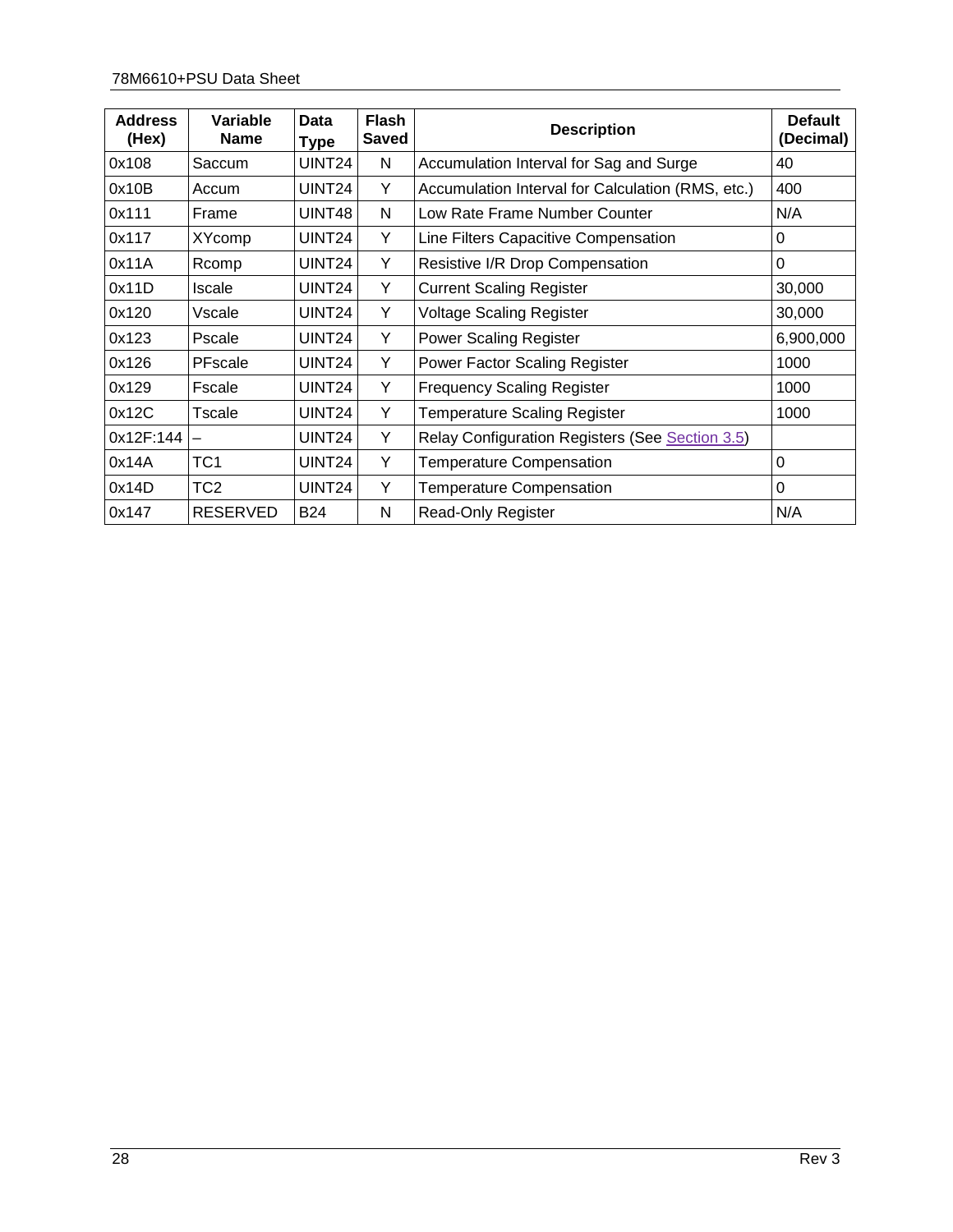# <span id="page-28-0"></span>**3.5 Relay Configuration**

The registers in **Table 3-6** are used to configure the relay operations.

<span id="page-28-1"></span>

| <b>Address</b> | <b>Register</b>    | Format             | <b>Flash</b><br><b>Saved</b> | <b>Description</b>                                                               | <b>Default</b><br>(Decimal) |
|----------------|--------------------|--------------------|------------------------------|----------------------------------------------------------------------------------|-----------------------------|
| 0x12F          | RelayOnMin         | UINT <sub>24</sub> | Y                            | Minimum Voltage to Keep Relay ON (LSB<br>weight determined by Vscale)            | 85,000                      |
| 0x132          | RelayOnMax         | UINT <sub>24</sub> | Y                            | Maximum Voltage to Keep Relay ON (LSB<br>255,000<br>weight determined by Vscale) |                             |
| 0x135          | RelayOnTime        | UINT <sub>24</sub> | Y                            | Hold ON Time (Samples) If Min/Max Not Met                                        | 4                           |
| 0x138          | RelayOffMin        | UINT <sub>24</sub> | Y                            | Minimum Voltage to Keep Relay OFF (LSB<br>weight determined by Vscale)           | 90,000                      |
| 0x13B          | <b>RelayOffMax</b> | UINT <sub>24</sub> | Y                            | Maximum Voltage to Keep Relay OFF (LSB<br>weight determined by Vscale)           | 250,000                     |
| 0x13E          | RelayOffTime       | UINT24             | Y                            | Hold OFF Time (Samples) If Min/Max Met                                           | 4                           |
| 0x141          | RelayOnDelay       | <b>UINT24</b>      | Υ                            | Relay Closure Time (ms)                                                          | $\Omega$                    |
| 0x144          | RelayOffDelay      | UINT24             | Y                            | Relay Opening Time (ms)                                                          | 0                           |

**Table 3-6: Relay Configuration Registers**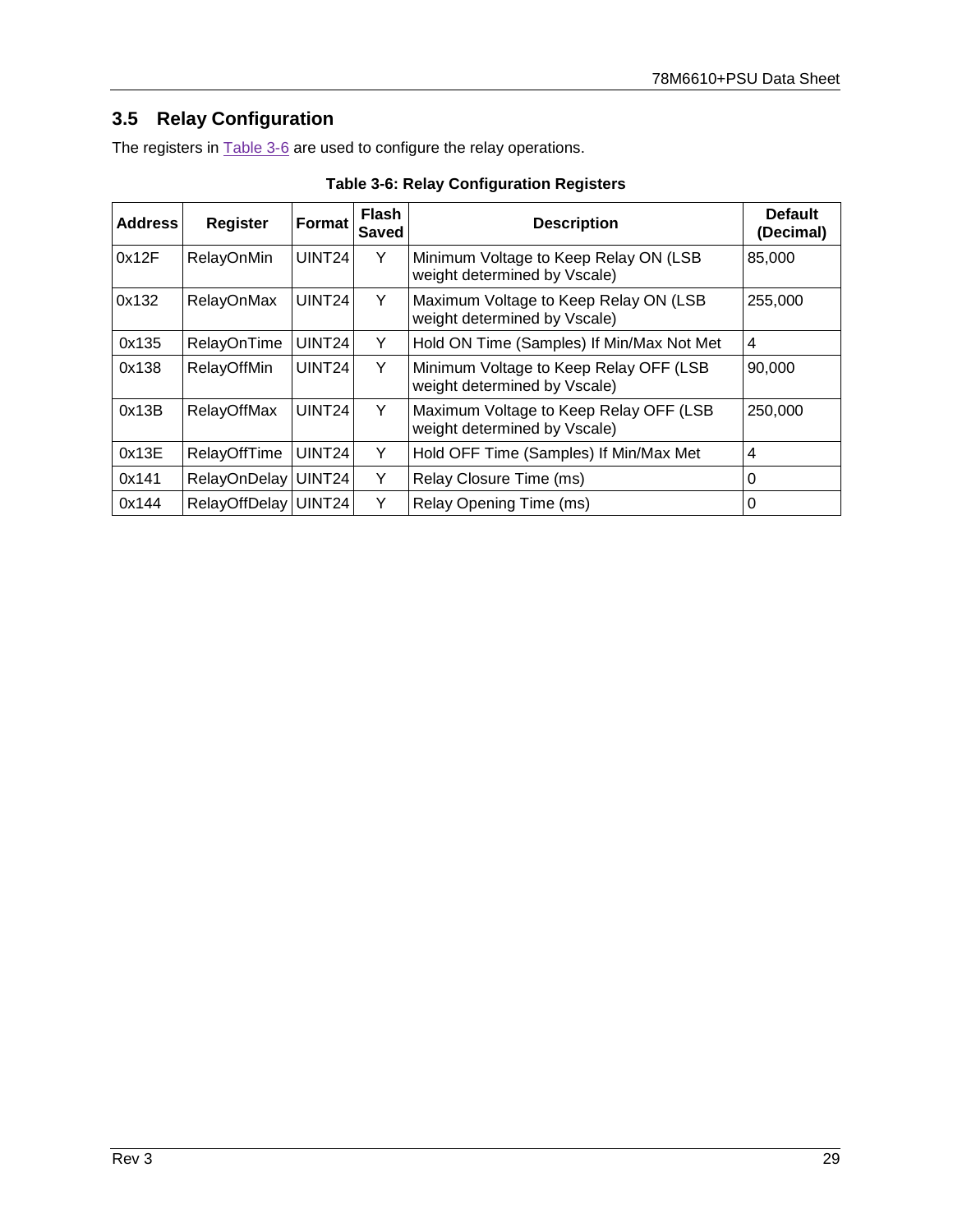# <span id="page-29-0"></span>**3.6 DIOState Register**

The DIOState register reports the state of the digital input/output pins. Unconnected or floating pins are reported as set as one. [Table 3-7](#page-29-1) lists the bit assignments.

<span id="page-29-1"></span>

| <b>Bit</b>     | <b>Pin Status</b> | <b>Function</b>                                                |
|----------------|-------------------|----------------------------------------------------------------|
| $23 - 11$      | N/A               | N/A                                                            |
| 10             | MP <sub>1</sub>   | Multi-Purpose Digital I/O                                      |
| 9              | MP <sub>0</sub>   | Multi-Purpose Digital I/O                                      |
| 8              | <b>IFCONFIG</b>   | UART/I <sup>2</sup> C/SPI Selection                            |
| $\overline{7}$ | <b>ACFAULT</b>    | <b>ACFAULT Alarm</b>                                           |
| 6              | ADDR1             | I <sup>2</sup> C/Multi-Point UART Address                      |
| 5              | SSB/DIR/SCL       | Slave Select (SPI) / RS485 TX-RX/I <sup>2</sup> C Serial Clock |
| 4              | <b>ACCRIT</b>     | AC Input Voltage Alarm (Critical)                              |
| 3              | SDO/TX/SDAo       | SPI DATA OUT/UART TX/I <sup>2</sup> C Data Out                 |
| 2              | SDI/RX/SDAi       | SPI DATA IN/UART RX/I <sup>2</sup> C Data In                   |
| 1              | SCK/ADDR0         | SPI CLOCK IN/I <sup>2</sup> C/Multi-Point UART Address         |
| $\Omega$       | <b>RELAYCTRL</b>  | <b>Relay Control Output</b>                                    |

#### **Table 3-7: DIOState Register**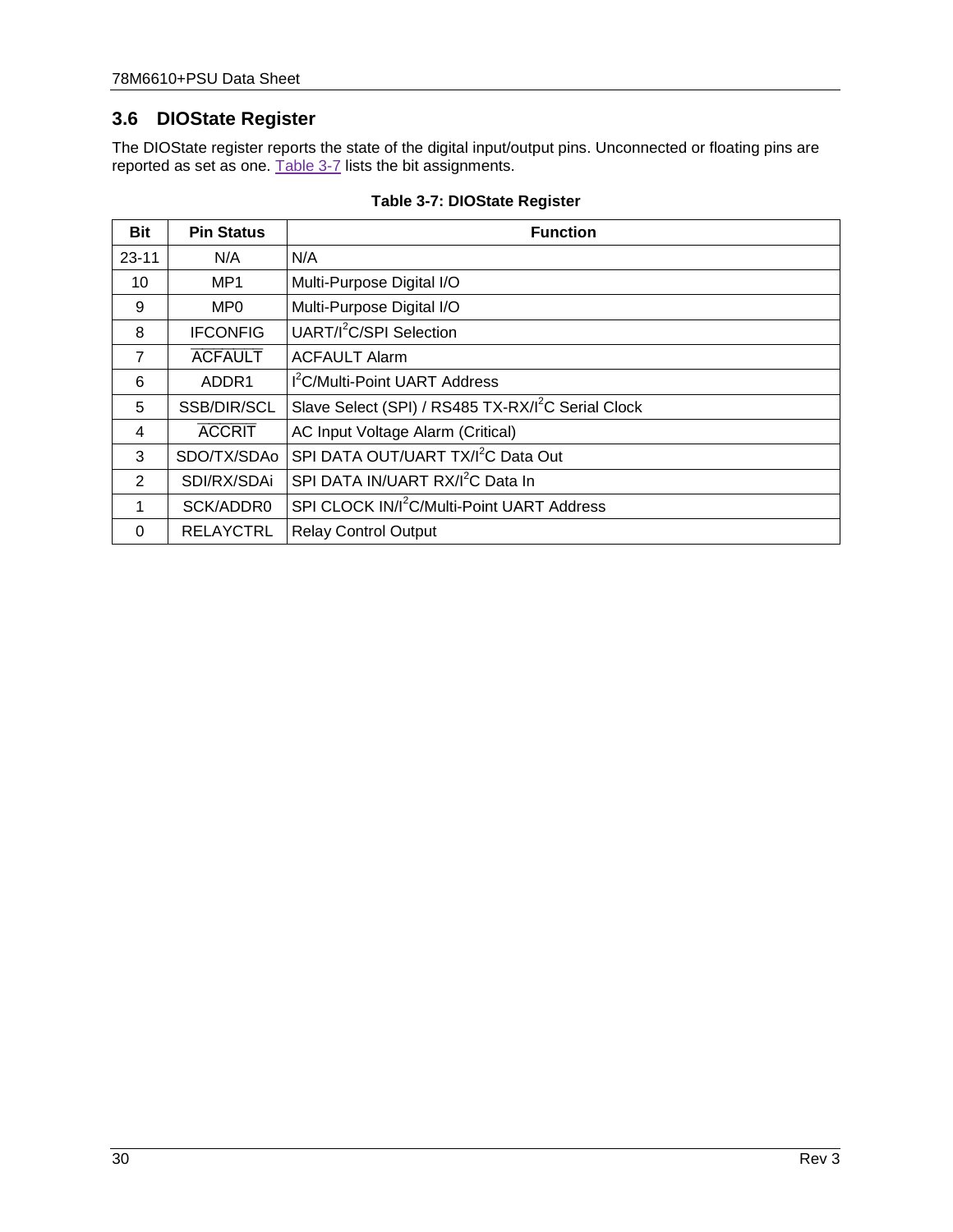# <span id="page-30-0"></span>**3.7 Alarms and Alarms Configuration Registers**

#### <span id="page-30-1"></span>**3.7.1 Alarms Status Register (address 0x30)**

The Alarms Status register is an output register (read-only) that contains the status of the alarms and other conditions. [Table 3-8](#page-30-2) reports the Alarms register bit assignment and the corresponding limit registers (thresholds) and Hold-Off time registers.

<span id="page-30-2"></span>

| <b>Bit</b>     | <b>Alarms</b><br><b>Register</b><br>(Bit) | Limit<br><b>Register</b><br>(1) | <b>Hold-Off</b><br><b>Register</b><br>(1) | <b>Function</b>                                             |
|----------------|-------------------------------------------|---------------------------------|-------------------------------------------|-------------------------------------------------------------|
| 23             | DataReady                                 |                                 |                                           | Low-rate results have been updated                          |
| 22             | OverTemp                                  | Tmax                            | TminHold                                  | Die temperature is over limit                               |
| 21             | UnderTemp                                 | Tmin                            | TminHold                                  | Die temperature is under limit                              |
| 20             | Not Used                                  | N/A                             | N/A                                       | Not used                                                    |
| 19             | ExtOvTemp1                                | XMax1                           |                                           | External temperature 1 is over limit                        |
| 18             | ExtOvTemp2                                | XMax2                           |                                           | External temperature 2 is over limit                        |
| $17 - 12$      | Not Used                                  | N/A                             | N/A                                       | Not used                                                    |
| 11             | Vsag                                      | Vsag                            | VsagHold                                  | Voltage sagged below limit                                  |
| 10             | Vsurge                                    | Vsurge                          | VsagHold                                  | Voltage surged above limit                                  |
| 9              | VdropOut                                  | Vdrop                           |                                           | Voltage dropped below limit                                 |
| 8              | OverVolt                                  | Vmax                            | VminHold                                  | RMS voltage went above upper limit                          |
| $\overline{7}$ | <b>UnderVolt</b>                          | Vmin                            | VminHold                                  | RMS voltage fell below lower limit                          |
| 6              | OverCurrent                               | Imax                            | ImaxHold                                  | RMS current went above limit                                |
| 5              | OverPower                                 | <b>Pmax</b>                     | PmaxHold                                  | Power went above limit                                      |
| 4              | OverFreq                                  | Fmax                            | Fminhold                                  | Line frequency went above upper limit                       |
| 3              | <b>UnderFreq</b>                          | Fmin                            | Fminhold                                  | Line frequency fell below lower limit                       |
| $\overline{2}$ | Relay_On                                  |                                 |                                           | Relay is ON                                                 |
| 1              | Zero_Cross                                |                                 |                                           | Voltage low-to-high zero-crossing detected<br>(auto-clears) |
| $\mathbf 0$    | Not Used                                  |                                 |                                           | Not used                                                    |

**Table 3-8: Alarms Register and Corresponding Configuration Registers**

Note:

1) These are input registers and their value can be saved in flash memory as defaults through the [ACC Command.](#page-38-6)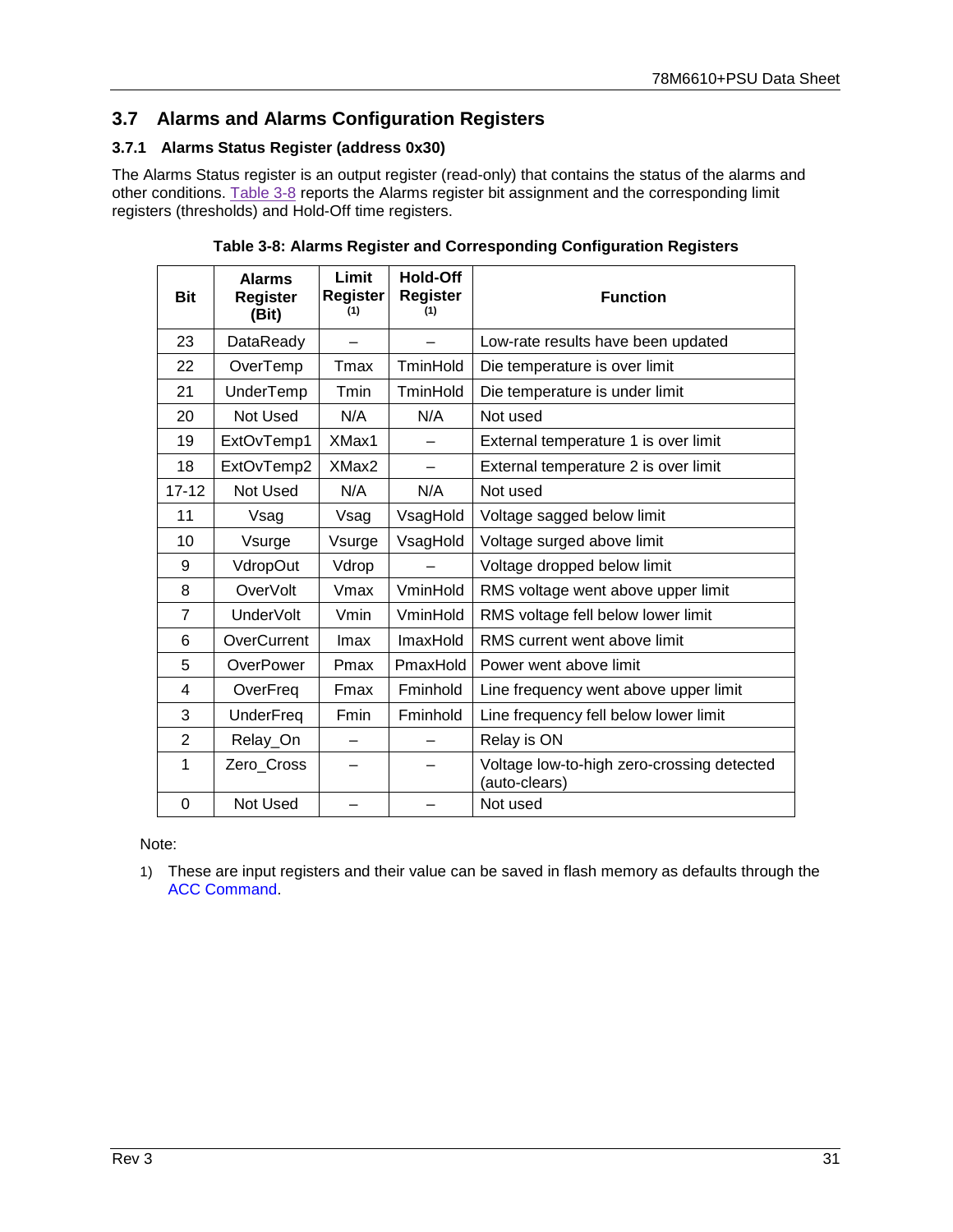#### <span id="page-31-0"></span>**3.7.2 AlarmSticky Register (address 0x54)**

The AlarmSticky register is an input register that allows configuring individual bits into the Alarms register to hold the alarm status ("sticky") until an AlarmReset command is issued. Each alarm can otherwise be set to auto-reset at the completion of each accumulation interval.

The AlarmSticky register can be saved into flash memory.

<span id="page-31-1"></span>

| <b>Bit</b>     | <b>Alarm</b>     | <b>Function</b>                                                                                                        |
|----------------|------------------|------------------------------------------------------------------------------------------------------------------------|
| 23             | N/A              | N/A                                                                                                                    |
| 22             | OverTemp         | 1 = Alarm bit is set until AlarmReset command is issued.<br>$0 =$ Alarm bit is cleared at every accumulation Interval. |
| 21             | UnderTemp        | 1 = Alarm bit is set until AlarmReset command is issued.<br>$0 =$ Alarm bit is cleared at every accumulation Interval. |
| 19             | ExtOvTemp1       | 1 = Alarm bit is set until AlarmReset command is issued.<br>$0 =$ Alarm bit is cleared at every accumulation Interval. |
| 18             | ExtOvTemp2       | 1 = Alarm bit is set until AlarmReset command is issued.<br>$0 =$ Alarm bit is cleared at every accumulation Interval. |
| $17 - 12$      | Not Used         | Not used                                                                                                               |
| 11             | Vsag             | 1 = Alarm bit is set until AlarmReset command is issued.<br>$0 =$ Alarm bit is cleared at every accumulation Interval. |
| 10             | Vsurge           | 1 = Alarm bit is set until AlarmReset command is issued.<br>$0 =$ Alarm bit is cleared at every accumulation Interval. |
| 9              | VdropOut         | 1 = Alarm bit is set until AlarmReset command is issued.<br>$0 =$ Alarm bit is cleared at every accumulation Interval. |
| 8              | OverVolt         | 1 = Alarm bit is set until AlarmReset command is issued.<br>$0 =$ Alarm bit is cleared at every accumulation Interval. |
| $\overline{7}$ | <b>UnderVolt</b> | 1 = Alarm bit is set until AlarmReset command is issued.<br>0 = Alarm bit is cleared at every accumulation Interval.   |
| 6              | OverCurrent      | 1 = Alarm bit is set until AlarmReset command is issued.<br>$0 =$ Alarm bit is cleared at every accumulation Interval. |
| 5              | OverPower        | 1 = Alarm bit is set until AlarmReset command.<br>$0 =$ Alarm cleared at every accumulation Interval.                  |
| 4              | OverFreq         | 1 = Alarm bit is set until AlarmReset command.<br>$0 =$ Alarm cleared at every accumulation Interval.                  |
| 3              | UnderFreq        | 1 = Alarm bit is set until AlarmReset command.<br>$0 =$ Alarm cleared at every accumulation Interval.                  |
| $\overline{2}$ | N/A              | N/A                                                                                                                    |
| 1              | N/A              | N/A                                                                                                                    |
| $\Omega$       | Not Used         | Not used                                                                                                               |

| Table 3-9: AlarmSticky Register Bits Assignment |  |  |
|-------------------------------------------------|--|--|
|-------------------------------------------------|--|--|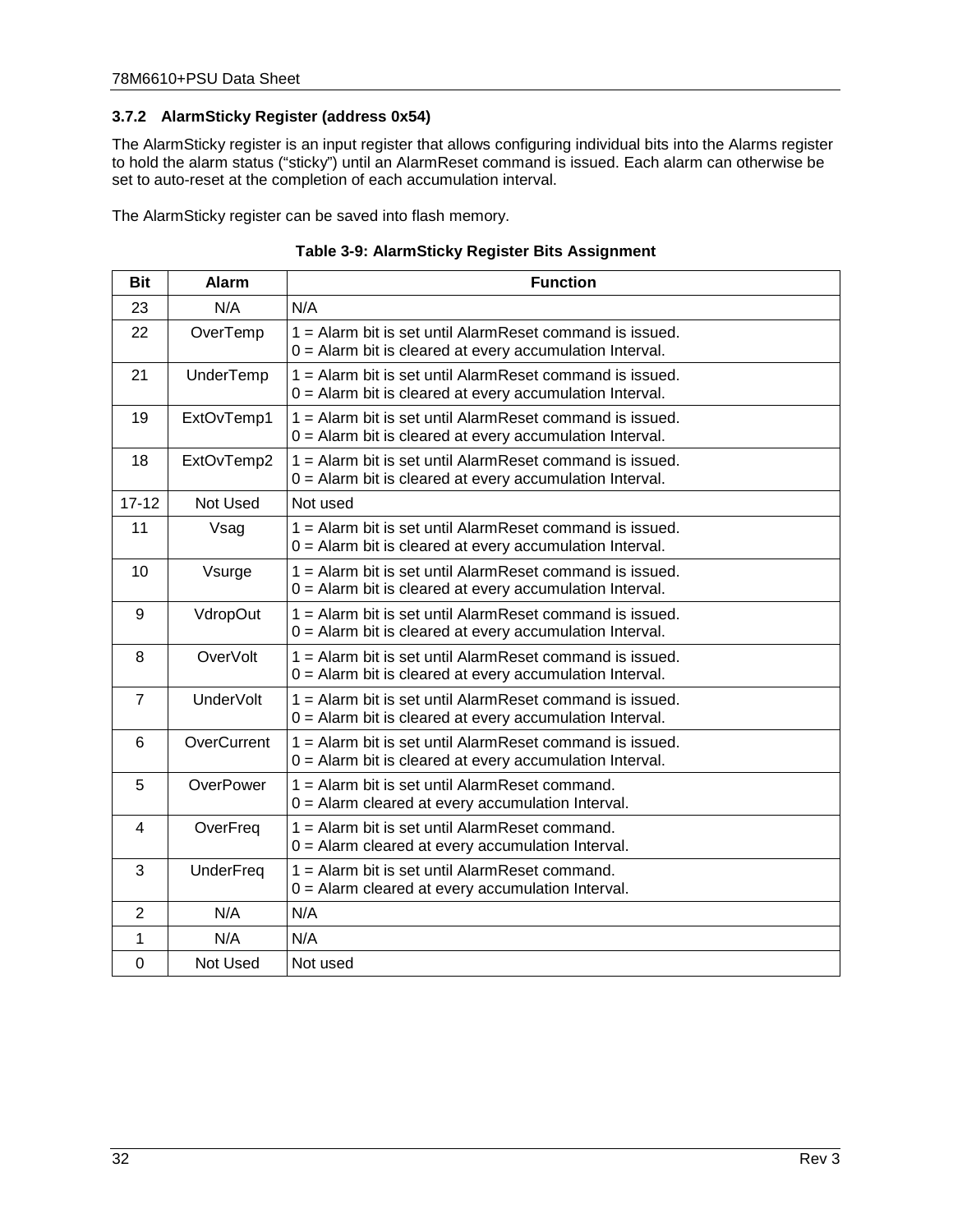#### <span id="page-32-0"></span>**3.7.3 AlarmMask1 (address 0x09) and AlarmMask2 (address 0x51)**

The registers AlarmMask1 and AlarmMask2 allow the user to select which alarm will be used to drive the corresponding alarm pins: AlarmMask1 controls ACFAULT pin while AlarmMask2 controls ACCRIT pin. For example, to select OverCurrent and Vsurge to drive the ACFAULT pin, AlarmMask1 should be set to 0x000440. The AlarmMask1 and AlarmMask2 registers can be saved into flash memory.

<span id="page-32-1"></span>

| Bit            | Alarm/<br><b>Status</b> | <b>Default</b> | <b>Function</b>                                                                     |
|----------------|-------------------------|----------------|-------------------------------------------------------------------------------------|
| 23             | DataReady               | $\Omega$       | $1 =$ Alarm drives alarm output pin; $0 =$ Alarm has no effect on alarm output pin. |
| 22             | OverTemp                | $\Omega$       | $1 =$ Alarm drives alarm output pin; $0 =$ Alarm has no effect on alarm output pin. |
| 21             | UnderTemp               | 0              | $1 =$ Alarm drives alarm output pin; $0 =$ Alarm has no effect on alarm output pin. |
| 19             | ExtOvTemp1              | $\Omega$       | $1 =$ Alarm drives alarm output pin; $0 =$ Alarm has no effect on alarm output pin. |
| 18             | ExtOvTemp2              | $\Omega$       | $1 =$ Alarm drives alarm output pin; $0 =$ Alarm has no effect on alarm output pin. |
| $17 - 12$      | Not Used                |                | Not used                                                                            |
| 11             | Vsag                    | $\mathbf 0$    | $1 =$ Alarm drives alarm output pin; $0 =$ Alarm has no effect on alarm output pin. |
| 10             | Vsurge                  | $\Omega$       | $1 =$ Alarm drives alarm output pin; $0 =$ Alarm has no effect on alarm output pin. |
| 9              | VdropOut                | $\Omega$       | $1 =$ Alarm drives alarm output pin; $0 =$ Alarm has no effect on alarm output pin. |
| 8              | <b>OverVolt</b>         | $\Omega$       | $1 =$ Alarm drives alarm output pin; $0 =$ Alarm has no effect on alarm output pin. |
| $\overline{7}$ | <b>UnderVolt</b>        | $\Omega$       | $1 =$ Alarm drives alarm output pin; $0 =$ Alarm has no effect on alarm output pin. |
| 6              | OverCurrent             | $\Omega$       | $1 =$ Alarm drives alarm output pin; $0 =$ Alarm has no effect on alarm output pin. |
| 5              | OverPower               | 0              | $1 =$ Alarm drives alarm output pin; $0 =$ Alarm has no effect on alarm output pin. |
| 4              | OverFreq                | 0              | $1 =$ Alarm drives alarm output pin; $0 =$ Alarm has no effect on alarm output pin. |
| 3              | <b>UnderFreq</b>        | $\Omega$       | $1 =$ Alarm drives alarm output pin; $0 =$ Alarm has no effect on alarm output pin. |
| 2              | Relay_On                | $\Omega$       | $1 =$ Alarm drives alarm output pin; $0 =$ Alarm has no effect on alarm output pin. |
| 1              | Zero_Cross              | $\Omega$       | $1 =$ Alarm drives alarm output pin; $0 =$ Alarm has no effect on alarm output pin. |
| $\Omega$       | Not Used                |                | Not used                                                                            |

**Table 3-10: AlarmMask1 and AlarmMask2 Registers Bits Assignment**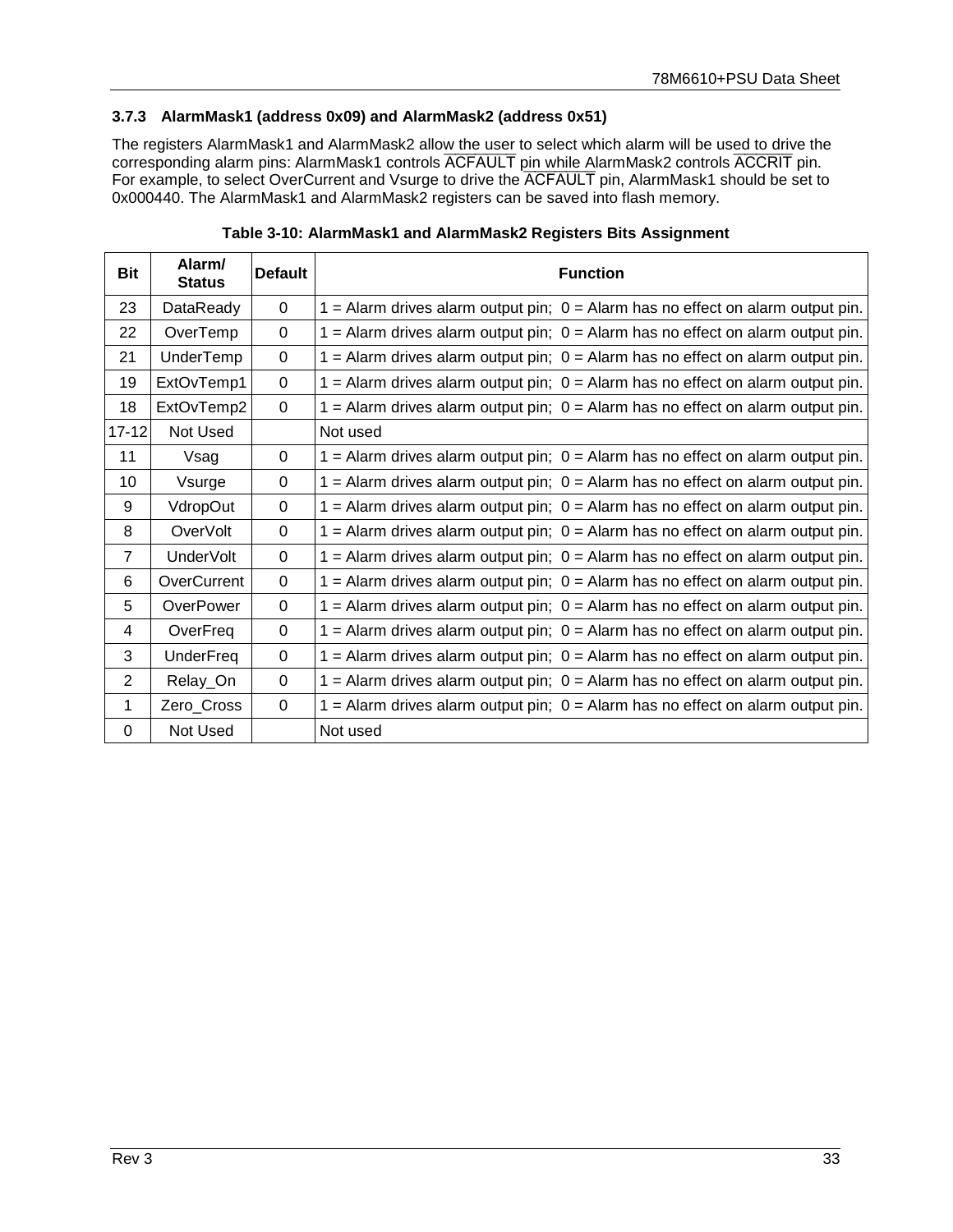#### <span id="page-33-0"></span>**3.7.4 AlarmSet Register (address 0x0C)**

The AlarmSet register is used to force an alarm by setting the corresponding bit. This register is mainly used for relay control and system test purposes.

<span id="page-33-1"></span>

| <b>Bit</b>     | Alarm/<br><b>Status</b> | <b>Default</b> | <b>Function</b>                       |  |
|----------------|-------------------------|----------------|---------------------------------------|--|
| 23             | DataReady               | $\Omega$       | $1 =$ Force Alarm; $0 =$ No Operation |  |
| 22             | OverTemp                | 0              | $1 =$ Force Alarm; $0 =$ No Operation |  |
| 21             | UnderTemp               | $\Omega$       | $1 =$ Force Alarm; $0 =$ No Operation |  |
| 19             | ExtOvTemp1              | $\Omega$       | $1 =$ Force Alarm; $0 =$ No Operation |  |
| 18             | ExtOvTemp2              | $\Omega$       | $1 =$ Force Alarm; $0 =$ No Operation |  |
| $17 - 12$      | Not Used                |                | Not used                              |  |
| 11             | Vsag                    | $\Omega$       | $1 =$ Force Alarm; $0 =$ No Operation |  |
| 10             | Vsurge                  | $\Omega$       | $1 =$ Force Alarm; $0 =$ No Operation |  |
| 9              | VdropOut                | $\Omega$       | $1 =$ Force Alarm; $0 =$ No Operation |  |
| 8              | <b>OverVolt</b>         | $\Omega$       | $1 =$ Force Alarm; $0 =$ No Operation |  |
| $\overline{7}$ | <b>UnderVolt</b>        | $\Omega$       | $1 =$ Force Alarm; $0 =$ No Operation |  |
| 6              | OverCurrent             | $\Omega$       | $1 =$ Force Alarm; $0 =$ No Operation |  |
| 5              | OverPower               | 0              | $1 =$ Force Alarm; $0 =$ No Operation |  |
| 4              | OverFreq                | $\Omega$       | $1 =$ Force Alarm; $0 =$ No Operation |  |
| 3              | <b>UnderFreq</b>        | $\Omega$       | $1 =$ Force Alarm; $0 =$ No Operation |  |
| $\overline{2}$ | Relay_On                | 0              | $1 =$ Force Alarm; $0 =$ No Operation |  |
| 1              | Zero_Cross              | $\Omega$       | $1 =$ Force Alarm; $0 =$ No Operation |  |
| 0              | Not Used                |                | Not used                              |  |

**Table 3-11: AlarmSet Register Bit Assignments**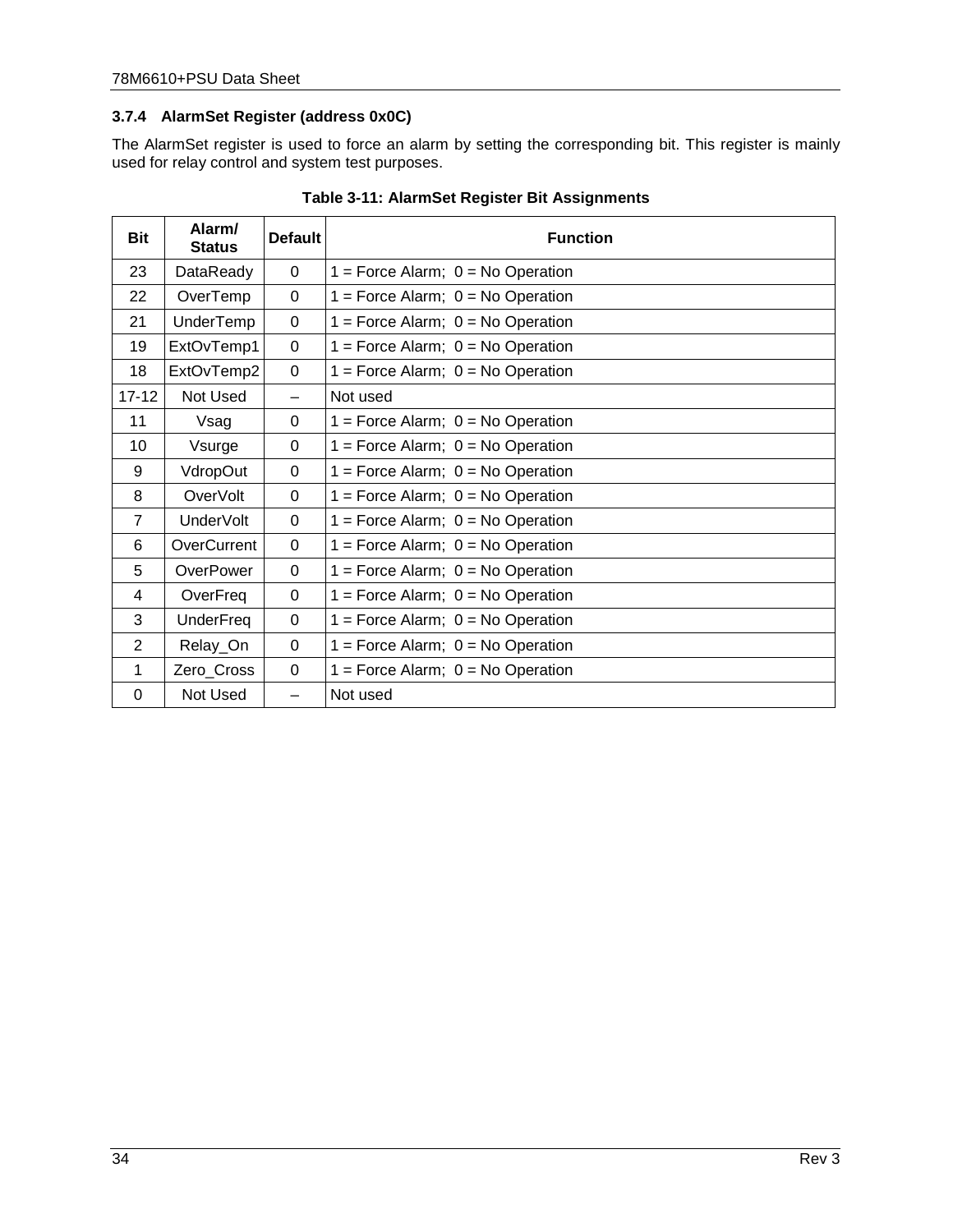## <span id="page-34-0"></span>**3.7.5 AlarmReset Register (address 0x0F)**

The AlarmReset register is used to clear an alarm by setting the corresponding bit.

<span id="page-34-1"></span>

| <b>Bit</b>     | Alarm/<br><b>Status</b> | <b>Default</b> | <b>Function</b>                       |
|----------------|-------------------------|----------------|---------------------------------------|
| 23             | DataReady               | $\Omega$       | $1 =$ Clear Alarm; $0 =$ No Operation |
| 22             | OverTemp                | 0              | $1 =$ Clear Alarm; $0 =$ No Operation |
| 21             | UnderTemp               | 0              | $1 =$ Clear Alarm; $0 =$ No Operation |
| 19             | ExtOvTemp1              | $\mathbf 0$    | $1 =$ Clear Alarm; $0 =$ No Operation |
| 18             | ExtOvTemp2              | 0              | $1 =$ Clear Alarm; $0 =$ No Operation |
| $17 - 12$      | Not Used                |                | Not used                              |
| 11             | Vsag                    | $\Omega$       | $1 =$ Clear Alarm; $0 =$ No Operation |
| 10             | Vsurge                  | $\Omega$       | $1 =$ Clear Alarm; $0 =$ No Operation |
| 9              | VdropOut                | $\Omega$       | $1 =$ Clear Alarm; $0 =$ No Operation |
| 8              | OverVolt                | $\Omega$       | $1 =$ Clear Alarm; $0 =$ No Operation |
| $\overline{7}$ | UnderVolt               | $\Omega$       | $1 =$ Clear Alarm; $0 =$ No Operation |
| 6              | OverCurrent             | $\Omega$       | $1 =$ Clear Alarm; $0 =$ No Operation |
| 5              | OverPower               | $\Omega$       | $1 =$ Clear Alarm; $0 =$ No Operation |
| 4              | OverFreq                | 0              | $1 =$ Clear Alarm; $0 =$ No Operation |
| 3              | <b>UnderFreq</b>        | $\Omega$       | $1 =$ Clear Alarm; $0 =$ No Operation |
| $\overline{2}$ | Relay_On                | $\Omega$       | $1 =$ Clear Alarm; $0 =$ No Operation |
| 1              | Zero_Cross              | $\Omega$       | $1 =$ Clear Alarm; $0 =$ No Operation |
| $\Omega$       | Not Used                |                | Not used                              |

#### **Table 3-12: AlarmReset Registers Bit Assignments**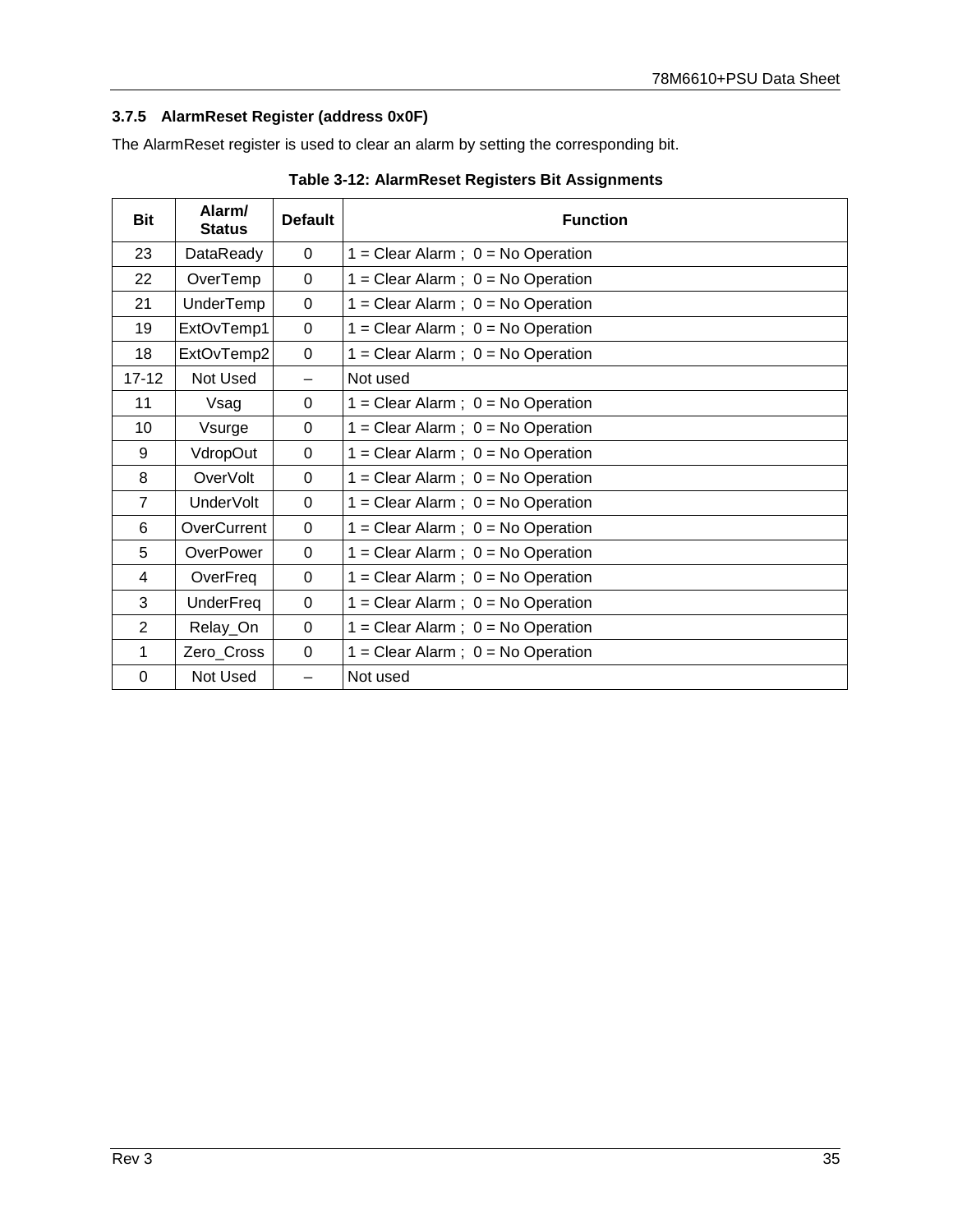## <span id="page-35-0"></span>**3.7.6 Alarms Configuration Registers (Thresholds and Hold-Off Time)**

<span id="page-35-1"></span>

| <b>Address</b> | <b>Register</b> | Format        | <b>Flash</b><br><b>Saved</b> | <b>Default</b> | <b>Description</b>                                                                                 |
|----------------|-----------------|---------------|------------------------------|----------------|----------------------------------------------------------------------------------------------------|
| 0x69           | VsurgeTh        | UINT24        | Y                            | 225,000        | Voltage threshold above which VSURGE alarm is<br>activated.                                        |
| 0x6C           | VsagTh          | <b>UINT24</b> | Y                            | 95,000         | Voltage threshold below which VSAG alarm will be<br>activated.                                     |
| 0x6F           | VminTh          | <b>UINT24</b> | Y                            | 95,000         | Voltage threshold below which UNDERVOLT alarm<br>will be activated.                                |
| 0x72           | VmaxTh          | <b>UINT24</b> | Y                            | 245,000        | Voltage threshold above which OVERVOLT alarm<br>will be activated.                                 |
| 0x75           | VdropTh         | UINT24        | Υ                            | 95,000         | Voltage threshold below which VDROP alarm will be<br>activated.                                    |
| 0x78           | ImaxTh          | UINT24        | Y                            | 30,000         | <b>Current High Alarm Limit</b>                                                                    |
| 0x7B           | PmaxTh          | <b>UINT24</b> | Y                            | 7,350,000      | Power High Alarm Limit                                                                             |
| 0x7E           | TminTh          | <b>INT24</b>  | Y                            | $-40,000$      | Die temperature threshold below which the<br>UNDERTEMP alarm will be activated.                    |
| 0x81           | TmaxTh          | <b>INT24</b>  | Y                            | 125,000        | Die temperature threshold above which the<br>OVERTEMP alarm will be activated.                     |
| 0x84           | Temp1Thres      | <b>UINT24</b> | Y                            | $\overline{0}$ | External temperature (thermistor) threshold below<br>which the ExtOvTemp1alarm will be activated.  |
| 0x87           | Temp2Thres      | <b>UINT24</b> | Y                            | $\mathbf 0$    | External temperature (thermistor) threshold below<br>which the ExtOvTemp2 alarm will be activated. |
| 0x8A           | FminTh          | <b>UINT24</b> | Y                            | 40,000         | Line Frequency threshold below which the<br>UNDERFREQ alarm will be activated.                     |
| 0x8D           | FmaxTh          | <b>UINT24</b> | Y                            | 70,000         | Line frequency threshold above which the<br>OVERFREQ alarm will be activated.                      |

### **Table 3-13: Alarms Threshold Registers**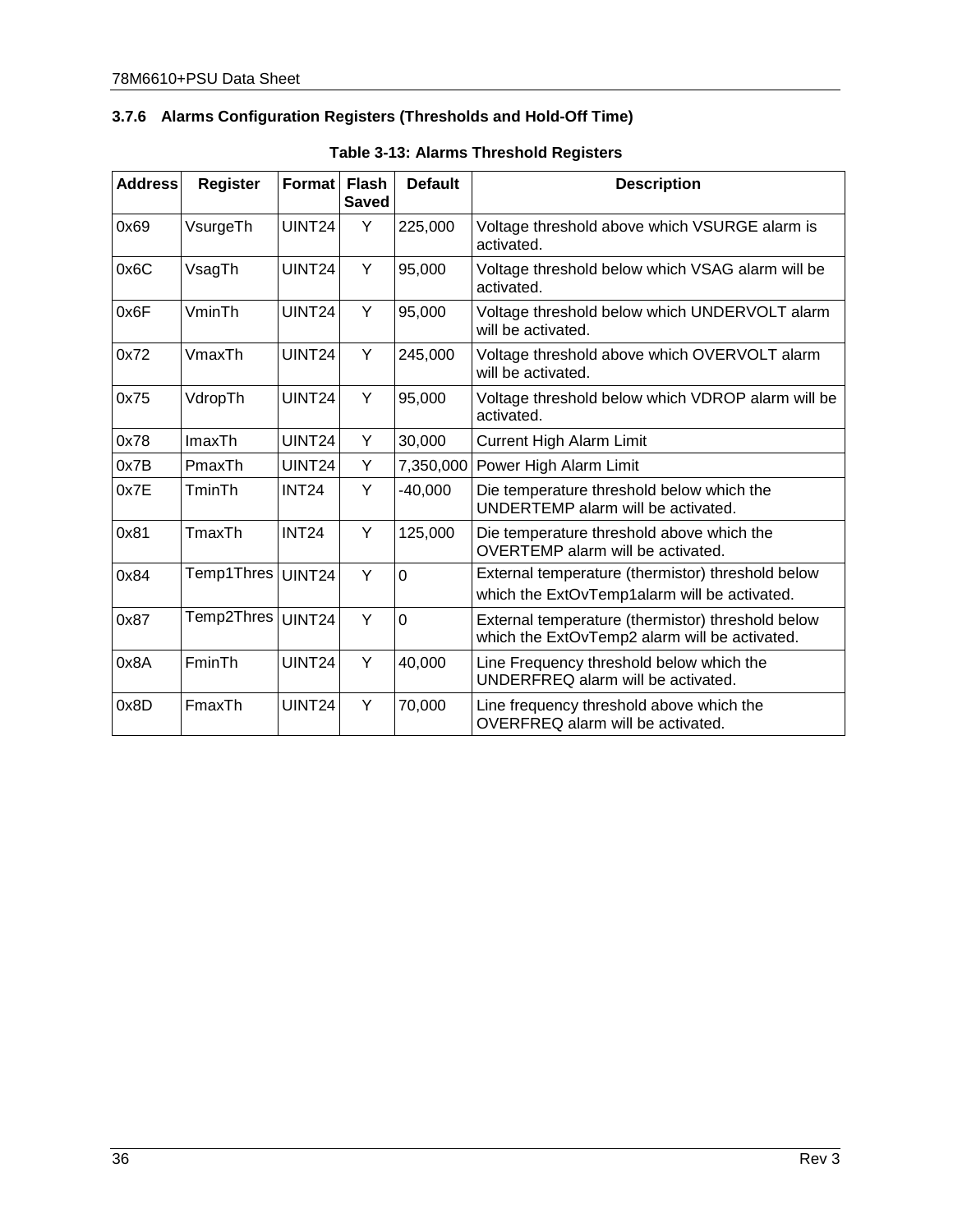<span id="page-36-1"></span>

| <b>Address</b> | <b>Register</b>    | Format             | <b>Flash</b><br><b>Saved</b> | <b>Default</b> | <b>Description</b>                                                                                                                                                           |
|----------------|--------------------|--------------------|------------------------------|----------------|------------------------------------------------------------------------------------------------------------------------------------------------------------------------------|
| 0x90           | VSagHo<br>VSurgeHo | UINT <sub>24</sub> | Y                            | 4              | Hold-off Time (in High-rate sample) for Voltage Sag<br>and Surge Alarm (shared)                                                                                              |
| 0x93           | Not Used           |                    |                              |                |                                                                                                                                                                              |
| 0x96           | VminHo<br>VmaxHo   | UINT24             | Y                            | 4              | Number of consecutive accumulation intervals in which<br>the RMS voltage must exceed the specified limit before<br>the UNDERVOLT or OVERVOLT alarms will be<br>activated.    |
| 0x99           | ImaxHo             | UINT <sub>24</sub> | Υ                            | 4              | Number of consecutive accumulation intervals in which<br>the RMS current must exceed the IMAX threshold<br>before the OVERCURRENT alarm will be activated.                   |
| 0x9C           | PmaxHo             | <b>INT24</b>       | Y                            | 4              | Number of consecutive accumulation intervals in which<br>power must exceed the PMAX threshold before the<br>OVERWATT alarm will be activated.                                |
| 0x9F           | TminHo<br>TmaxHo   | <b>INT24</b>       | Y                            | 4              | Number of consecutive accumulation intervals in which<br>the die temperature must exceed either TMIN or TMAX<br>before the OVERTEMP or UNDERTEMP alarm will be<br>activated. |
| 0xA2           | FminHo<br>FmaxHo   | UINT <sub>24</sub> | Y                            | 4              | Number of consecutive accumulation intervals in which<br>the line frequency must exceed either FMIN or FMAX<br>before the UNDERFREQ or OVERFREQ alarm will be<br>activated.  |

| Table 3-14: Alarms Hold-Off Timers Registers |  |
|----------------------------------------------|--|
|----------------------------------------------|--|

#### <span id="page-36-0"></span>**3.7.7 Alarm Counter Registers**

Counter registers increment at each alarm occurrence and can be cleared by the user by writing a zero value.

<span id="page-36-2"></span>

| <b>Address</b> | <b>Register</b> | Format | <b>Description</b>                                                 |
|----------------|-----------------|--------|--------------------------------------------------------------------|
| 0xAE           | <b>TminCnt</b>  |        | UINT24 The number of times an UNDERTEMP event has been detected.   |
| 0xB1           | TmaxCnt         |        | UINT24 The number of times an OVERTEMP event has been detected.    |
| 0xB4           | <b>VminCnt</b>  |        | UINT24 The number of times an UNDERVOLT event has been detected.   |
| 0xB7           | VmaxCnt         |        | UINT24 The number of times an OVERVOLT event has been detected.    |
| 0xBA           | <b>ImaxCnt</b>  |        | UINT24 The number of times an OVERCURRENT event has been detected. |
| 0xBD           | PmaxCnt         |        | UINT24 The number of times an OVERWATT event has been detected.    |
| 0xC0           | <b>FminCnt</b>  |        | UINT24 The number of times an UNDERFREQ event has been detected.   |
| 0xC3           | FmaxCnt         |        | UINT24 The number of times an OVERFREQ event has been detected.    |
| 0xC6           | VsagCnt         |        | UINT24 The number of times a VSAG event has been detected.         |
| 0xC9           | Vsurgecnt       |        | UINT24 The number of times a VSURGE event has been detected.       |

### **Table 3-15: Alarms Counter Registers**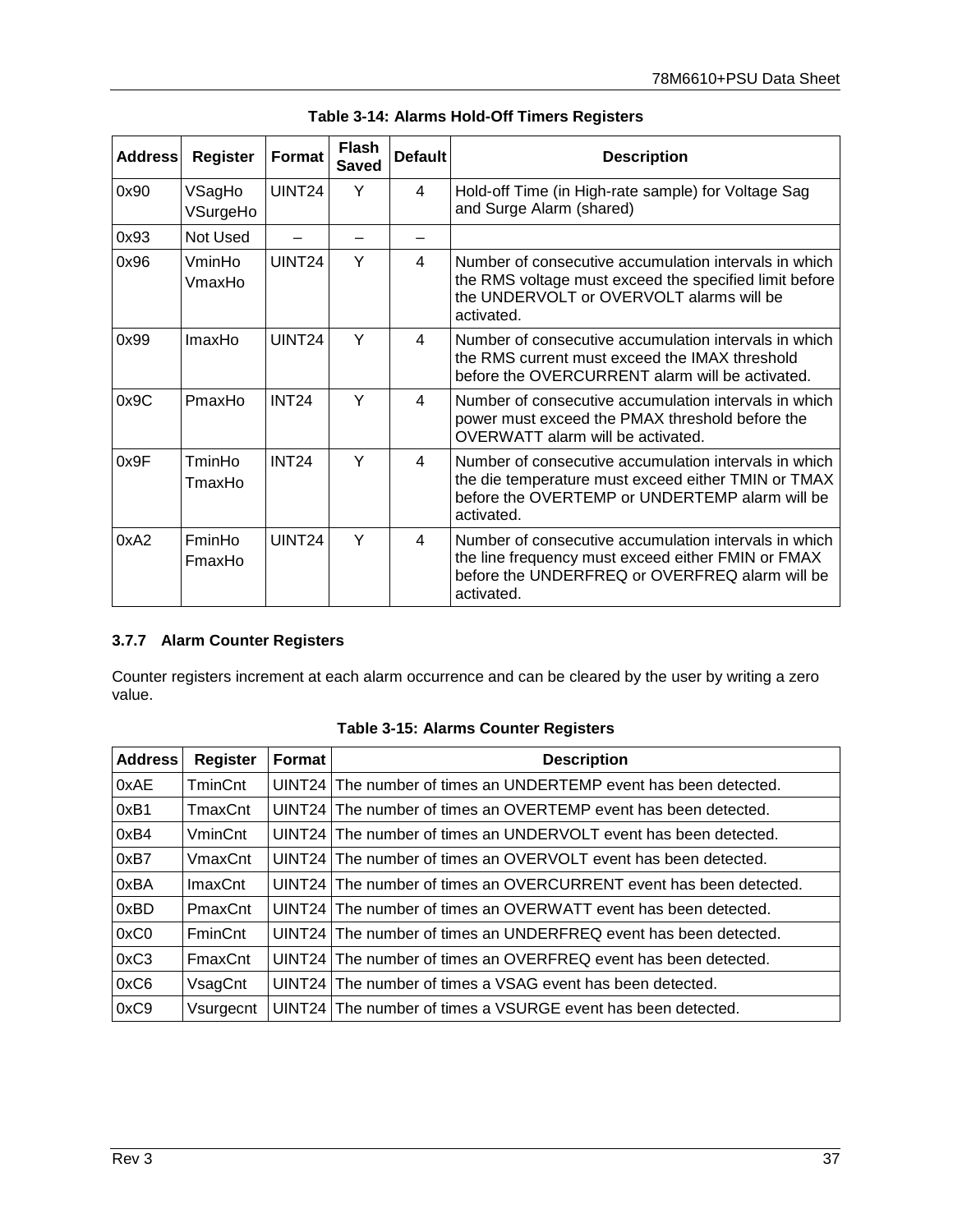# <span id="page-37-0"></span>**3.8 Command Register**

This register is used to issue commands to perform specific tasks to the device. Use of any command not listed in this document can cause unpredictable and possibly dangerous behavior.

### <span id="page-37-1"></span>**3.8.1 General Settings**

The General Settings command allows the user to enable functions such as UART auto reporting, relay operations, and Line Lock mode, etc. These settings are used with all other commands and are stored as nonvolatile settings upon use of the Save to Flash Command (0xACC2xx).

<span id="page-37-3"></span>

| Bit(s) | Value        | <b>Description</b>                                                                                                                                                                                                                                                                                                                                    |
|--------|--------------|-------------------------------------------------------------------------------------------------------------------------------------------------------------------------------------------------------------------------------------------------------------------------------------------------------------------------------------------------------|
| 7      | $\Omega$     | Not used                                                                                                                                                                                                                                                                                                                                              |
| 6      | <b>FREQ</b>  | Stop Frequency Update: 1=stop; 0=update.<br>This bit stops the update of Freq used by the sine/cosine generator for<br>fundamental and harmonic measurements. It is the unscaled value of<br>Frequency with 8 integer and 16 fraction bits. The user can set the fundamental<br>frequency when FREQ is set.                                           |
| 5      | $\mathbf{L}$ | Line Lock: $1 =$ lock to line cycle; $0 =$ independent.<br>This bit selects the accumulation interval (computation cycle) mode. If not<br>locked the computation is executed over a fixed number of samples (high rate)<br>contained in the Accum register. If locked, the computation is executed over a<br>number of samples accumulation interval. |
| 4      | <b>TC</b>    | Enable Gain/Temperature Compensation: 1=enable; 0=disable.<br>This bit allows the firmware to modify the system gain based on measured<br>temperature.                                                                                                                                                                                                |
| 3      | AR.          | Enable Auto Reporting: 1=enable; 0=disable.<br>This bit enables auto reporting mode on UART. The user or host can also set or<br>clear this command bit, enabling or disabling auto reporting.                                                                                                                                                        |
| 2      | AY           | Enable Autonomous Relay Operation: 1=enable; 0=disable/normal mode.<br>This bit enables autonomous relay operation. The user or host can also set or<br>clear this command bit, enabling or disabling autonomous operation.                                                                                                                           |
| 1:0    | $\Omega$     | Not used                                                                                                                                                                                                                                                                                                                                              |

| <b>Table 3-16: General Settings Command Bits</b> |  |
|--------------------------------------------------|--|
|--------------------------------------------------|--|

#### <span id="page-37-2"></span>**3.8.2 No Action (0x00xxxx)**

The No Action command allows the user to disable temperature updates.

|  |  |  | Table 3-17. No Action Command Bits |  |
|--|--|--|------------------------------------|--|
|--|--|--|------------------------------------|--|

<span id="page-37-4"></span>

| Bit(s) | Value | <b>Description</b>                                                                                                                                                                                              |
|--------|-------|-----------------------------------------------------------------------------------------------------------------------------------------------------------------------------------------------------------------|
| 23:12  | 0x00  | No action                                                                                                                                                                                                       |
| 11     |       | Not used                                                                                                                                                                                                        |
| 10     |       | Stop Temperature Update: 1=stop; 0=update.<br>This bit prevents the firmware from overwriting the TempC (temperature result)<br>register. This is necessary when supplying a known temperature for calibration. |
| 9:8    |       | Not used                                                                                                                                                                                                        |
| 7:0    |       | <b>See General Settings</b>                                                                                                                                                                                     |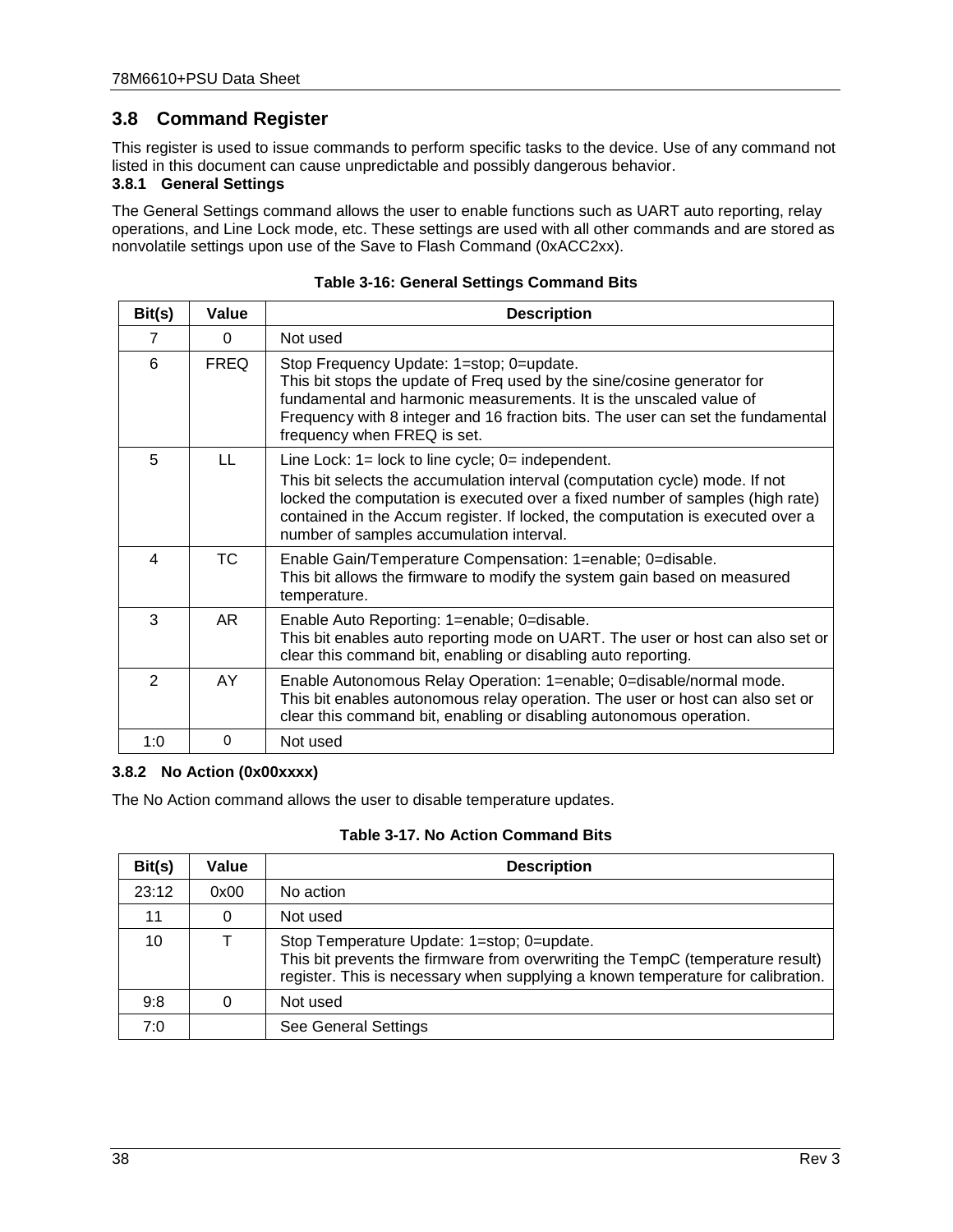#### <span id="page-38-0"></span>**3.8.3 Save to Flash Command (0xACC2xx)**

<span id="page-38-6"></span>Use this command to save to flash the calibration coefficients and system defaults contained in the some of the input registers. Upon reset or power-on, the values stored in flash will become new system defaults. The General Settings bits ([7:0] are stored in nonvolatile storage while the upper 16 bits (23:16]) are stored as 0x0000 (No Action Command). When the process completes, bits [23:8] are cleared. The following table describes the command bits.

<span id="page-38-3"></span>

| Bit(s) | Value | <b>Description</b>               |
|--------|-------|----------------------------------|
| 23:12  | 0xACC | "Access" Command                 |
| 11:8   | 0x2   | Save nonvolatile values to flash |
| 7۰0    |       | See General Settings (0x00xxxx)  |

**Table 3-18. Save to Flash Command Bits**

#### <span id="page-38-1"></span>**3.8.4 Clear Flash Storage 0 Command (0xACC0xx)**

Use this command to clear the flash coefficients (nonvolatile system defaults for some of the input registers). Upon reset or power-on, the values revert to factory system defaults. This command should always be used in conjunction with Clear Flash Storage 1 Command (0xACC1xx). When the process completes, bits [23:8] are cleared.

<span id="page-38-4"></span>

| Bit(s) | Value | <b>Description</b>                |
|--------|-------|-----------------------------------|
| 23:12  | 0xACC | "Access" Command                  |
| 11:8   | 0x0   | Clear nonvolatile values in flash |
| 7۰0    |       | See General Settings (0x00xxxx)   |

### <span id="page-38-2"></span>**3.8.5 Clear Flash Storage 1 Command (0xACC1xx)**

Use this command to clear the flash coefficients (nonvolatile system defaults for some of the input registers). Upon reset or power-on, the values revert to factory system defaults. This command should always be used in conjunction with Clear Flash Storage 0 Command (0xACC0xx). When the process completes, bits [23:8] are cleared.

<span id="page-38-5"></span>

| Bit(s) | Value | <b>Description</b>                |
|--------|-------|-----------------------------------|
| 23:12  | 0xACC | "Access" Command                  |
| 11:8   | 0x1   | Clear nonvolatile values in flash |
| 7۰0    |       | See General Settings (0x00xxxx)   |

|  |  |  | Table 3-20. Clear Flash Storage 1 Command Bits |  |
|--|--|--|------------------------------------------------|--|
|  |  |  |                                                |  |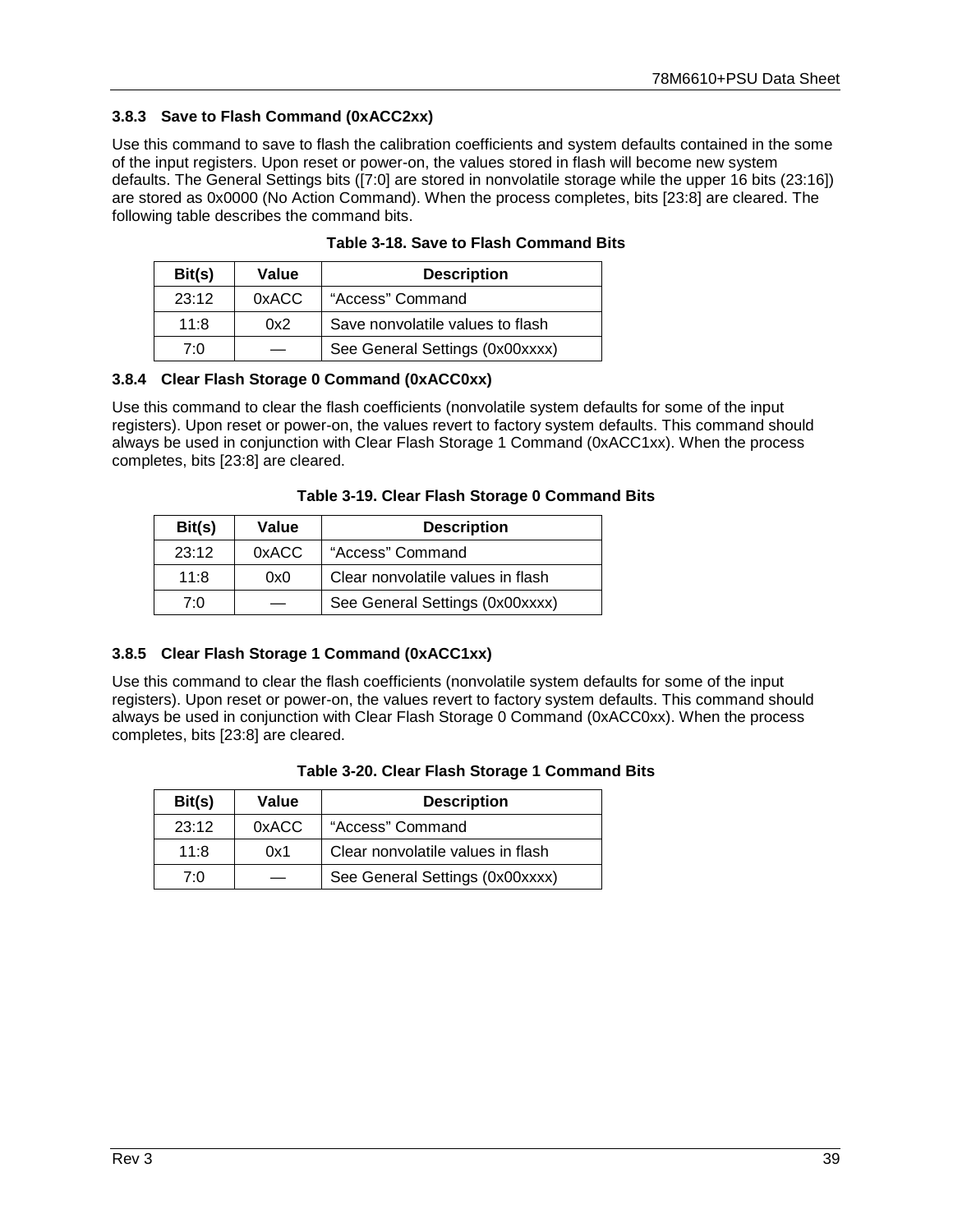#### <span id="page-39-0"></span>**3.8.6 Calibration Command (0xCAxxxx)**

Use this command to start the calibration process for the selected inputs. It is assumed that appropriate input signals are applied before starting calibration. When the calibration process completes, bits [23:16] are cleared along with bits associated with channels that calibrated successfully. Any channels that failed will have their corresponding bit left set.

<span id="page-39-1"></span>

| Bit(s)            | Value      | <b>Description</b>                                            |
|-------------------|------------|---------------------------------------------------------------|
| 23:16             | 0xCA       | "Calibrate" Command                                           |
| 15:14             | 0          | Not used (set to 0)                                           |
| 13                | <b>XYR</b> | Calibrate X+Y or R Compensation Coefficient (instead of gain) |
| $12 \overline{ }$ |            | Calibrate Voltage (gain or offset)                            |
| 11                |            | Calibrate Current (gain or offset)                            |
| 10                |            | <b>Calibrate Chip Temperature</b>                             |
| 9                 | O          | Calibrate Offset (instead of gain) for Current or Voltage     |
| 8                 | ХT         | Calibrate External Temperature Gain                           |
| 7:0               |            | See General Settings (0x00xxxx)                               |

**Table 3-21. Calibration Command Bits**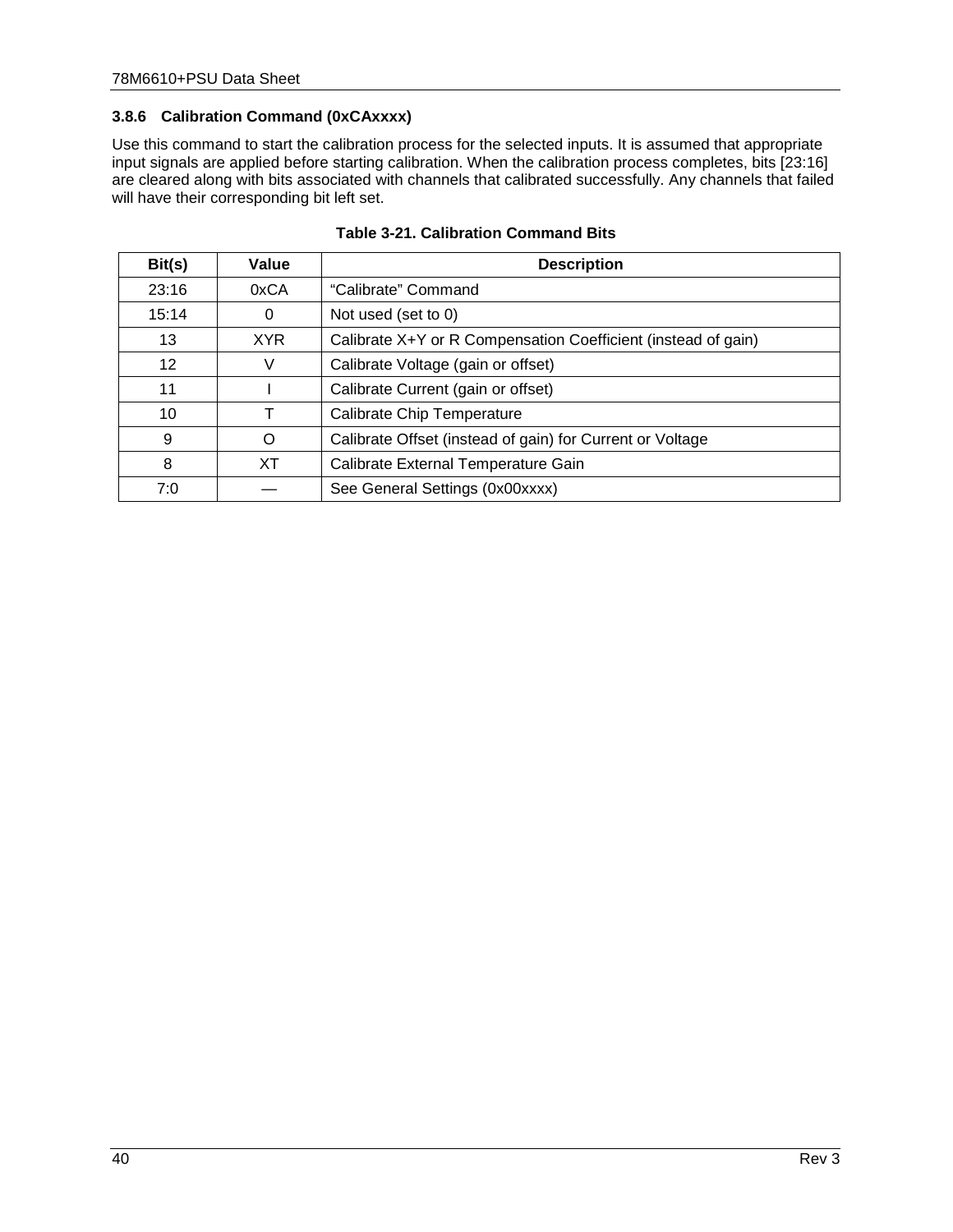# <span id="page-40-0"></span>**4 Serial Interfaces**

All user registers are contained in a 256 word (24-bits each) area of the on-chip RAM and can be accessed through the UART, SPI, or  $I^2C$  interfaces. For word-addressable SPI and  $I^2C$  interfaces, one must divide the documented register address by 3. While access to a single byte is possible with some interfaces, it is highly recommended that the user access words (or multiple words) of data with each transaction.

### **Serial Interface Selection**

The 78M6610+PSU provides UART,  $I^2C$ , and SPI interface options, but only one interface can be active at a time. The user activates the interface through the configuration of pins IFCONFIG and SSB/DIR/SCL according to the following table.

| <b>Selected Interface</b> | <b>SSB/DIR/SCL</b> | <b>I IFCONFIG</b> |
|---------------------------|--------------------|-------------------|
| <b>SPI</b>                | X (don't care)     |                   |
| UART                      |                    |                   |
| $\mathsf{P}^2$ r          |                    |                   |

The interface selection pins are sampled following power-on and reset. The user should allow at least 10ms from a power-on or reset event for them to be latched and the serial interface selected. During this time the status of these pins must not change.

#### **Warning**

**Where applicable, pins should be configured via pull-up and pull-down resistors as these pins could become outputs after initialization. Therefore, direct connection to GNDD/GNDA or V3P3D/V3P3A supplies must be avoided.**

## **Device Address (UART)**

The UART interface supports a multi-point communications protocol. Each device is identified by a specific address that is configured through the DevAddr register and pins Addr0 and Addr1 according to the following figure. DevAddr Register Bits 23 through 7 are not used and should be set to 0. Their status has no effect on the device address.



A change of the address is always effective after a power-on or reset. During the initialization following a power-on or reset, the DevAddr register value is restored with the value contained in Flash memory and the address pin status is acquired.

It is possible to modify the device address by setting the DevAddr register (through any of the interfaces) as well as the address pins status. If DevAddr register is modified, it is necessary to save its content into Flash through the ACC command. Following a reset or power-on the device will resume operation with the new address.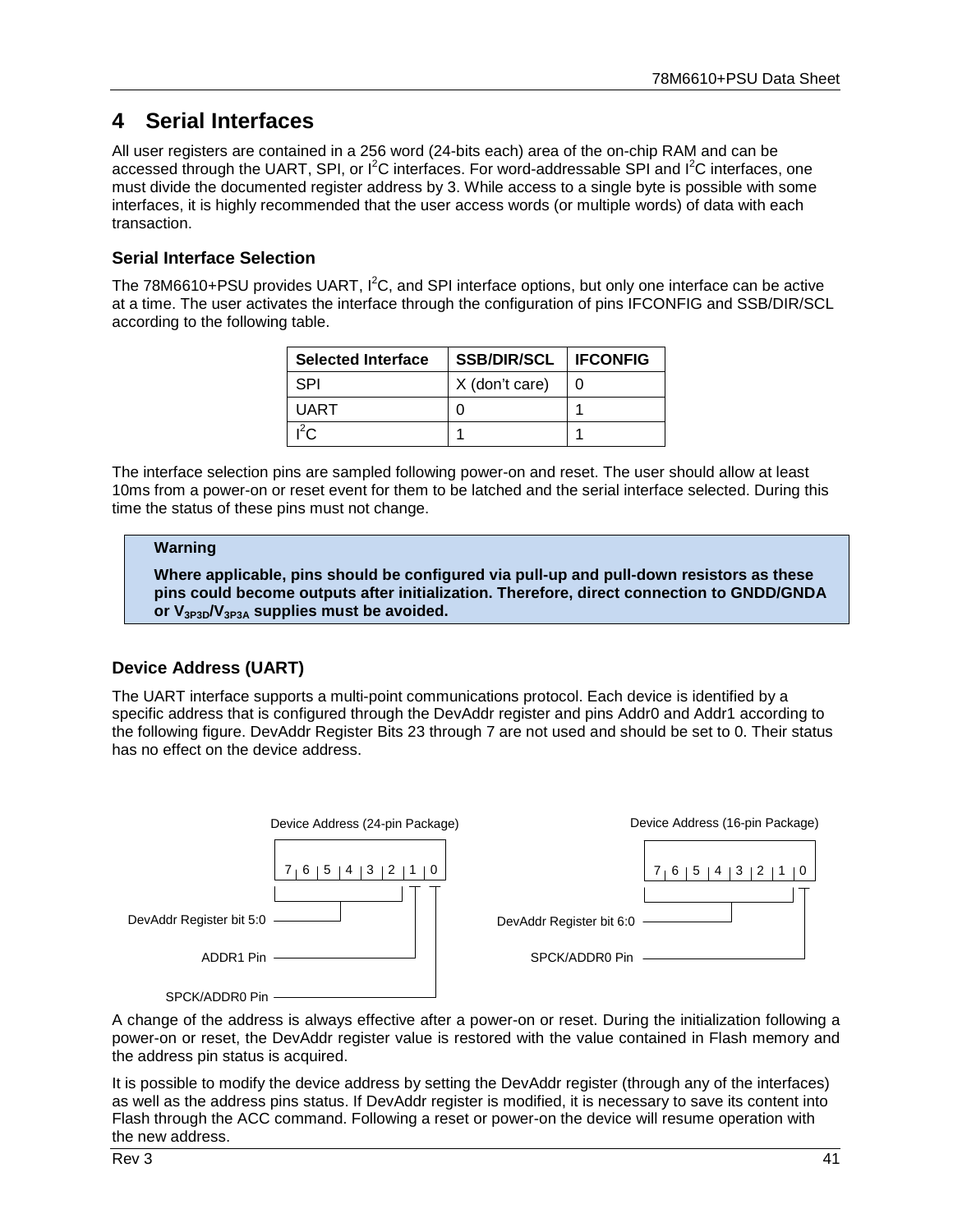#### **Note**

**In UART operation, the implemented protocol does not directly use the device address. An SSI ID equal to the device address+1 is used. For example, the theoretical device address range of 0 to 127 corresponds to an SSI ID range of 1 to 128.**

## **Device Address (I<sup>2</sup> C)**

The  $I^2C$  interface address can be set through device pins and the DevAddr register.

The upper 5 bits (on 24-pin device) or 6 bits (on 16-pin device) are set through the DevAddr register. While the lower 2-bits (24-pin device) or 1-bit (16-pin device) are set through the Addr0 and ADDR1 pins, according to the following figure.



The DevAddr register bits 23 through 6 are not used and their status has no effect on the device address configuration.

A change of the address is always effective after a power-on or reset. During the initialization following a power-on or reset, the DevAddr register value is restored with the value contained in Flash memory and the address pin status is acquired.

It is possible to modify the device address by setting the DevAddr register (through any of the interfaces) as well as the address pins status. If DevAddr register is modified, it is necessary to save its content into Flash through the ACC command. Following a reset or power-on the device will resume operation with the new address.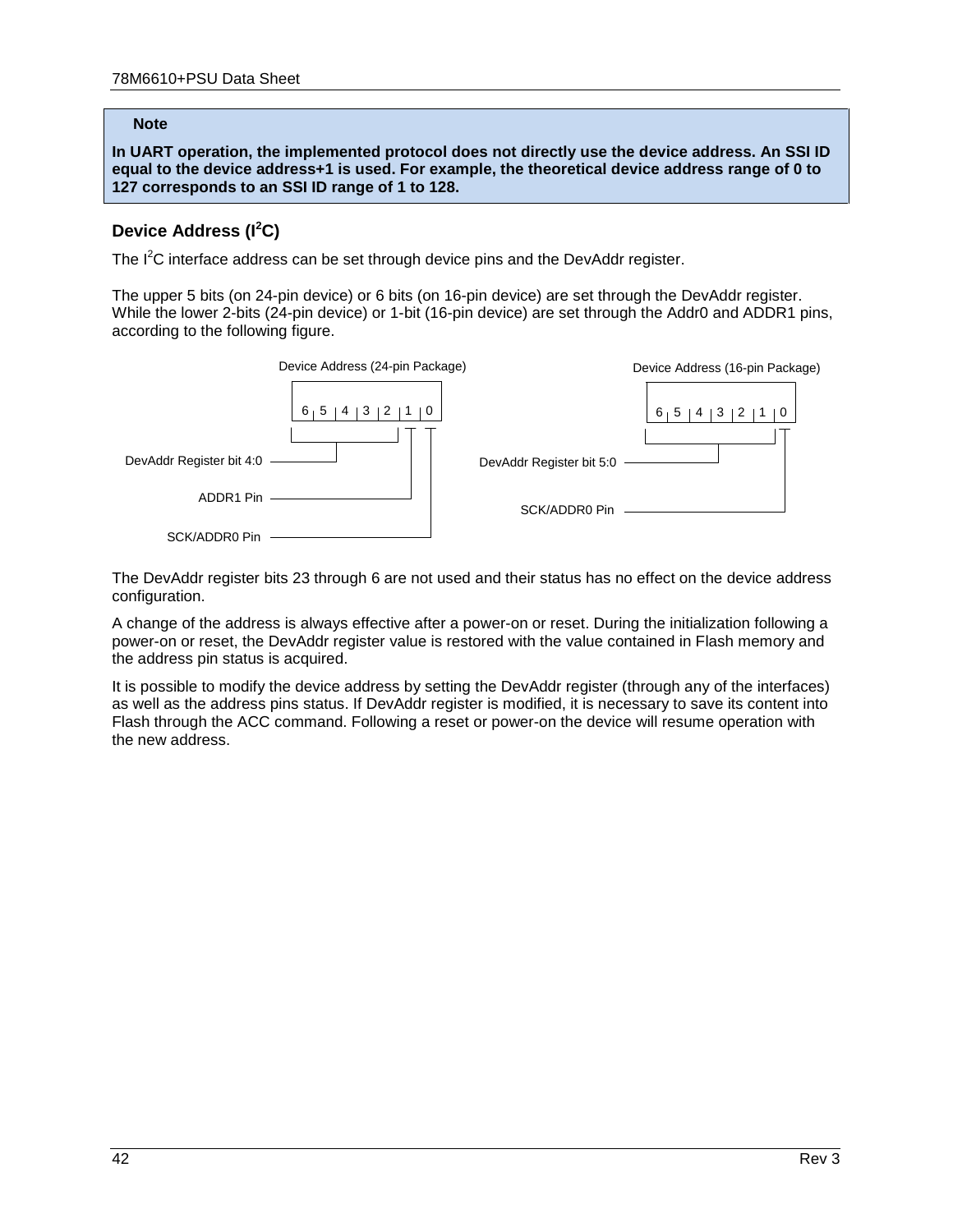# <span id="page-42-0"></span>**4.1 UART Interface**

The byte-addressable UART interface on the 78M6610+PSU features a binary communication protocol called SSI with two modes:

- A Command Response mode supporting single and multi-point communications, including direction control for an RS-485 transceiver. This mode supports a 4-wire RS-485 bus.
- An Auto Report mode that transmits data automatically at the completion of an accumulation interval without host intervention.

The supported configuration is 38400 baud, 8-bit, no-parity, 1 stop-bit, no flow control. The SSB/DIR/SCL pin is used to drive an RS-485 transceiver output enable or direction pin.



**Figure 4-1: UART Connections on a RS-485 Bus**

<span id="page-42-1"></span>The implemented SSI protocol uses binary packets, which contain synchronization, addressing, payload, and data integrity check. The responses also contain acknowledge/error indicators.

The SSI ID for each 78M6610+PSU is defined by a device address that is configured through the register DevAddr, which provides address bits 7 through 2 of the device address. While address bits 0 and 1 are configured through pins ADDR1 and SCK/ADDR0 (24-pin package). In 16-pin package devices, the DevAddr register provides address bits 7 through 1, while bit 0 is configured through the pin SCK/ADDR0.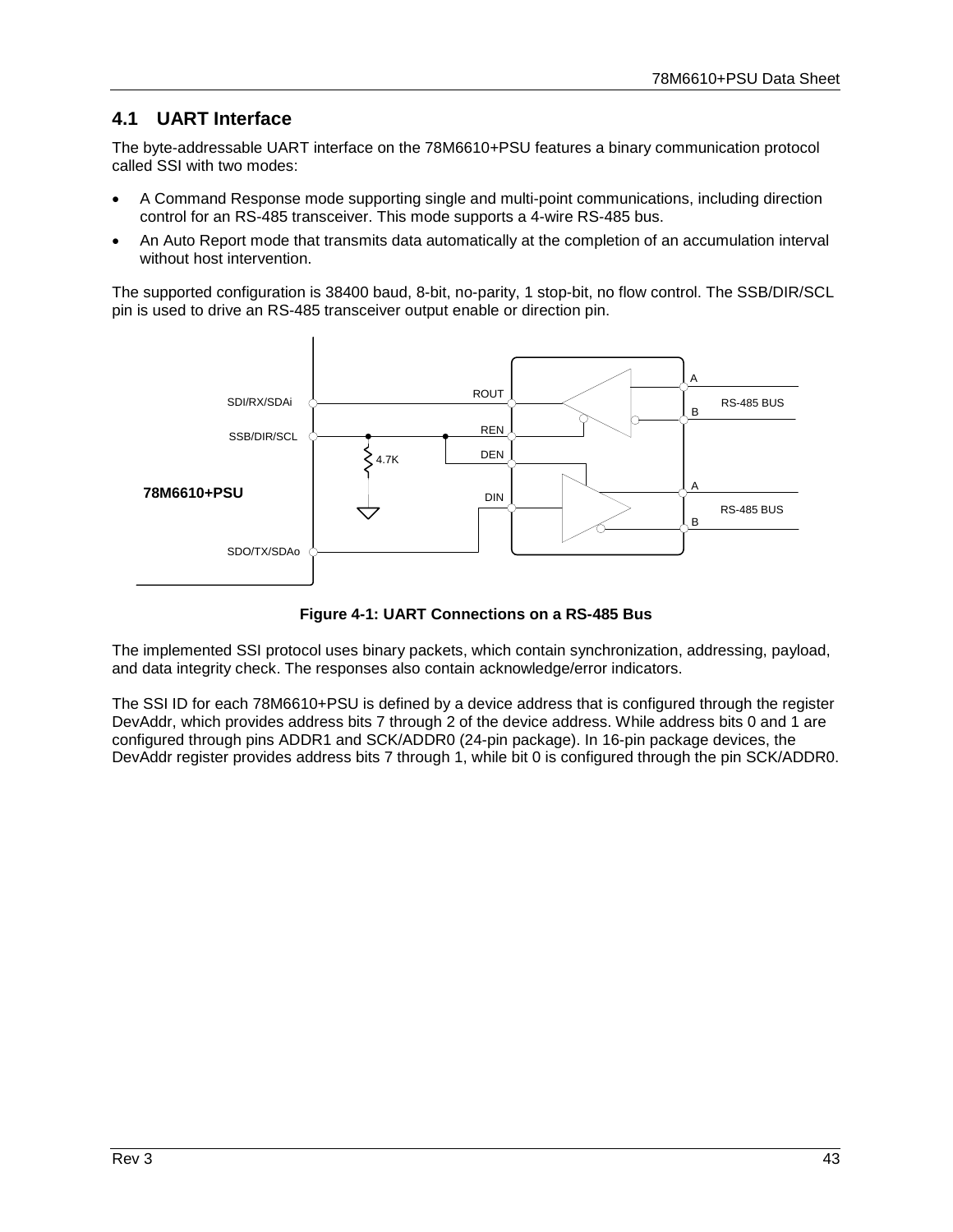#### <span id="page-43-0"></span>**4.1.1 Command-Response Protocol Description**

In this protocol, the host is the master and must initiate communications. The master should first select the device that needs to communicate with, then set the device's register address pointer and finally performing the read or write operations. The sequence of operation is shown in the following diagram.



After sending the synchronization header code (0xAA), the master sends (in the following order) the byte counts (size of whole packet), the payload and then the checksum that provides data integrity check. The following figure shows a generic command packet generated from the master:

| Header<br>(0xAA) | Byte<br>Count | Payload | Checksum |
|------------------|---------------|---------|----------|
|                  |               |         |          |

The payload contains commands, device address, registers address, data etc. The payload can contain either a single command or multiple commands. The protocol allows for reading or writing one up to 252 bytes in a single operation. Following is the data access method for both read and write. Only the payload is shown.

#### **Device Selection**

The device needs to be selected first using the following command:

| PAYLOAD         |        |  |
|-----------------|--------|--|
| 0xCF<br>Command | SSI ID |  |

The 78M6610+PSU replies with an acknowledge message.

Once the device is selected, the SSB/DIR/SCL pin will be asserted (logic high), enabling the RS-485 bus driver. The SSB/DIR/SCL pin will be asserted until the device is de-selected.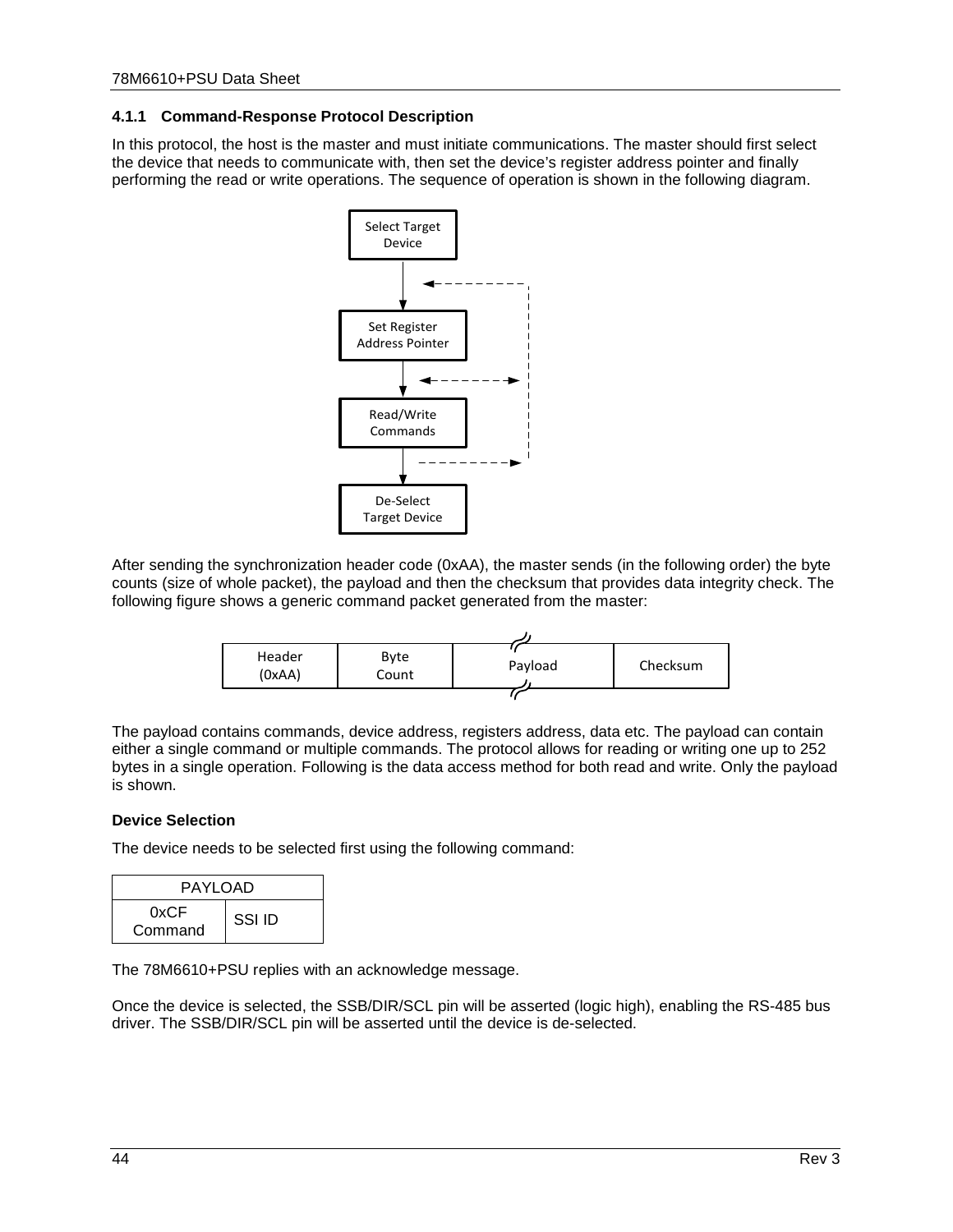#### **Register Address Pointer Selection**

The following message sets the address pointer to the register (or set of registers) to read or write:

| PAYLOAD         |                               |  |
|-----------------|-------------------------------|--|
| 0xA3<br>Command | Register Address<br>(2 Bytes) |  |

The 78M6610+PSU replies with an acknowledge message.

#### **Read Command**

It is possible to read data from the 78M6610+PSU using the 0xE command. To read 0 to 15 bytes, the command byte is completed with the number of bytes to read. For example, to read 3 bytes:

| <b>PAYLOAD</b>  |  |
|-----------------|--|
| 0xE3<br>Command |  |

In order to read a larger number of bytes (up to 255), the command 0xE0 must be used. In this case, the command 0xE0 must be followed by a byte containing the number of bytes to be read. For example to read 31 bytes:

| <b>PAYLOAD</b> |                           |  |
|----------------|---------------------------|--|
| 0xE0<br>0x1F   |                           |  |
| Command        | (Number of Bytes to Read) |  |

#### **Write Command**

It is possible to write data to the 78M6610+PSU using the 0xD command. To write 1 to 15 bytes, the command byte must be completed with the number of bytes of data to write. For example to write 3 bytes:

| <b>PAYLOAD</b>                      |      |  |
|-------------------------------------|------|--|
| 0xD3                                | Data |  |
| Command<br>(Number of Bytes $= 3$ ) |      |  |

In order to write a larger number of bytes (up to 255), the command 0xD0 must be used. In this case, the number of data bytes to follow is determined by the Byte Count. For example to write 31 bytes:

| PAYLOAD      |                                      |  |  |
|--------------|--------------------------------------|--|--|
| 0xD0<br>Data |                                      |  |  |
| Command      | (Number of Bytes = Byte Count $-4$ ) |  |  |

After each read or write operation, the internal address pointer is incremented to point to the address that followed the target of the previous read or write operation.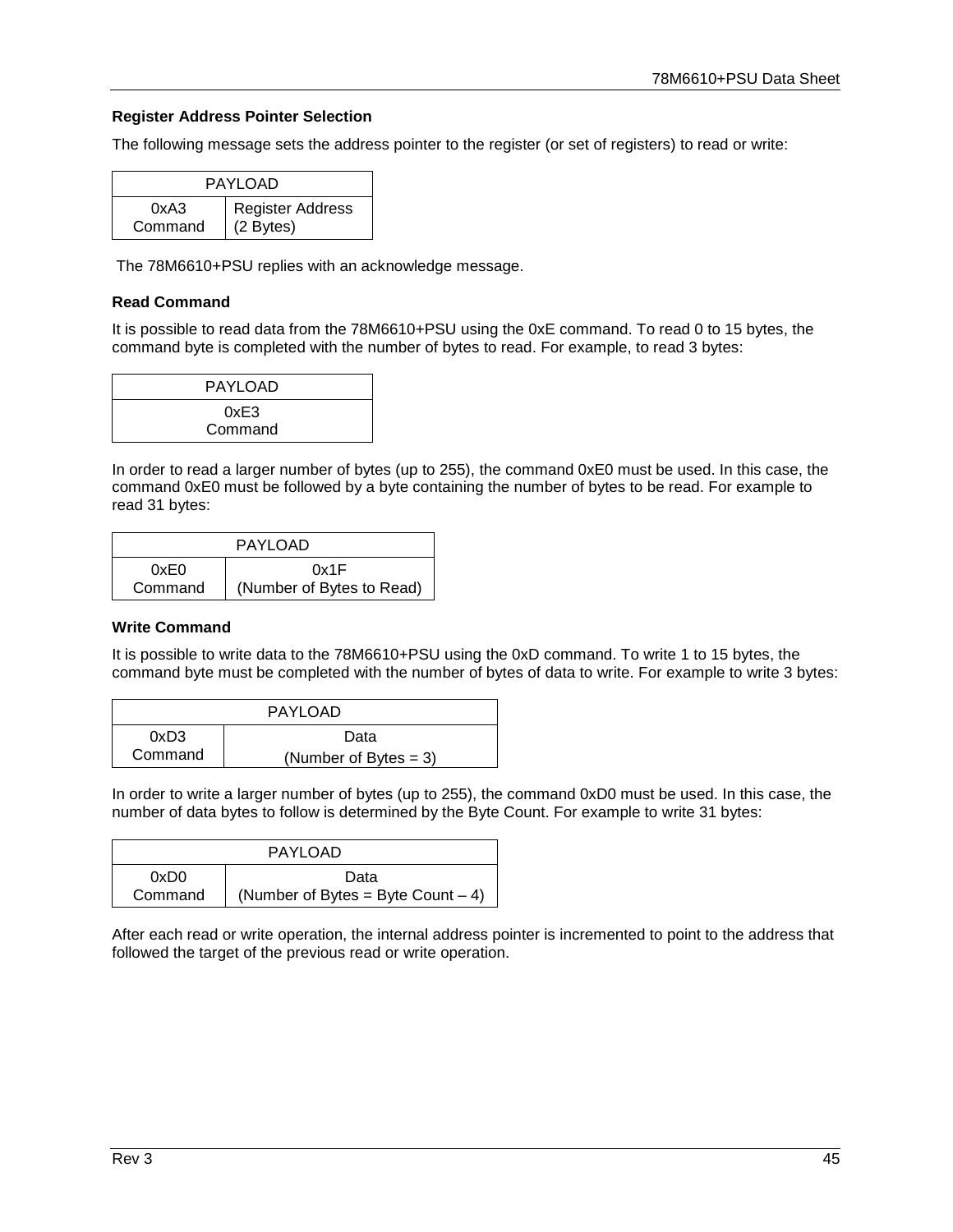[Table 4-1](#page-45-0) lists the commands that are supported by the 78M6610+PSU.

<span id="page-45-0"></span>

| Command        | <b>Parameters</b> | <b>Description</b>                         |
|----------------|-------------------|--------------------------------------------|
| $0 - 7F$       |                   | (invalid)                                  |
| $80 - 9F$      |                   | (not used)                                 |
| A0             |                   | Clear address                              |
| A1             | [byte-L]          | Set Read/Write address bits [7:0]          |
| A2             | [byte-H]          | Set Read/Write address bits [15:8]         |
| A <sub>3</sub> | [byte-L][byte-H]  | Set Read/Write address bits [15:0]         |
| A4 - AF        |                   | (reserved for larger address targets)      |
| $BO - BF$      |                   | (not used)                                 |
| CO             |                   | De-select Target (target will Acknowledge) |
| $C1 - CE$      |                   | Select target 1 to 14                      |
| CF             | [byte]            | Select target 0 to 255                     |
| D <sub>0</sub> | [data]            | Write bytes set by remainder of Byte Count |
| $D1 - DF$      | [data]            | Write 1 to 15 bytes                        |
| E0             | [byte]            | Read 0 to 255 bytes                        |
| $E1 - EF$      |                   | Read 1 to 15 bytes                         |
| $FO$ - $FF$    |                   | (not used)                                 |

#### **Table 4-1: Host Commands**

#### **Slave Packets**

The 78M6610+PSU replies to the host processor either with an acknowledge (either ACK or NACK) or with data. The format of slave packets depends upon the type of response to the master device.

<span id="page-45-1"></span>[Table 4-2](#page-45-1) lists the reply codes and their meanings.

|  |  |  |  | <b>Table 4-2: Slave Reply Codes</b> |
|--|--|--|--|-------------------------------------|
|--|--|--|--|-------------------------------------|

| Code        | <b>Definition</b>                                   |
|-------------|-----------------------------------------------------|
| 0xAA        | Acknowledge with data.                              |
| 0xAE        | Auto Reporting Header (with data).                  |
|             |                                                     |
| 0xAD        | Acknowledge without data.                           |
| 0xB0        | Negative Acknowledge (NACK).                        |
|             |                                                     |
| 0xBC        | Command not implemented.                            |
| 0xBD        | Checksum failed.                                    |
|             |                                                     |
| 0xBF        | Buffer overflow (or packet too long).               |
| - timeout - | Any condition too difficult to handle with a reply. |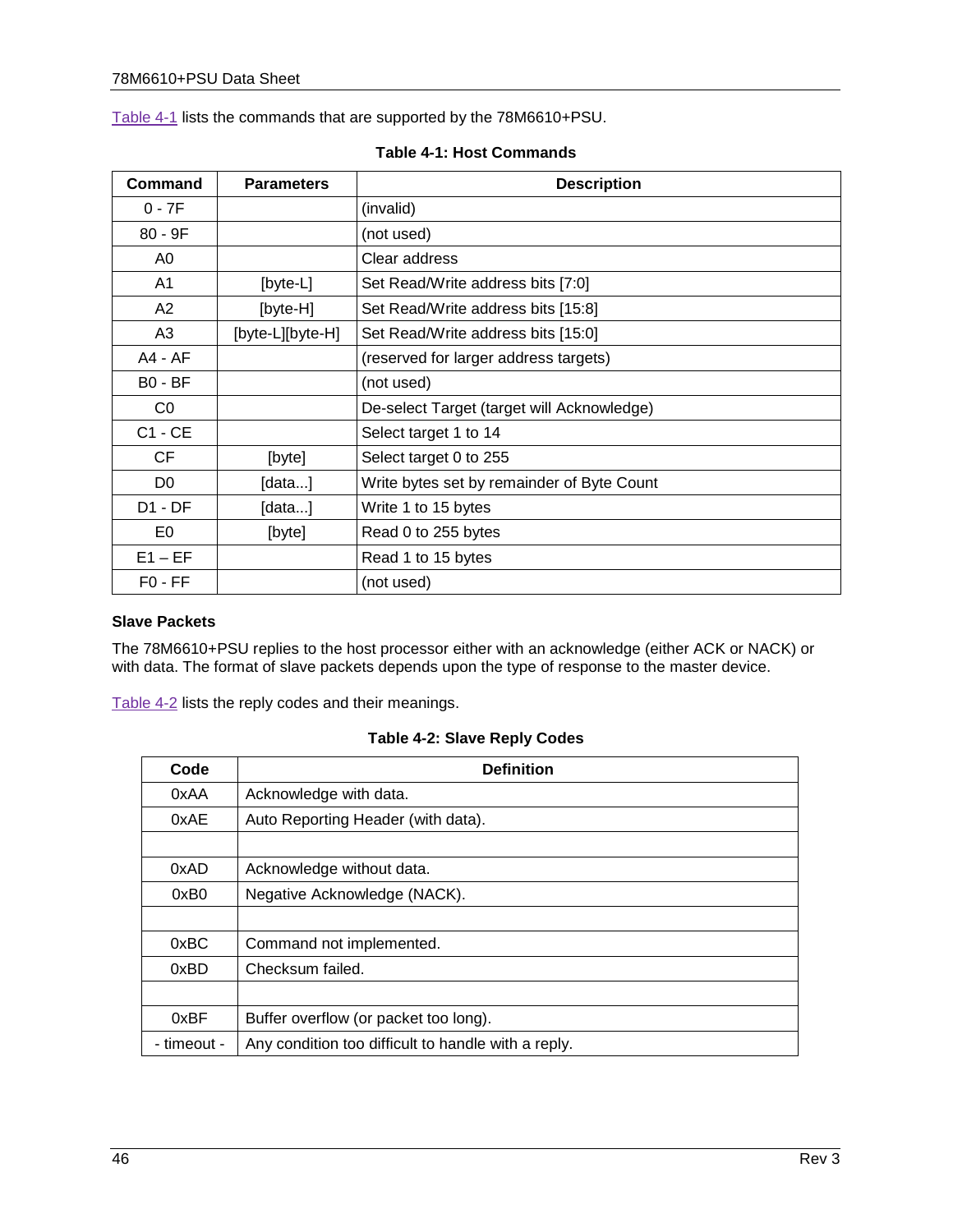### <span id="page-46-0"></span>**4.1.2 Auto-Reported Data**

By default, the 78M6610+PSU automatically reports a set of data at the completion of each accumulation interval. This mode is used in systems where the host will not have to poll the 78M6610+PSU for data but it receives automatically data updated at the accumulation interval rate. [Table 4-3](#page-46-1) shows the default autoreported data format.

<span id="page-46-1"></span>

| <b>Parameter/Register</b> | Number of<br><b>Bytes</b> | <b>Description</b>                                   |
|---------------------------|---------------------------|------------------------------------------------------|
| Packet Header             |                           | <b>Start of Data Packet</b>                          |
| Packet Length             |                           | Number of Bytes in the Packet                        |
| Vrms                      | 3                         | RMS Voltage (address 0x1B)                           |
| <b>Irms</b>               | 3                         | RMS Current (address 0x1E)                           |
| Watt                      | 3                         | Active Power (address 0x21)                          |
| PAverage                  | 3                         | Active Power (30s average) (address 0x24)            |
| PF                        | 3                         | Power Factor (address 0x27)                          |
| Frequency                 | 3                         | Line Frequency (address 0x2A)                        |
| DevAddr                   | 3                         | High Order Device ID and Address Bits (address 0x2D) |
| Alarms                    | 3                         | Alarms and Status (address 0x30)                     |

|  |  | <b>Table 4-3: Default Measurements</b> |
|--|--|----------------------------------------|
|--|--|----------------------------------------|

The content of the auto-reported data packet is configurable by the user. Refer to the relevant application note describing the auto-report packet configuration procedure.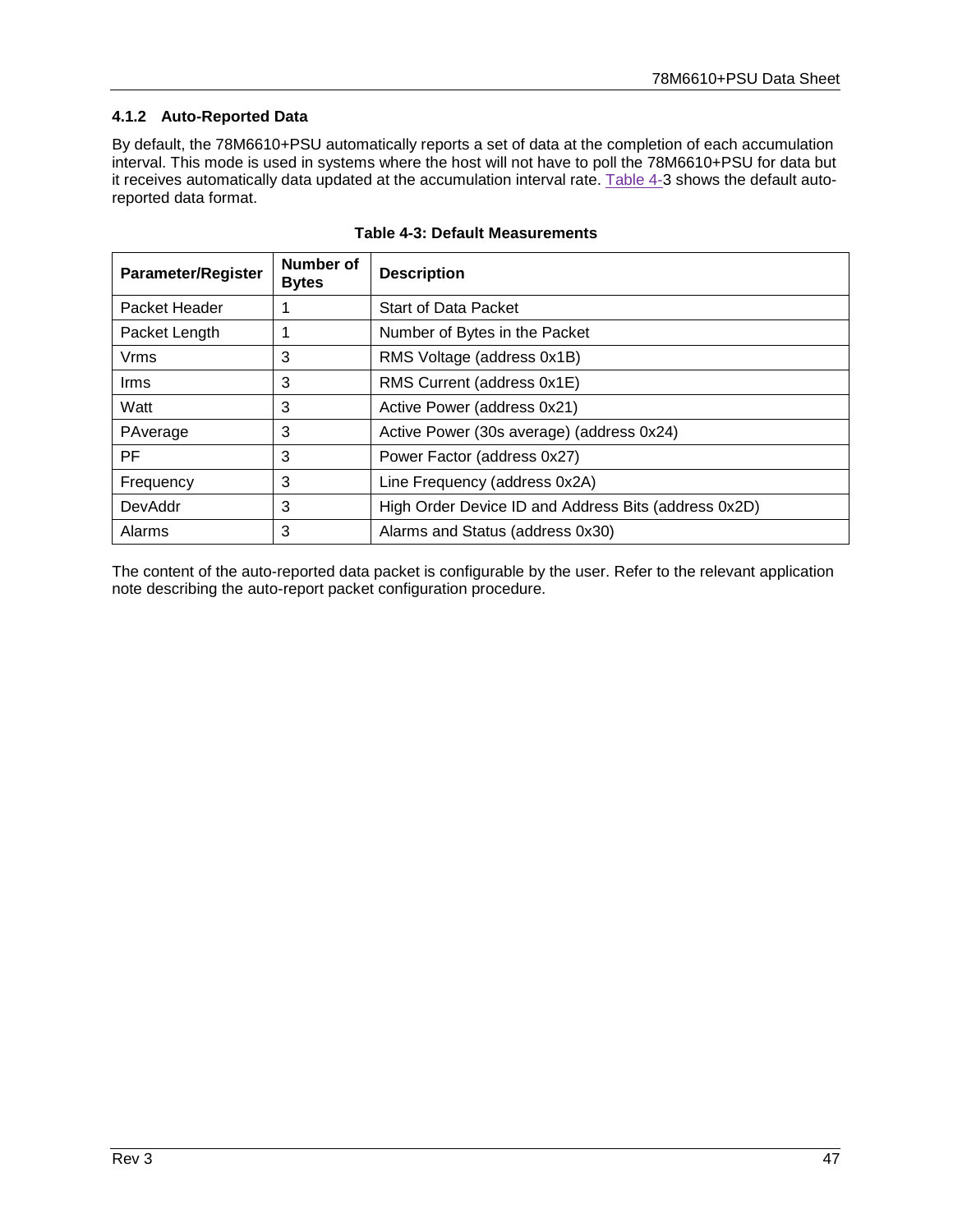# <span id="page-47-0"></span>**4.2 SPI Interface**

The Maxim device operates as a SPI slave. The host is expected to instigate and control all transactions. The signals used for SPI communication are defined as:

- **SSB** : (also known as **CSB**) the device SPI chip/slave select signal (active low)
- **SCK** : the clocking signal that clocks **MISO** and **MOSI** (data)
- **SDI** : (also known as **MOSI**) the data shifted into the measurement device
- **SDO** : (also known as **MISO**) the data shifted out of the measurement device

In Maxim embedded measurement devices, these signals may have alternate functionality depending upon the device mode and/or firmware.

#### **SPI Mode**

The device operates as a slave in mode 3 (CPOL=1,CPHA==1) and as such the data is captured on the rising edge and propagated on the falling edge of the serial data clock(SCK). Figure 1 shows a singlebyte transaction on the SPI bus. Bytes are transmitted/received MSB first.



<span id="page-47-1"></span>**Figure 4-2: Signal Timing on the SPI Bus**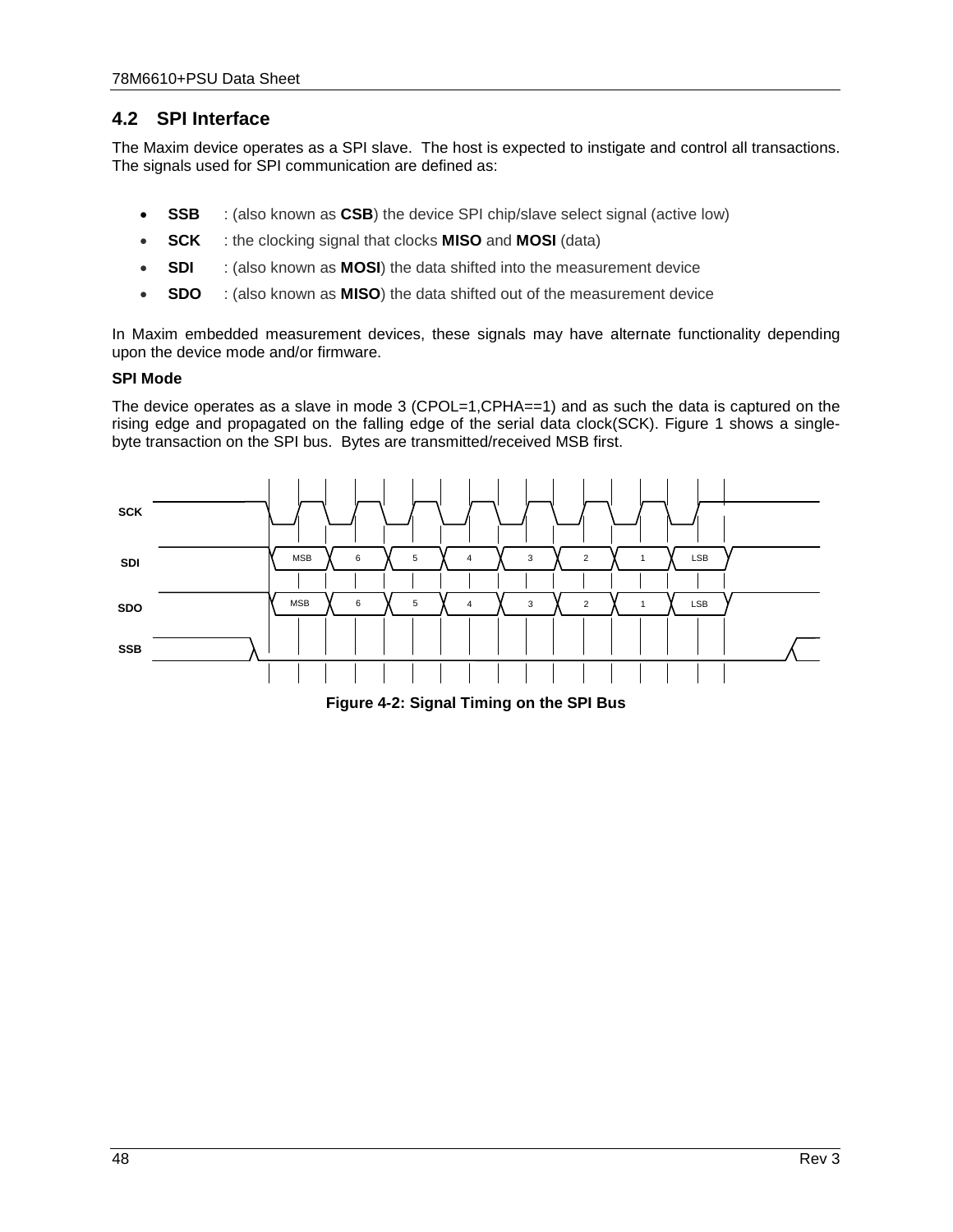#### **Single Word SPI Reads**

The device supplies direct read access to the device RAM memory. To read the RAM the master device must send a read command to the slave device and then clock out the resulting read data. SSB must be kept active low for the entire read transaction (command and response). SCK may be interrupted as long as SSB remains low. ADDR[5:0] is filled with the word address of the read transaction. RAM data contents are transmitted most significant byte first. ADDR[5:0] cannot exceed 0x3F. RAM words, and therefore the results, are natively 24 bits (3 bytes) long.

| Byte# | Bit 7 | Bit 6     | Bit 5 | Bit 4 | Bit 3 | Bit 2 | Bit 1 | Bit 0 |  |
|-------|-------|-----------|-------|-------|-------|-------|-------|-------|--|
|       |       | 0x01      |       |       |       |       |       |       |  |
|       |       | ADDR[5:0] |       |       |       |       |       |       |  |
|       |       |           |       |       |       |       |       |       |  |
|       |       |           |       |       |       |       |       |       |  |
|       |       |           |       |       |       |       |       |       |  |



<span id="page-48-1"></span>The slave responds with the data contents of the requested RAM addresses.

| <b>Byte</b> | Bit 7 | Bit $6 \mid$               |  | Bit 5   Bit 4   Bit 3   Bit 2 |  |        | Bit 1 | Bit 0 |
|-------------|-------|----------------------------|--|-------------------------------|--|--------|-------|-------|
| Number      |       |                            |  |                               |  |        |       |       |
|             |       |                            |  | Hi-Z (during Read Command)    |  |        |       |       |
|             |       | Hi-Z (during Read Command) |  |                               |  |        |       |       |
|             |       | DATA[23:16] @ ADDR         |  |                               |  |        |       |       |
|             |       |                            |  | DATA[15:8]                    |  | @ ADDR |       |       |
|             |       |                            |  | DATA[7:0]                     |  | @ ADDR |       |       |

**Table 4-5. Single Word SPI Read Response (SDO)**

<span id="page-48-2"></span><span id="page-48-0"></span>

**Figure 4-3: Single Word Read Access Timing**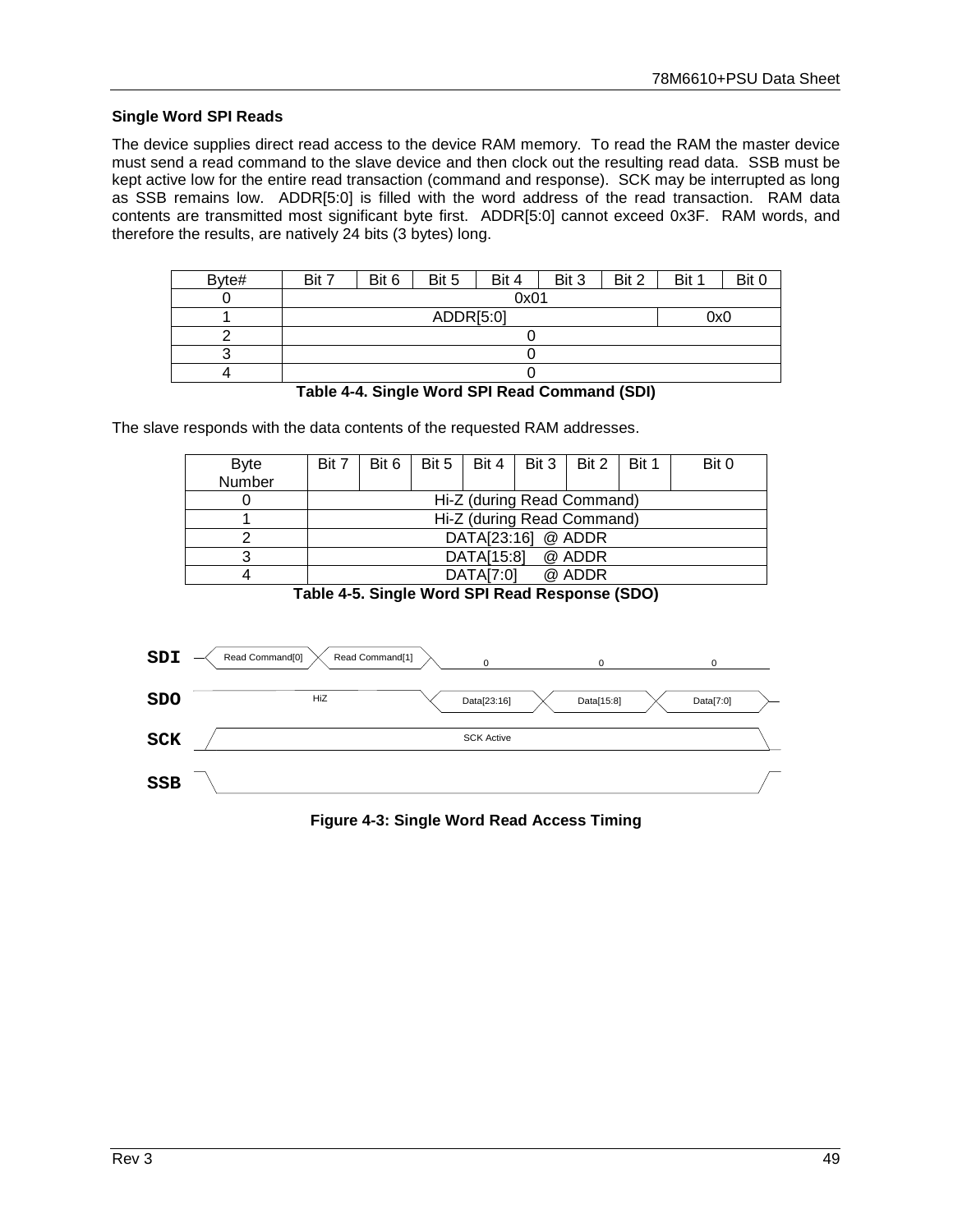#### **Single Word SPI Writes**

The device supplies direct write access to the device RAM memory. To write the RAM the master device must send a write command to the slave device and then clock out the write data. SSB must be kept active low for the entire write transaction (command and data). SCK may be interrupted as long as SSB remains low. ADDR[5:0] is filled with the word address of the write transaction. RAM data contents are transmitted most significant byte first. ADDR[5:0] cannot exceed 0x3F. RAM words are natively 24 bits (3 bytes) long.

| Byte# | Bit 7 | Bit 6 | Bit 5       | Bit 4 | Bit 3  | Bit 2 | Bit 1 | Bit 0 |
|-------|-------|-------|-------------|-------|--------|-------|-------|-------|
|       |       |       |             | 0x01  |        |       |       |       |
|       |       |       | ADDRI5:01   |       |        |       | 0x02  |       |
|       |       |       | DATA[23:16] |       | @ ADDR |       |       |       |
| ົ     |       |       | DATA[15:8]  |       | @ ADDR |       |       |       |
|       |       |       | DATA[7:0]   |       | @ ADDR |       |       |       |

**Table 4-6. Single Word SPI Write Command and Data (SDI)**

<span id="page-49-1"></span>The slave SDO remains Hi-Z during a write access.

<span id="page-49-0"></span>

**Figure 4-4: Single Word Write Access Timing**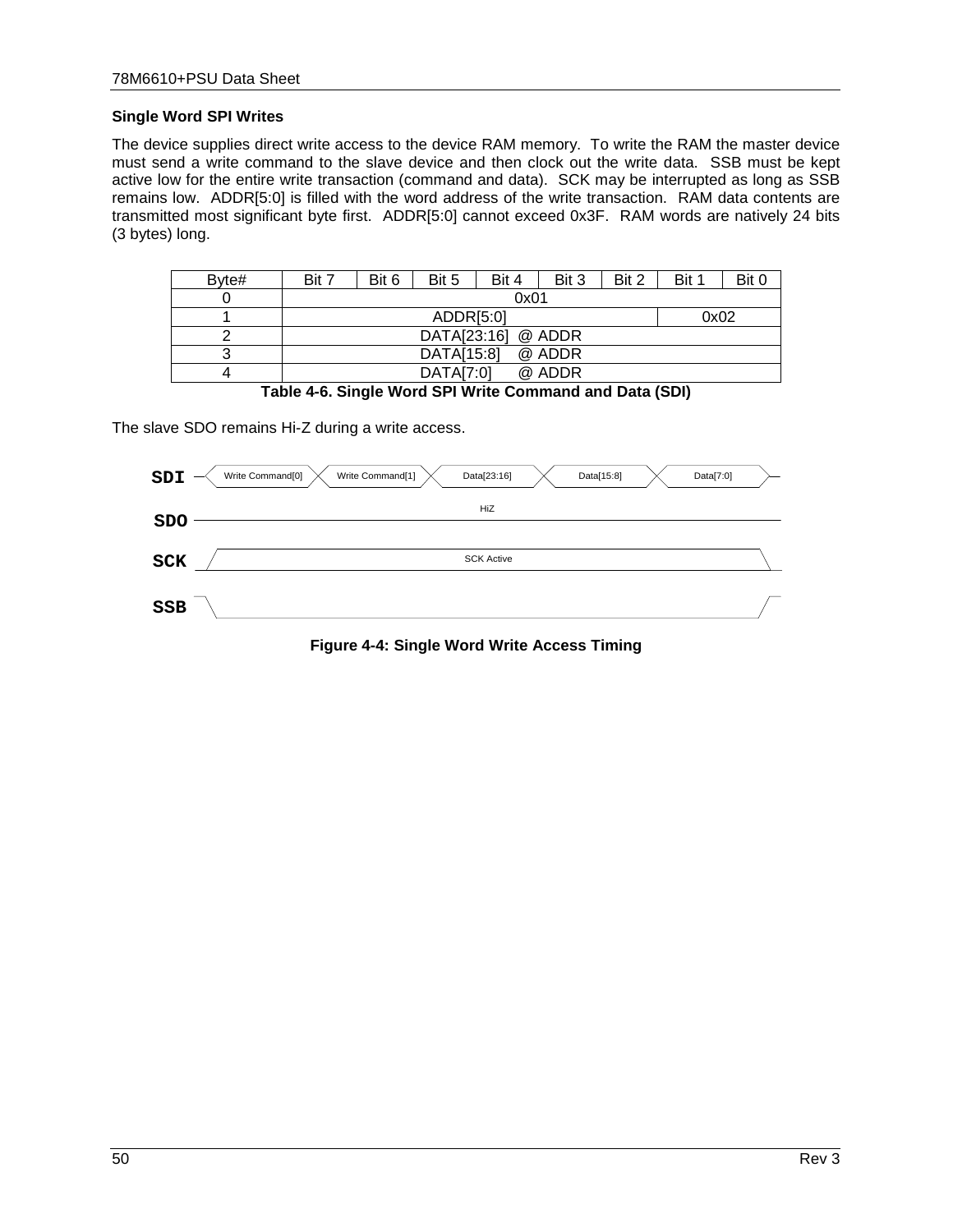# <span id="page-50-0"></span>**4.3 I 2 C Interface**

The 78M6610+PSU has an  $I^2C$  interface available at the SDAI, SDAO, and SCL pins. The interface supports I<sup>2</sup>C slave mode with a 7-bit address and operates at a data rate up to 400kHz. [Figure 4-5](#page-50-1) shows two possible configurations. Configuration A is the standard configuration. The double pin for SDA allows the isolated configuration B.



### **Figure 4-5: I 2 C Bus Connection in Standard (A) and Isolated (B) Configuration**

<span id="page-50-1"></span>The  $I^2C$  interface allows access to read and write registers contained in a 256 word (24-bit) area of the on-chip RAM. The address of each register specified in Section [3](#page-21-0) must be divided by 3 to obtain the relevant address for the  $I^2C$  access. While access to a single byte is possible, it is highly recommended that the user access words (or multiple words) of data with each transaction.

The device address of each 78M6610+PSU is configured through the register DevAddr, which defines address bits 6 through 2 of the device address. Address bits 0 and 1 are configured through pins ADDR1 and SCK/ADDR0 (24-pin package). With the 16-pin package option, the DevAddr register defines address bits 6 through 1, while bit 0 is configured through the pin SCK/ADDR0.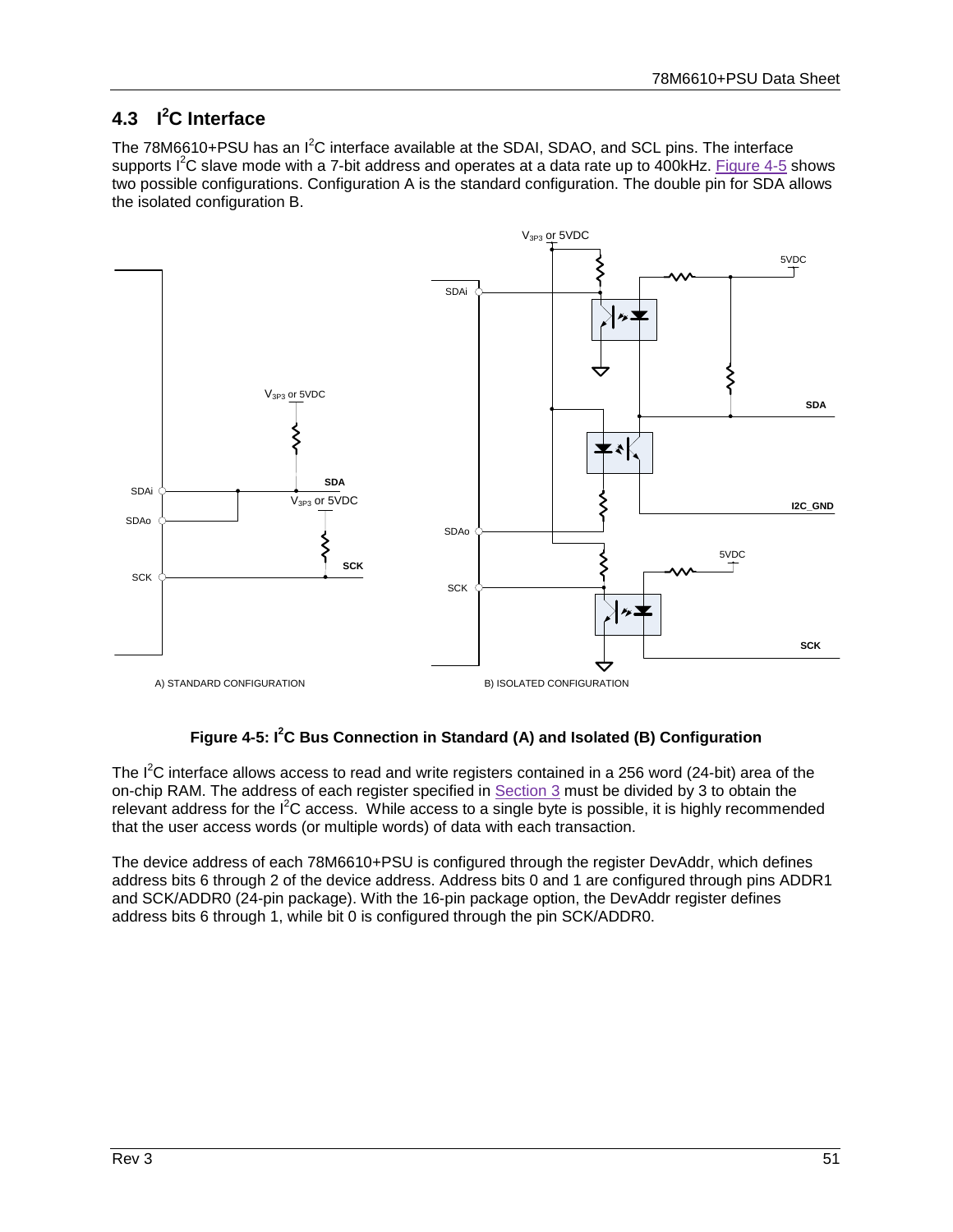#### **Bus Characteristics**

- A data transfer may be initiated only when the bus is not busy.
- During data transfer, the data line must remain stable whenever the clock line is HIGH. Changes in the data line while the clock line is HIGH will be interpreted as a START or STOP condition.

#### **Bus Conditions:**

- **Bus not Busy (I):** Both data and clock lines are HIGH indicating an Idle Condition.
- **Start Data Transfer (S):** a HIGH to LOW transition of the SDA line while the clock (SCL) is HIGH determines a START condition. All commands must be preceded by a START condition.
- **Stop Data Transfer (P):** a LOW to HIGH transition of the SDA line while the clock (SCL) is HIGH determines a STOP condition. All operations must be ended with a STOP condition.
- **Data Valid:** The state of the data line represents valid data when, after a START condition, the data line is stable for the duration of the HIGH period of the clock signal. The data on the line must be changed during the LOW period of the clock signal. There is one clock pulse per bit of data. Each data transfer is initiated with a START condition and terminated with a STOP condition.
- **Acknowledge (A):** Each receiving device, when addressed, is obliged to generate an acknowledge after the reception of each byte. The master device must generate an extra clock pulse, which is associated with this Acknowledge bit. The device that acknowledges has to pull down the SDA line during the acknowledge clock pulse in such a way that the SDA line is stable LOW during the HIGH period of the acknowledge-related clock pulse. Of course, setup and hold times must be taken into account. During reads, a master must signal an end of data to the slave by not generating an Acknowledge bit on the last byte that has been clocked out of the slave. In this case, the slave (78M6610+PSU) will leave the data line HIGH to enable the master to generate the STOP condition.



#### **Device Addressing**

A control byte is the first byte received following the START condition from the master device. The control byte consists of a seven bit address and a bit (LSB) indicating the type of access (0=write; 1=read).

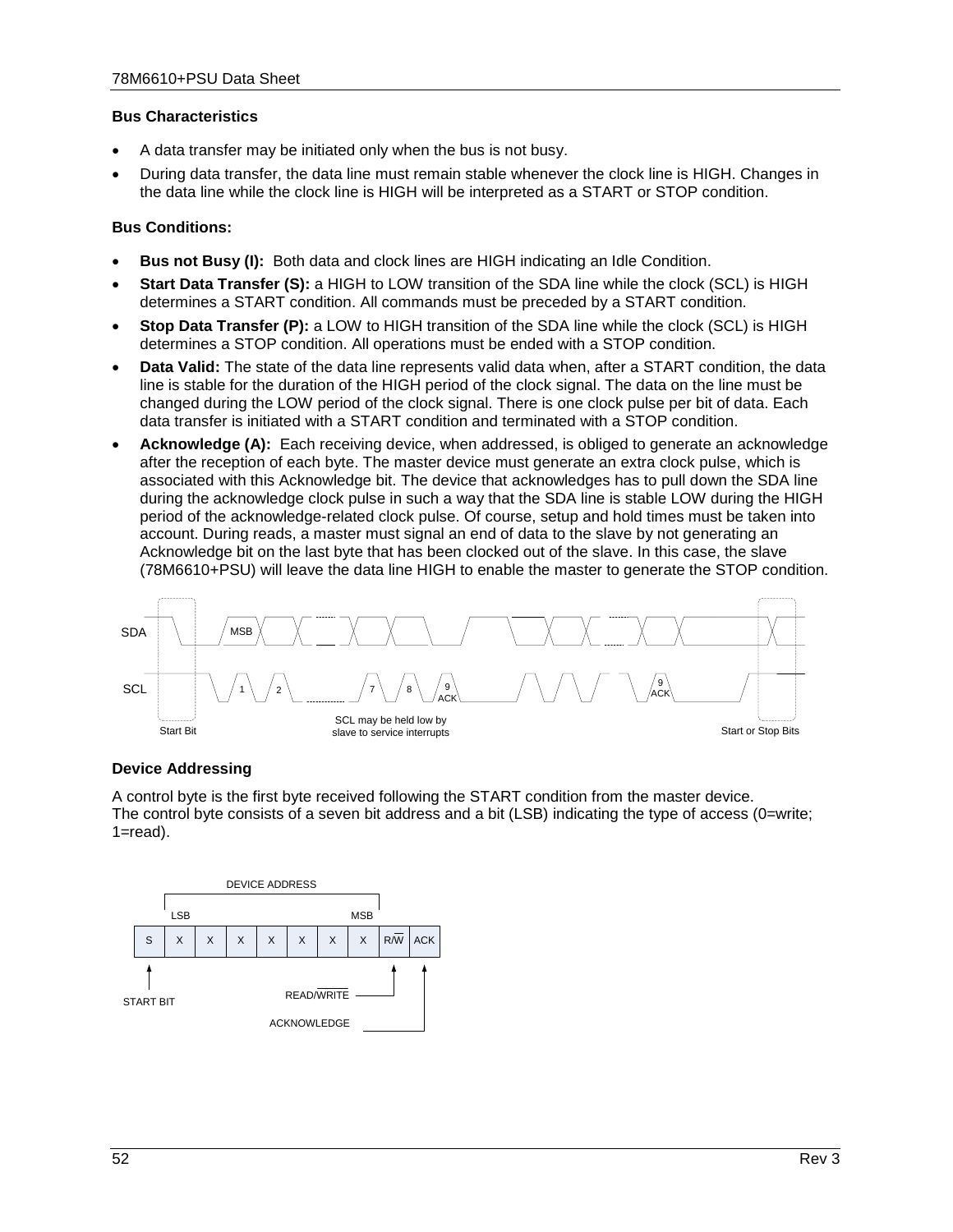#### **Write Operations**

Following the START (S) condition from the master, the device address (7-bits) and the R/w bit (logic low for write) are clocked onto the bus by the master. This indicates to the addressed slave receiver that the register address will follow after it has generated an acknowledge bit (A) during the ninth clock cycle. Therefore, the next byte transmitted by the master is the register address and will be written into the address pointer of the 78M6610+PSU. After receiving another acknowledge (A) signal from the 78M6610+PSU the master device will transmit the data byte(s) to be written into the addressed memory location. The data transfer ends when the master generates a STOP (P) condition. This initiates the internal write cycle. The example in [Figure 4-6](#page-52-0) shows a 3-byte data write (24-bit register write).



**Figure 4-6: I<sup>2</sup> C Bus 3-byte Data Write**

<span id="page-52-0"></span>Upon receiving a STOP (P) condition, the internal register address pointer will be incremented.

The write access can be extended to multiple sequential registers. [Figure 4-7](#page-52-1) shows a transaction where multiple register are written sequentially.



**Figure 4-7: I<sup>2</sup> C Bus Multiple Sequential Register Write**

#### <span id="page-52-1"></span>**Read Operations**

Read operations are initiated in the same way as write operations with the exception that the R/W bit of the control byte is set to one. There are two basic types of read operations: current address read and random read.

Current Address Read: the 78M6610+PSU contains an address counter that maintains the address of the last register accessed, internally incremented by one when the STOP bit is received. Therefore, if the previous read access was to register address n, the next current address read operation would access data from address  $n + 1$ .

Upon receipt of the control byte with R/w bit set to one, the 78M6610+PSU issues an acknowledge (A) and transmits the eight bit data byte. The master will not acknowledge the transfer, but generates a STOP condition to end the transfer and the 78M6610+PSU will discontinue the transmission.



This read operation is not limited to 3 bytes but can be extended until the register address pointer reaches its maximum value.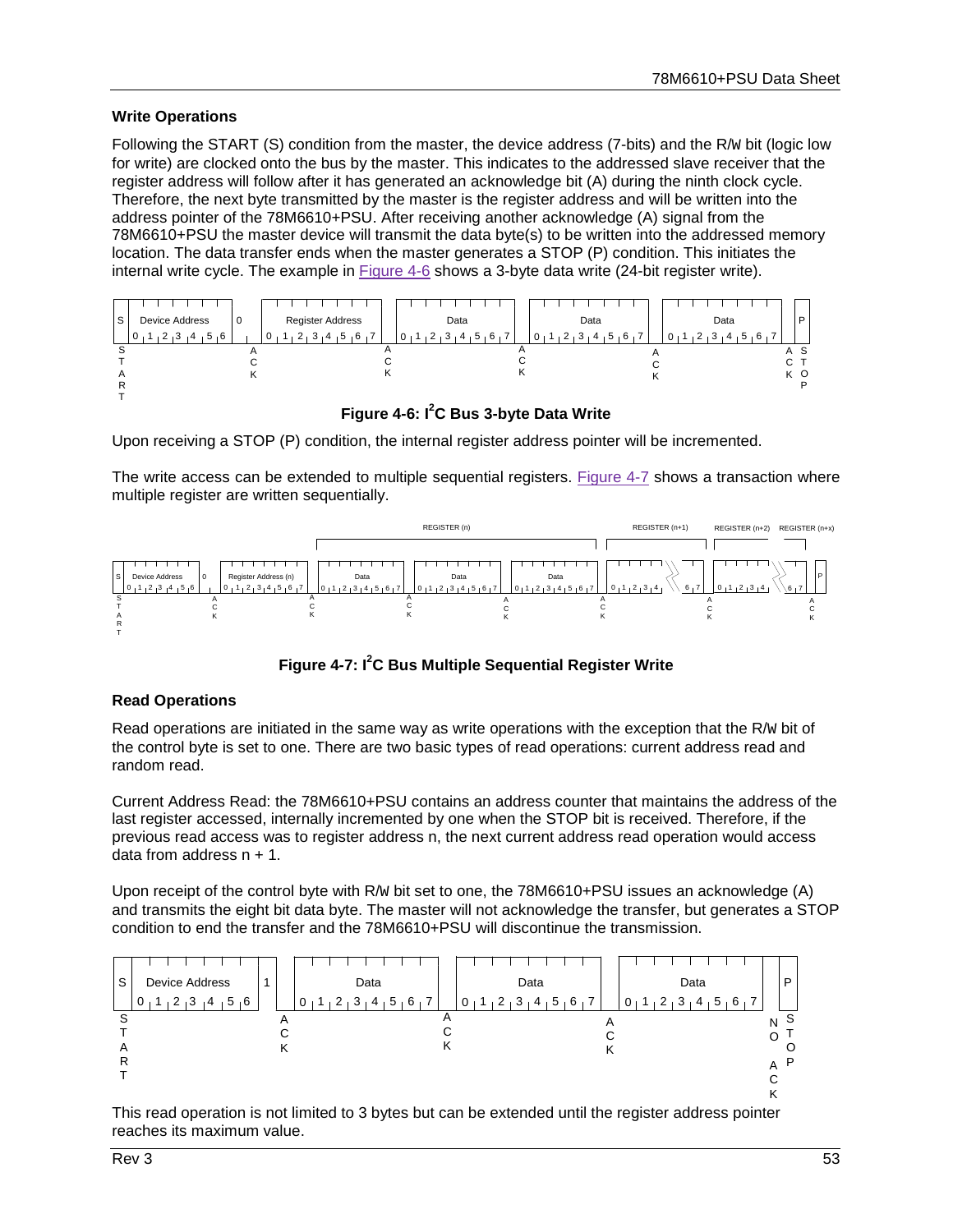If the register address pointer has not been set by previous operations, it is necessary to set it issuing a command as follows:



Random Read: random read operations allow the master to access any register in a random manner. To perform this operation, the register address must be set as part of the write operation. After the address is sent, the master generates a START condition following the acknowledge response. This sequence completes the write operation. The master should issue the control byte again this time, with the R/W bit set to 1 to indicate a read operation. The 78M6610+PSU will issue the acknowledge response, and transmit the data.

At the end of the transaction the master will not acknowledge the transfer and generate a STOP condition.



This read operation is not limited to 3 bytes but can be extended until the register address pointer reaches its maximum value.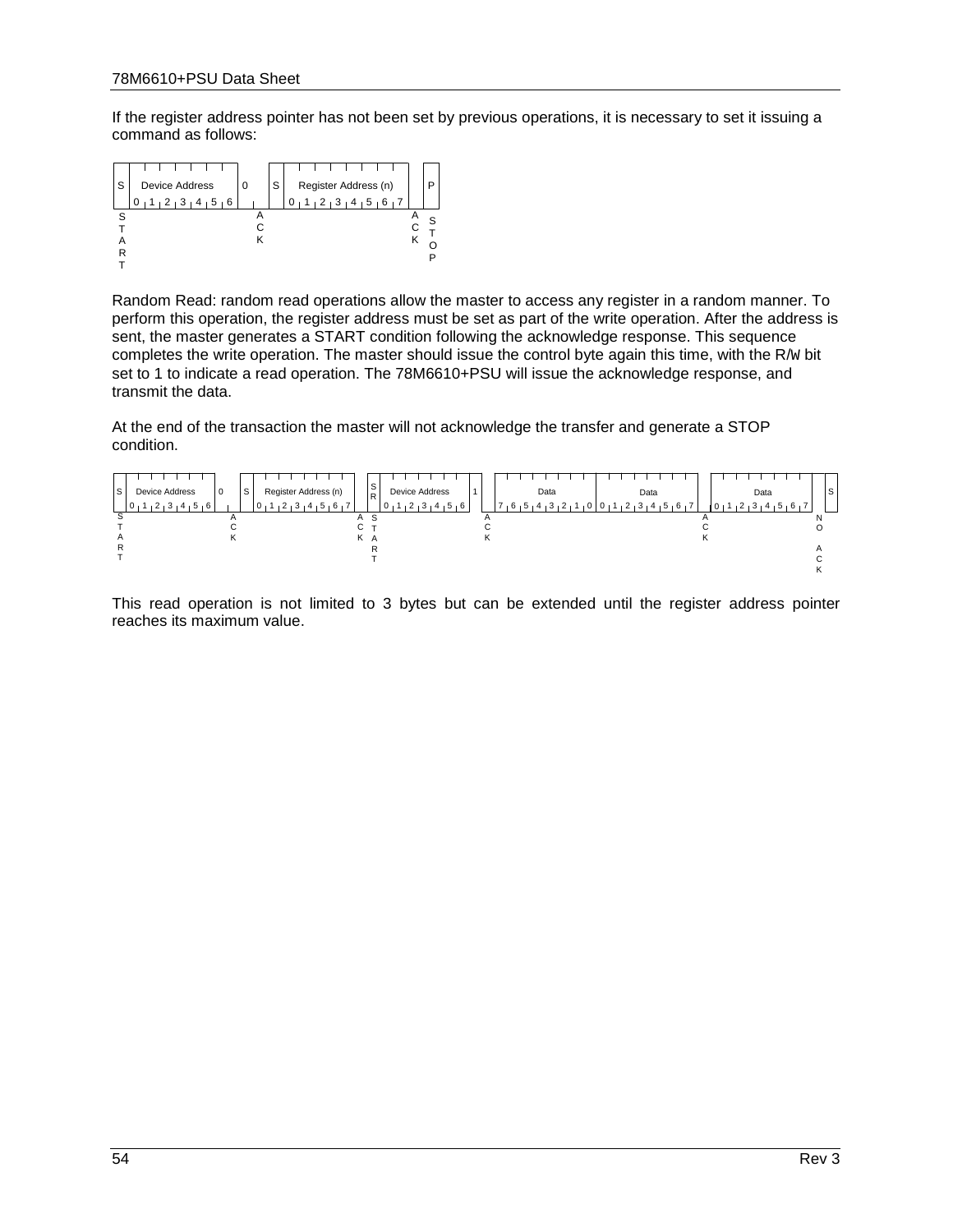# <span id="page-54-0"></span>**5 Electrical Specifications**

# <span id="page-54-1"></span>**5.1 Absolute Maximum Ratings**

| <b>Supplies and Ground Pins:</b>                                                                              |                                                      |
|---------------------------------------------------------------------------------------------------------------|------------------------------------------------------|
| $V_{3P3D}$ , $V_{3P3A}$                                                                                       | $-0.5V$ to 4.6V                                      |
| GNDD, GNDA                                                                                                    | $-0.5V$ to $+0.5V$                                   |
| <b>Analog Input Pins:</b>                                                                                     |                                                      |
| AVN, AVP, AIN, AIP, ATEMP1, ATEMP2                                                                            | $-10mA$ to $+10mA$<br>$-0.5V$ to $(V_{3P3} + 0.5V)$  |
| <b>Oscillator Pins:</b>                                                                                       |                                                      |
| XIN, XOUT                                                                                                     | $-10mA$ to $+10mA$<br>$-0.5V$ to $+3.0V$             |
| <b>Digital Pins:</b>                                                                                          |                                                      |
| IFCONFIG, ACFAULT, ADDR1, SSB/DIR/SCL, ACCRIT; SDO/TX/SDA0,<br>SDI/RX/SDAi, ADDR0, RELAYCTRL, MP0, MP1, RESET | $-30mA$ to $+30mA$ .<br>-0.5V to $(V_{3P3D} + 0.5V)$ |
| Temperatures:                                                                                                 |                                                      |
| Operating Junction Temperature (peak, 100ms)                                                                  | $+140^{\circ}$ C                                     |
| <b>Operating Junction Temperature (continuous)</b>                                                            | $+125^{\circ}$ C                                     |
| Storage Temperature                                                                                           | $-65^{\circ}$ C to $+150^{\circ}$ C                  |
| Soldering Temperature (10-second duration)                                                                    | $+250^{\circ}$ C                                     |
| <b>ESD Stress on All Pins</b>                                                                                 | ±4kV                                                 |

Stresses beyond Absolute Maximum Ratings may cause permanent damage to the device. These are stress ratings only and functional operation at these or any other conditions beyond those indicated under "recommended operating conditions" is not implied. Exposure to absolute-maximum-rated conditions for extended periods may affect device reliability. All voltages are with respect to GND.

## <span id="page-54-2"></span>**5.2 Recommended External Components**

| <b>Name</b> | From        | Т٥          | <b>Function</b>                                                           | Value      | Unit       |
|-------------|-------------|-------------|---------------------------------------------------------------------------|------------|------------|
| XTAL        | <b>XIN</b>  | <b>XOUT</b> | 20.000MHz                                                                 | 20.000     | <b>MHz</b> |
| <b>CXS</b>  | XIN         | <b>GND</b>  | Load capacitor for crystal (exact value                                   | $18 + 10%$ | рF         |
| <b>CXL</b>  | <b>XOUT</b> | <b>GND</b>  | depends on crystal specifications and<br>parasitic capacitance of board). | $18 + 10%$ | рF         |

## <span id="page-54-3"></span>**5.3 Recommended Operating Conditions**

| <b>Parameter</b>                | <b>Condition</b>        | Min | Typ | Max | Unit |
|---------------------------------|-------------------------|-----|-----|-----|------|
| 3.3V Supply Voltage $(V_{3P3})$ | <b>Normal Operation</b> | 3.0 | 3.3 | 3.6 |      |
| <b>Operating Temperature</b>    |                         | -40 | –   | +85 | ٥C   |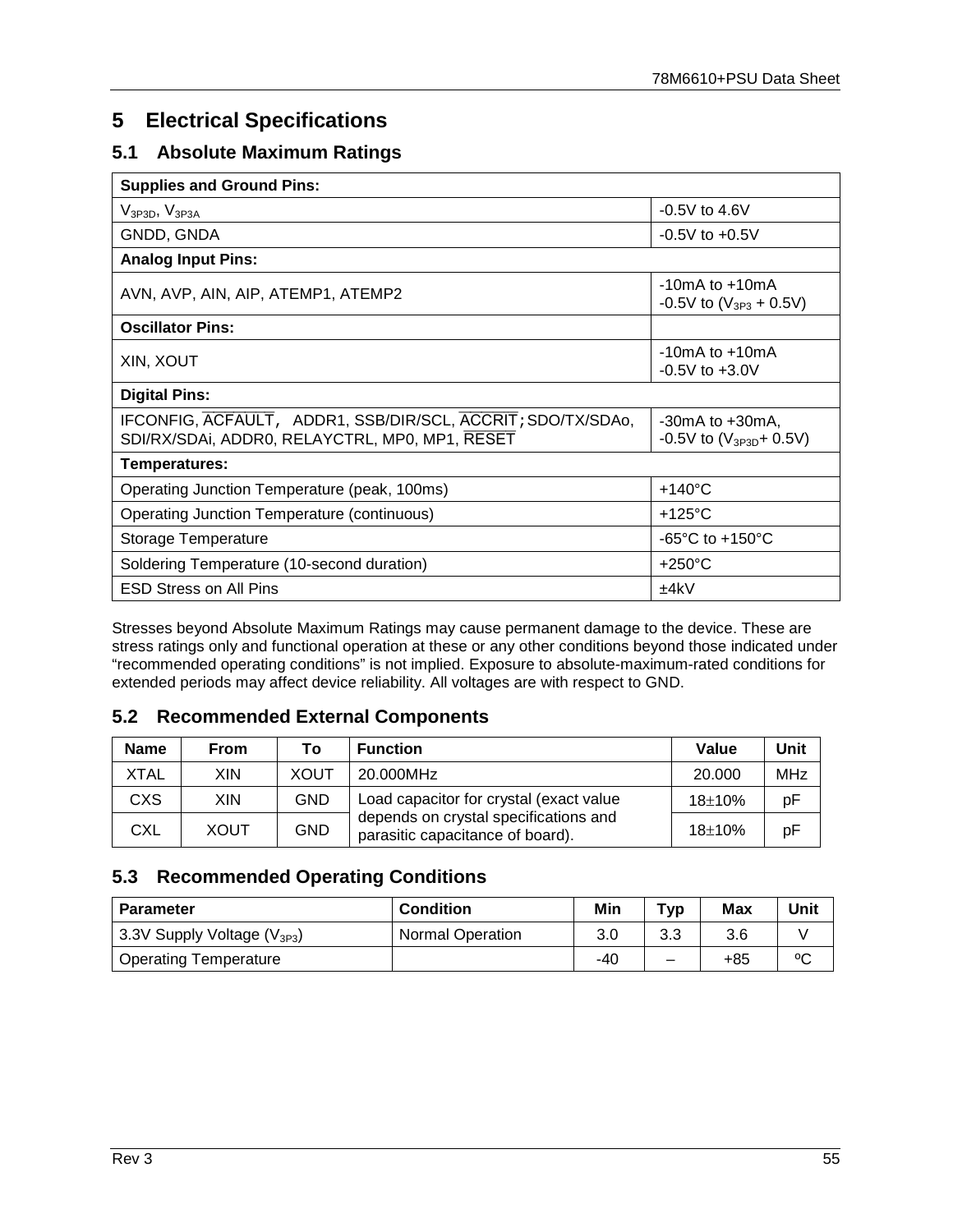# <span id="page-55-0"></span>**5.4 Performance Specifications**

Note that production tests are performed at room temperature.

### <span id="page-55-1"></span>**5.4.1 Input Logic Levels**

| <b>Parameter</b>                                 | <b>Condition</b> | Min    | T <sub>VP</sub>          | Max | Unit |
|--------------------------------------------------|------------------|--------|--------------------------|-----|------|
| Digital high-level input voltage, $V_{\text{H}}$ |                  |        | $\overline{\phantom{a}}$ | -   |      |
| Digital low-level input voltage, $V_{IL}$        |                  | $\sim$ | $\sim$                   |     |      |

### <span id="page-55-2"></span>**5.4.2 Output Logic Levels**

| <b>Parameter</b>                                  | <b>Condition</b>   | Min                 | Typ | Max | Unit |
|---------------------------------------------------|--------------------|---------------------|-----|-----|------|
|                                                   | $I_{LOAD} = 1$ mA  | $V_{3P3}$<br>$-0.4$ |     |     | V    |
| Digital high-level output voltage V <sub>OH</sub> | $I_{LOAD}$ = 10 mA | $V_{3P3}$ -<br>0.6  |     |     | V    |
| Digital low-level output voltage $V_{OL}$         | $I_{LOAD} = 1$ mA  | 0                   |     | 0.4 |      |
|                                                   | $I_{LOAD}$ = 10 mA |                     |     | 0.5 |      |

#### <span id="page-55-3"></span>**5.4.3 Supply Current**

| <b>Parameter</b>                                  | <b>Condition</b>                     | Min                      | тур | Max  | Unit |
|---------------------------------------------------|--------------------------------------|--------------------------|-----|------|------|
| $V_{3P3D}$ and $V_{3P3A}$ current<br>(compounded) | Normal Operation,<br>$V_{3P} = 3.3V$ | $\overline{\phantom{m}}$ | 8.1 | 10.3 | mA   |

### <span id="page-55-4"></span>**5.4.4 Crystal Oscillator**

| <b>Parameter</b>                         | <b>Condition</b> | Min    | Typ    | Max                      | Unit     |
|------------------------------------------|------------------|--------|--------|--------------------------|----------|
| XIN to XOUT Capacitance                  |                  | $\sim$ | 2      | -                        | p۲       |
| Capacitance to GND<br>XIN<br><b>XOUT</b> |                  |        | к<br>к | $\overline{\phantom{0}}$ | p۲<br>рF |

<sup>1</sup> Guaranteed by design, not subject to test.

## <span id="page-55-5"></span>**5.4.5 Internal RC Oscillator**

| <b>Parameter</b>  | <b>Condition</b> | Min                      | тур    | <b>Max</b>               | Unit |
|-------------------|------------------|--------------------------|--------|--------------------------|------|
| Nominal Frequency |                  | $\overline{\phantom{a}}$ | 20.000 | $\overline{\phantom{m}}$ | MHz  |
| Accuracy          |                  | $\overline{\phantom{a}}$ | ±1.5   | $\overline{\phantom{0}}$ | %    |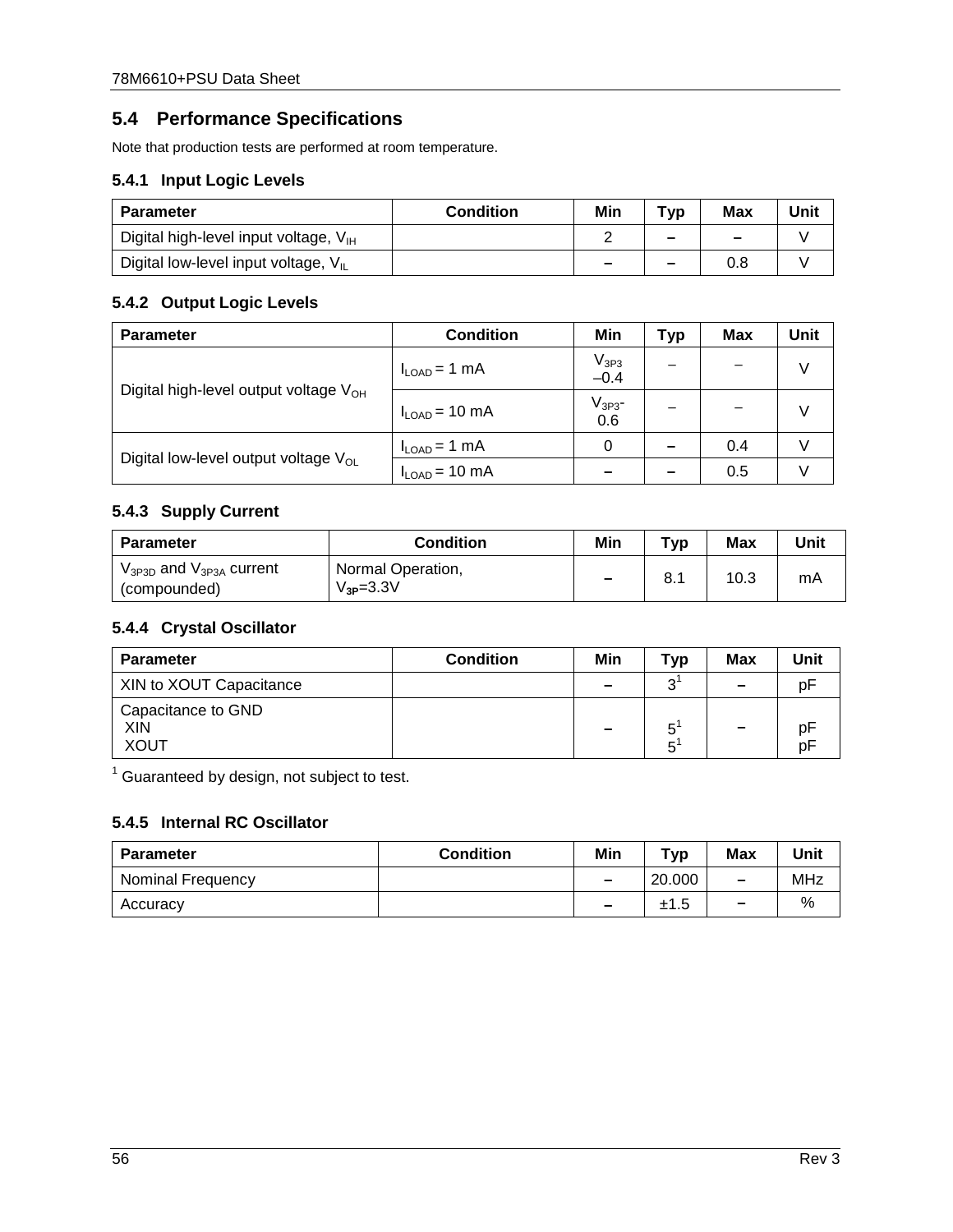# <span id="page-56-0"></span>**5.4.6 ADC Converter, V3P3 Referenced**

LSB values do not include the 9-bit left shift at EMP input.

| <b>Parameter</b>                                                                                                | <b>Condition</b>                                        | Min    | <b>Typ</b>       | <b>Max</b> | <b>Unit</b>             |
|-----------------------------------------------------------------------------------------------------------------|---------------------------------------------------------|--------|------------------|------------|-------------------------|
| Usable Input Range<br>$(Vin-V3P3)$                                                                              |                                                         | $-250$ |                  | 250        | mV<br>peak              |
| THD (First 10 harmonics)                                                                                        | Vin= $65Hz$ ,<br>64kpts FFT, Blackman-<br>Harris window |        | -85              |            | dB                      |
| Input Impedance                                                                                                 | $V$ in=65Hz                                             | 30     |                  | 90         | kΩ                      |
| Temperature coefficient of Input<br>Impedance                                                                   | $V$ in=65Hz                                             |        | 1.7 <sup>1</sup> |            | $\Omega$ <sup>o</sup> C |
| ADC Gain Error vs<br>%Power Supply Variation<br>$10^6 \Delta Nout_{PK} 357nV/V_{IN}$<br>$100 \Delta V$ 3P3A/3.3 | Vin=200mVpk, 65Hz<br>$V_{3P3} = 3.0V$ , 3.6V            |        |                  | 50         | ppm/%                   |
| Input Offset (Vin- $V_{3P3}$ )                                                                                  |                                                         | $-10$  |                  | 10         | mV                      |

<sup>1</sup> Guaranteed by design, not subject to test.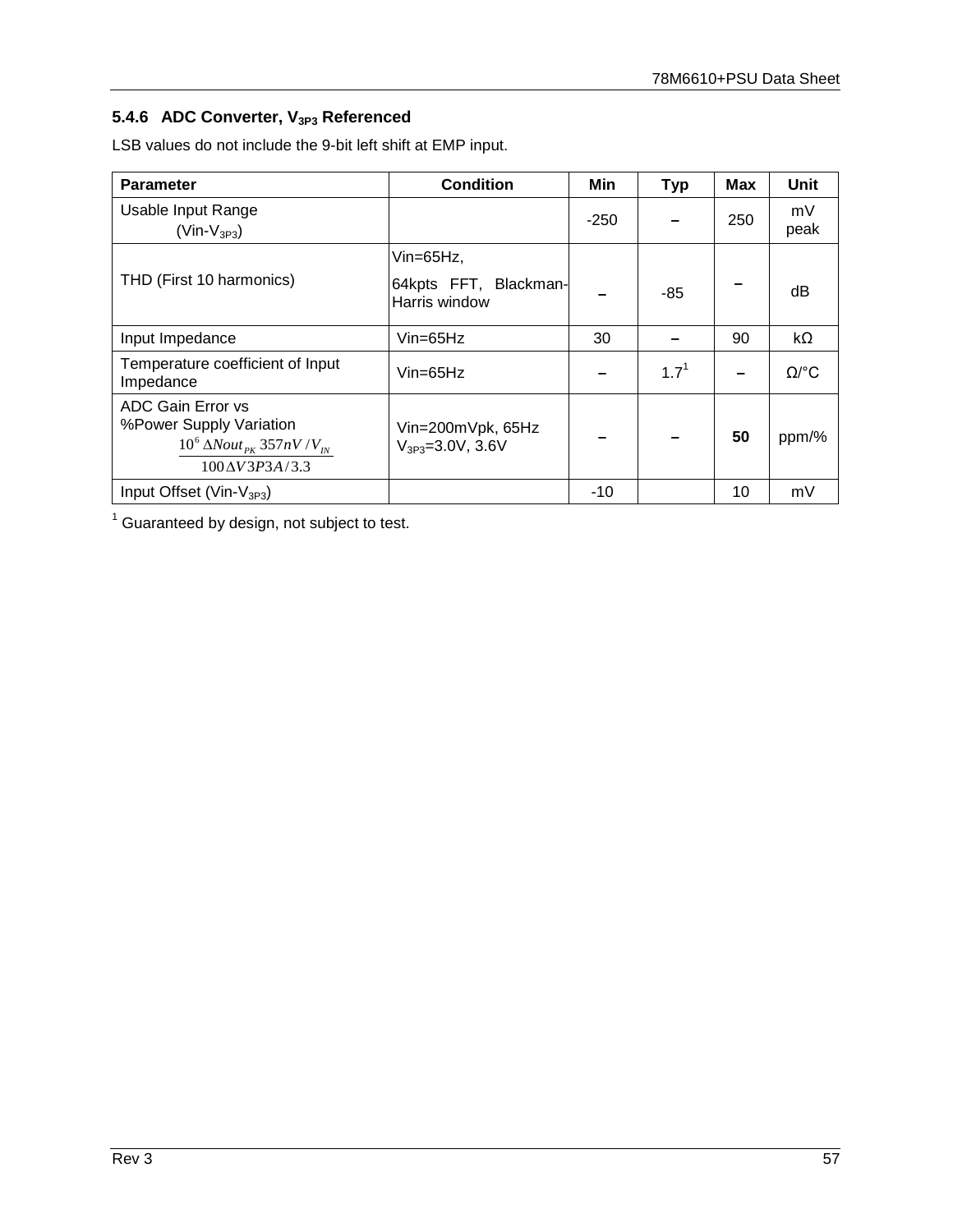# <span id="page-57-0"></span>**5.5 Timing Specifications**

# <span id="page-57-1"></span>**5.5.1 RESET**

| <b>Parameter</b>      | <b>Condition</b> | Min                      | тур | <b>Max</b>               | <b>Unit</b> |
|-----------------------|------------------|--------------------------|-----|--------------------------|-------------|
| Reset pulse fall time |                  | $\overline{\phantom{0}}$ |     | $\overline{\phantom{m}}$ | μS          |
| Reset pulse width     |                  | $\overline{\phantom{0}}$ | -   | $\overline{\phantom{a}}$ | μS          |

<sup>1</sup> Guaranteed by design, not subject to test.

#### <span id="page-57-2"></span>**5.5.2 SPI Slave Port**

| <b>Parameter</b>    |                             | <b>Condition</b>                        | Min | <b>Typ</b>     | <b>Max</b> | Unit |
|---------------------|-----------------------------|-----------------------------------------|-----|----------------|------------|------|
| t <sub>SPIcyc</sub> | SCK cycle time              |                                         | 1   |                |            | μS   |
| <b>I</b> SPILead    | Enable lead time            |                                         | 15  |                |            | ns   |
| t <sub>SPILag</sub> | Enable lag time             |                                         | 0   |                |            | ns   |
| t <sub>SPIW</sub>   | SCK pulse width:            |                                         |     |                |            |      |
|                     | High                        |                                         | 250 |                |            | ns   |
|                     | Low                         |                                         | 250 |                |            | ns   |
| t <sub>SPISCK</sub> | SSB to first SCK fall       | Ignore if SCK is low<br>when SSB falls. |     | 2 <sup>1</sup> |            | ns   |
| t <sub>SPIDIS</sub> | Disable time                |                                         |     | 0 <sup>1</sup> |            | ns   |
| t <sub>SPIEV</sub>  | SCK to Data Out (SDO)       |                                         |     |                | 25         | ns   |
| t <sub>SPISU</sub>  | Data input setup time (SDI) |                                         | 10  |                |            | ns   |
| t <sub>SPIH</sub>   | Data input hold time (SDI)  |                                         | 5   |                |            | ns   |

<sup>1</sup> Guaranteed by design, not subject to test.



<span id="page-57-3"></span>**Figure 5-1: SPI Slave Port Timing**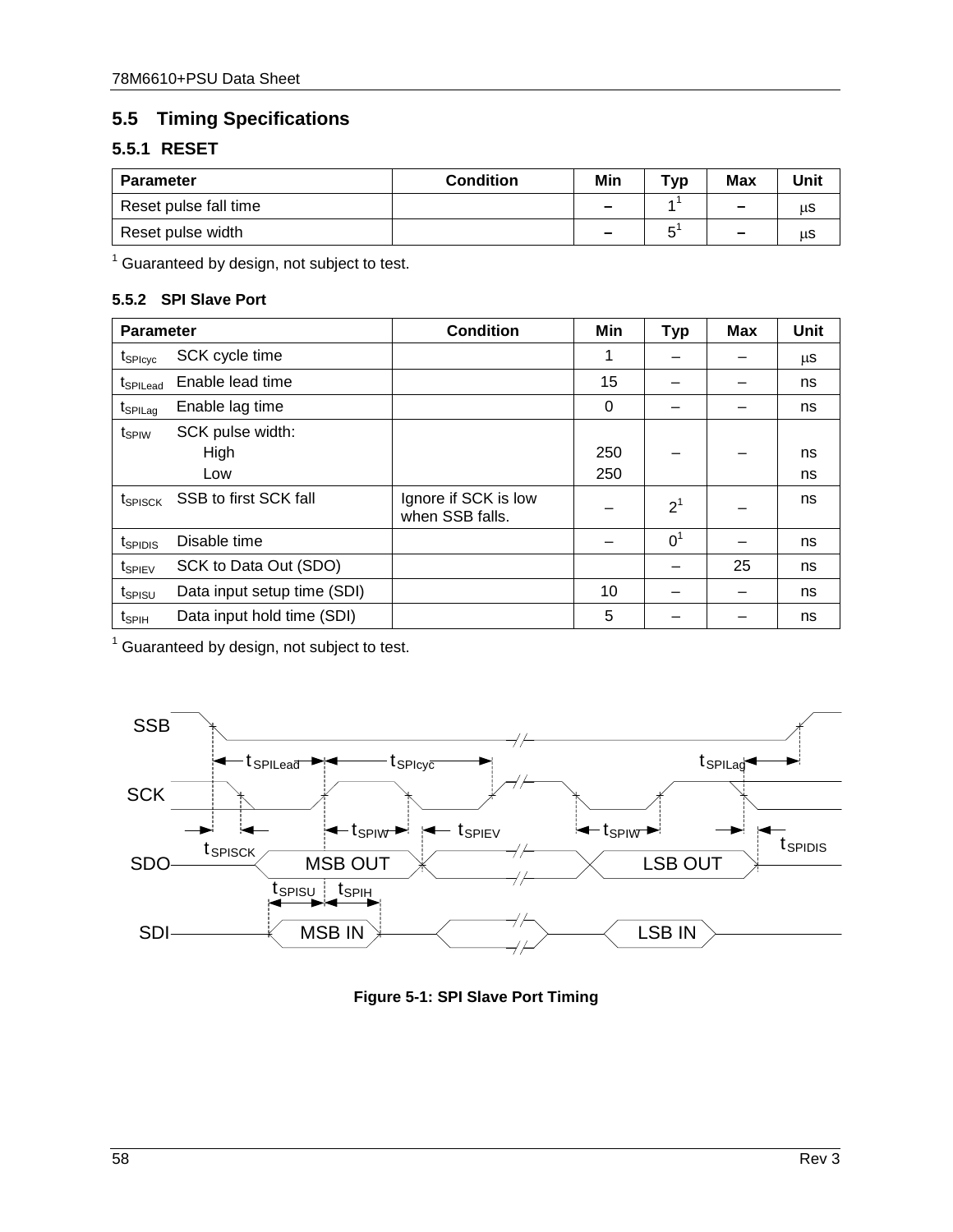### <span id="page-58-0"></span>**5.5.3 I 2 C Slave Port**

<span id="page-58-2"></span>

| <b>Parameter</b>                                                                                 |                                                                                                                 | <b>Condition</b> | Min             | <b>Typ</b> | <b>Max</b> | Unit |
|--------------------------------------------------------------------------------------------------|-----------------------------------------------------------------------------------------------------------------|------------------|-----------------|------------|------------|------|
| $t_{\mathsf{BUF}}$                                                                               | Bus Idle (Free) time between<br>transmissions (STOP/START)                                                      |                  | 1500            |            |            | ns   |
| $t_{ICF}$                                                                                        | I <sup>2</sup> C input Fall Time                                                                                |                  | 20 <sup>1</sup> |            | 300        | ns   |
| $t_{ICR}$                                                                                        | I <sup>2</sup> C input Rise Time                                                                                |                  | $20^1$          |            | 300        | ns   |
| $\mathsf{t}_{\texttt{STH}}$                                                                      | I <sup>2</sup> C START or repeated<br><b>START</b> condition hold time                                          |                  | 500             |            |            | ns   |
| I <sup>2</sup> C START or repeated<br>$t_{\scriptstyle\text{STS}}$<br>START condition setup time |                                                                                                                 |                  | 600             |            |            | ns   |
| $t_{\scriptstyle\text{SCH}}$                                                                     | $I2C$ clock high time                                                                                           |                  | 600             |            |            | ns   |
| $\mathsf{t}_{\mathsf{SCL}}$                                                                      | $I2C$ clock low time                                                                                            |                  | 1300            |            |            | ns   |
| $\boldsymbol{\mathfrak{t}}_{\text{SDS}}$                                                         | I <sup>2</sup> C serial data setup time                                                                         |                  | 100             |            |            | ns   |
| t <sub>spн</sub>                                                                                 | I <sup>2</sup> C serial data hold time                                                                          |                  | 10              |            |            | ns   |
| t <sub>VDA</sub>                                                                                 | I <sup>2</sup> C Valid data time:<br>SCL low to SDA output valid<br>ACK signal from SCL low to<br>SDA (out) low |                  |                 |            | 900        | ns   |

**Table 5-1: I2 C Slave Port Timing<sup>2</sup>**

#### Notes:

 $<sup>1</sup>$  Dependent on bus capacitance.</sup>

<sup>2</sup> Guaranteed by design, not subject to test.



<span id="page-58-1"></span>**Figure 5-2: I<sup>2</sup> C (Slave) Port Timing**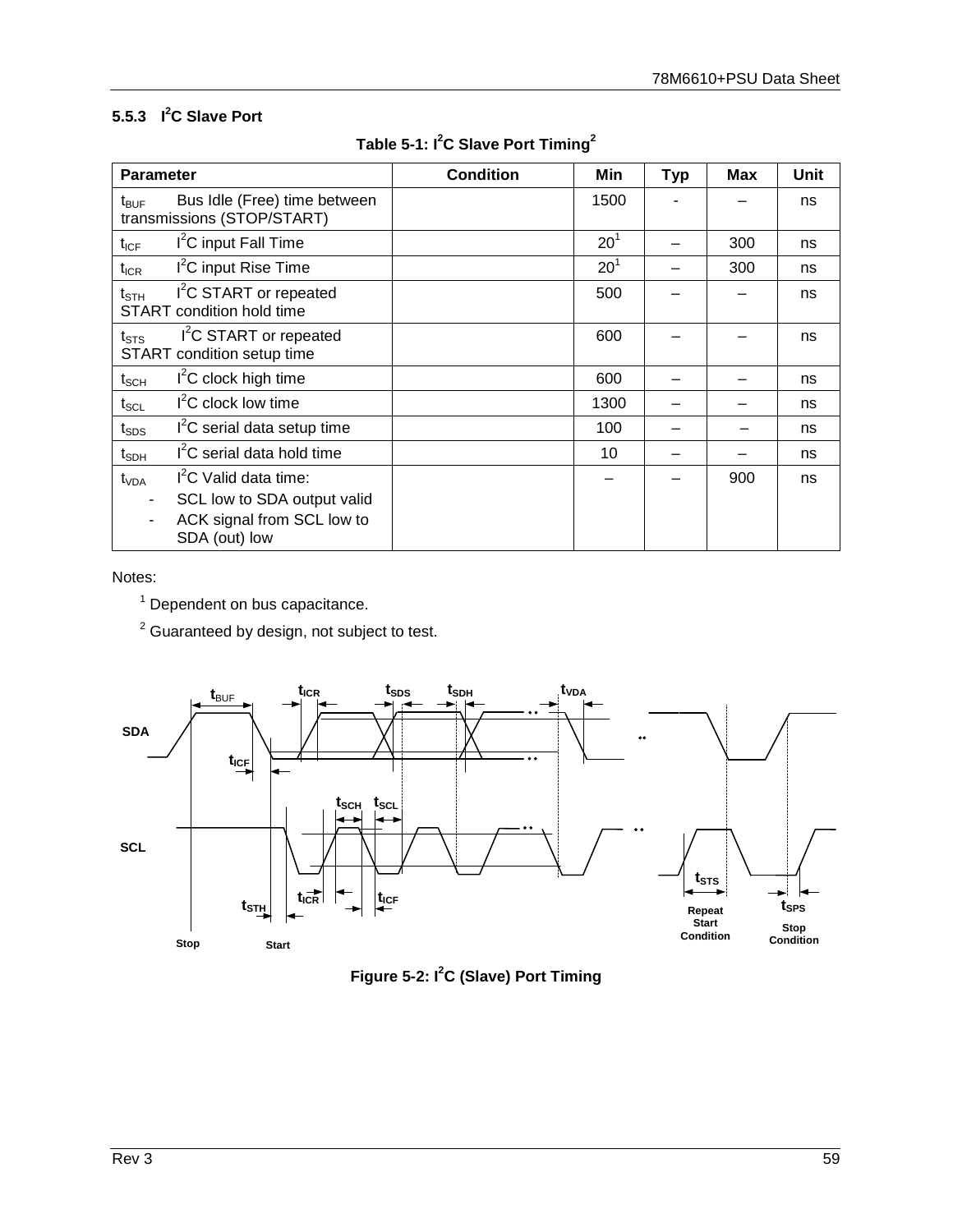# <span id="page-59-0"></span>**6 Packaging**

# <span id="page-59-1"></span>**6.1 24-Pin QFN Pinout**



| Pin            | <b>Signal</b>   | <b>Function</b>                                                                     | Pin | <b>Signal</b>    | <b>Function</b>                                                             |
|----------------|-----------------|-------------------------------------------------------------------------------------|-----|------------------|-----------------------------------------------------------------------------|
|                | ATEMP2          | Thermistor 2 input                                                                  | 13  | SDI/RX/SDAi      | SPI DATA IN / UART RX/<br>$I2C$ Data In                                     |
| $\overline{2}$ | <b>GNDA</b>     | GROUND (Analog)                                                                     | 14  | SCK/ADDR0        | SPI CLOCK IN / I <sup>2</sup> C/Multi-<br>Point UART Address <sup>(1)</sup> |
| 3              | <b>IFCONFIG</b> | UART/SPI (1=UART; 0=SPI) <sup>(1)</sup>                                             | 15  | <b>RELAYCTRL</b> | <b>Relay Control Output</b>                                                 |
| 4              | <b>ACFAULT</b>  | <b>ACFAULT Alarm</b>                                                                | 16  | MP <sub>0</sub>  | Multi-Purpose Digital I/O                                                   |
| 5              | ADDR1           | I <sup>2</sup> C/Multi-Point UART Address <sup>(1)</sup>                            | 17  | MP <sub>1</sub>  | Multi-Purpose Digital I/O                                                   |
| 6              | SSB/DIR/SCL     | Slave Select (SPI) / RS485 TX-<br>RX / I <sup>2</sup> C Serial Clock <sup>(1)</sup> | 18  | <b>RESET</b>     | Reset Input                                                                 |
| 7              | <b>ACCRIT</b>   | AC Voltage Alarm (Critical)                                                         | 19  | AVP              | Voltage Input (positive)                                                    |
| 8              | $\rm V_{3P3D}$  | 3.3VDC Supply (Digital)                                                             | 20  | <b>AVN</b>       | Voltage Input (negative)                                                    |
| 9              | <b>XIN</b>      | <b>Crystal Oscillator Driver Input</b>                                              | 21  | $V_{3P3A}$       | 3.3VDC Supply (Analog)                                                      |
| 10             | <b>XOUT</b>     | <b>Crystal Oscillator Driver Output</b>                                             | 22  | AIP              | Current Input (positive)                                                    |
| 11             | <b>GNDD</b>     | <b>GROUND (Digital)</b>                                                             | 23  | <b>AIN</b>       | Current Input (negative)                                                    |
| 12             | SDO/TX/SDAo     | SPI DATA OUT/ UART TX/<br>I <sup>2</sup> C Data Out                                 | 24  | ATEMP1           | Thermistor 1 input                                                          |

Notes:

1) Pin is sampled after power-on or reset to select/configure the communication peripheral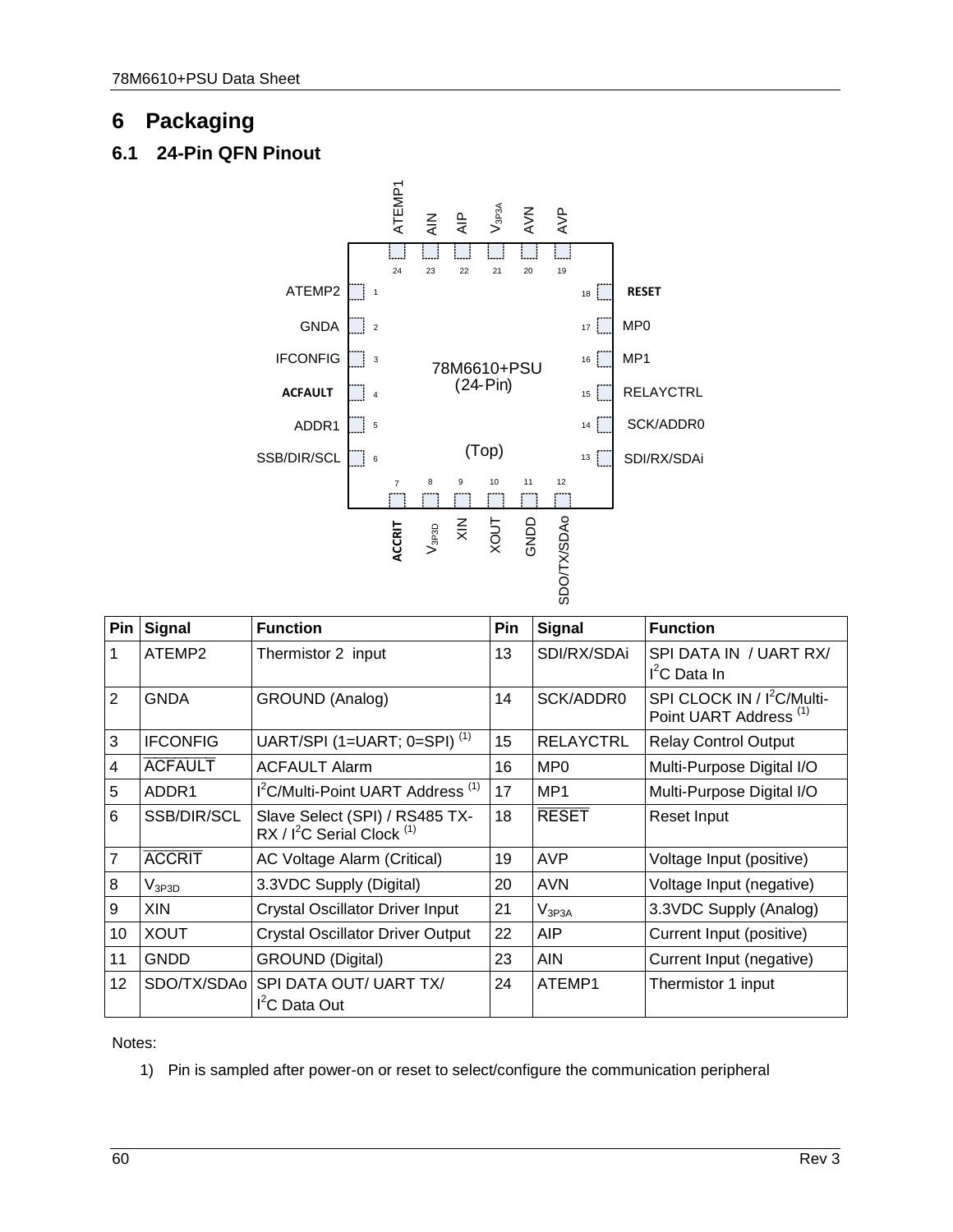# <span id="page-60-0"></span>**6.2 16-Pin TSSOP Pinout**



| Pin            | <b>Signal</b>   | <b>Function</b>                                                                    | Pin | <b>Signal</b> | <b>Function</b>                                                             |
|----------------|-----------------|------------------------------------------------------------------------------------|-----|---------------|-----------------------------------------------------------------------------|
|                | <b>AVP</b>      | Voltage Input (positive)                                                           | 9   | GNDD          | <b>GROUND (Digital)</b>                                                     |
| $\overline{2}$ | <b>AVN</b>      | Voltage Input (negative)                                                           | 10  | SDO/TX/SDAo   | SPI DATA OUT/ UART<br>$TX/I2C$ Data Out                                     |
| 3              | GNDA            | <b>GROUND (Analog)</b>                                                             | 11  | SDI/RX/SDAi   | SPI DATA IN / UART RX/<br>$I2C$ Data In                                     |
| 4              | <b>IFCONFIG</b> | UART/SPI (1=UART/I <sup>2</sup> C;<br>$0=SPI$ ) <sup>(1)</sup>                     | 12  | SCK/ADDR0     | SPI CLOCK IN / I <sup>2</sup> C/Multi-<br>Point UART Address <sup>(1)</sup> |
| 5              | <b>ACFAULT</b>  | <b>ACFAULT Alarm</b>                                                               | 13  | $V_{3P3A}$    | 3.3VDC Supply (Analog)                                                      |
| 6              | SSB/DIR/SCL     | Slave Select (SPI) / RS485<br>TX-RX / I <sup>2</sup> C Serial Clock <sup>(1)</sup> | 14  | AIP           | Current Input (positive)                                                    |
| $\overline{7}$ | <b>ACCRIT</b>   | <b>AC Voltage Alarm (Critical)</b>                                                 | 15  | AIN           | Current Input (negative)                                                    |
| 8              | $V_{3P3D}$      | 3.3VDC Supply (Digital)                                                            | 16  | ATEMP1        | Thermistor 1 input                                                          |

Notes:

1) Pin is sampled after power-on or reset to select/configure the communication peripheral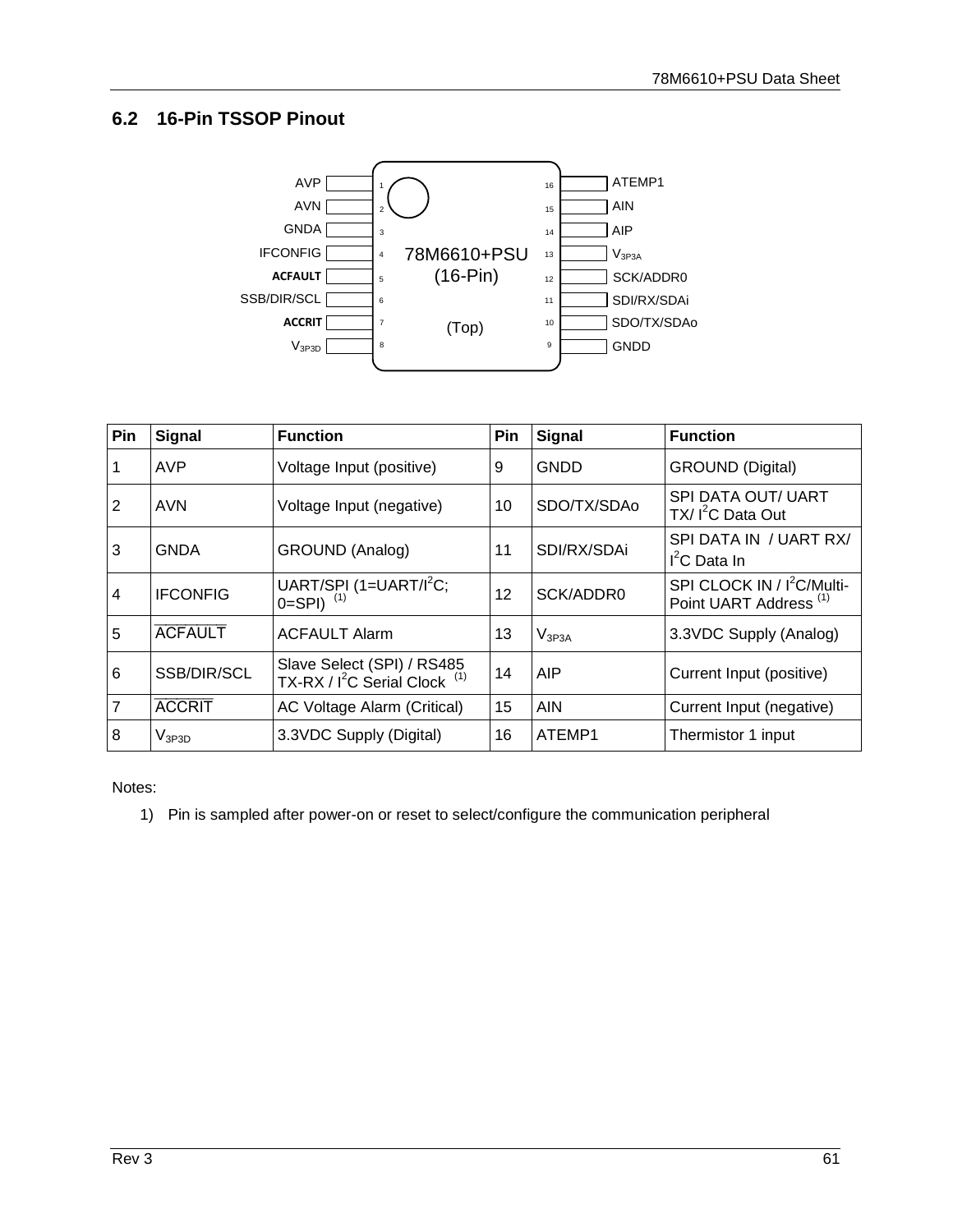# <span id="page-61-0"></span>**6.3 Package Outline**

| <b>PACAKGE TYPE</b> | <b>PACAKGE CODE</b> | <b>OUTLINE NO.</b> | <b>LAND PATTERN NO.</b> |
|---------------------|---------------------|--------------------|-------------------------|
| 24 QFN              | T2444+4             | 21-0139            | 90-0022                 |
| 16 TSSOP            | U16+2               | 21-0066            | 90-0117                 |

### **QFN-24 Package**









| PKG          | $24L$ $4\times4$ |      |      |
|--------------|------------------|------|------|
| REF.         | MIN.             | NOM. | MAX. |
| А            | 0.70             | 0.75 | 0.80 |
| A1           | 0.0              | 0.02 | 0.05 |
| A2           | 0.20 REF         |      |      |
| o            | 0.18             | 0.23 | 0.30 |
| D            | 3.90             | 4.00 | 4.10 |
| E            | 3.90             | 4.00 | 4.10 |
| e            | 0.50 BSC.        |      |      |
| k            | 0.25             |      |      |
|              | 0,30             | 0,40 | 0.50 |
| Ν            | 24               |      |      |
| ND           | 6                |      |      |
| <b>NE</b>    | 6                |      |      |
| Jedec<br>Var | WGGD-2           |      |      |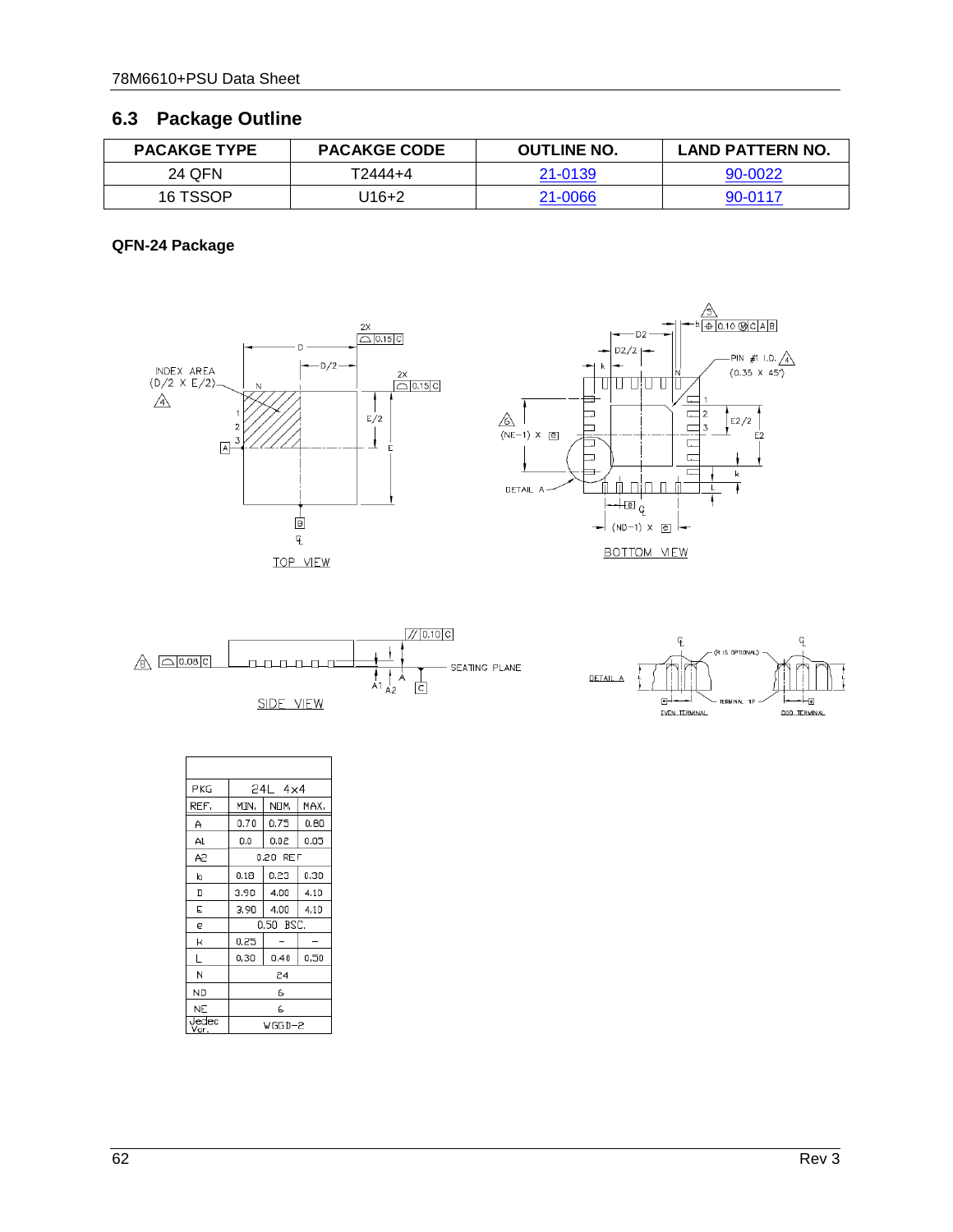**INCHES** 

**MAX** 

 $.043$ 

 $,006$ 

 $,037$ 

 $.012$ 

 $.010$ 

 $.008$ 

 $.006$ 

 $.201$ 

 $.177$ 

 $.258$ 

 $.028$ 

 $8^{\circ}$ 

.026 BSC

SEE VARIATIONS

MIN.

 $.002$ 

.033

 $.007$ 

 $.007$ 

 $.004$ 

 $.004$ 

 $193$ 

.169

246

 $.020$ 

0.

#### **TSSOP-16 Package**



**NOTES** 

- 1. DIMENSIONS D AND E DO NOT INCLUDE FLASH
- 2. MOLD FLASH OR PROTRUSIONS NOT TO EXCEED 0.15mm PER SIDE
- 3. CONTROLLING DIMENSION: MILLIMETER
- 4. MEETS JEDEC OUTLINE MO-153. SEE JEDEC VARIATIONS TABLE
- 5. "N" REFERS TO NUMBER OF LEADS
- A LEAD COPLANARITY 0,10 MM MAX,
- 7. NUMBER OF LEADS SHOWN ARE FOR REFERENCE ONLY
- A MARKING IS FOR PACKAGE ORIENTATION REFERENCE ONLY
- A BENT LEAD 0.10 MM MAX.
- 10. MATERIAL MUST COMPLY WITH BANNED AND RESTRICTED SUBSTANCES SPEC # 10-0131.
- 11. ALL DIMENSIONS APPLY TO BOTH LEADED (-) AND PBFREE (+) PKG. CODES.

-DRAWING NOT TO SCALE-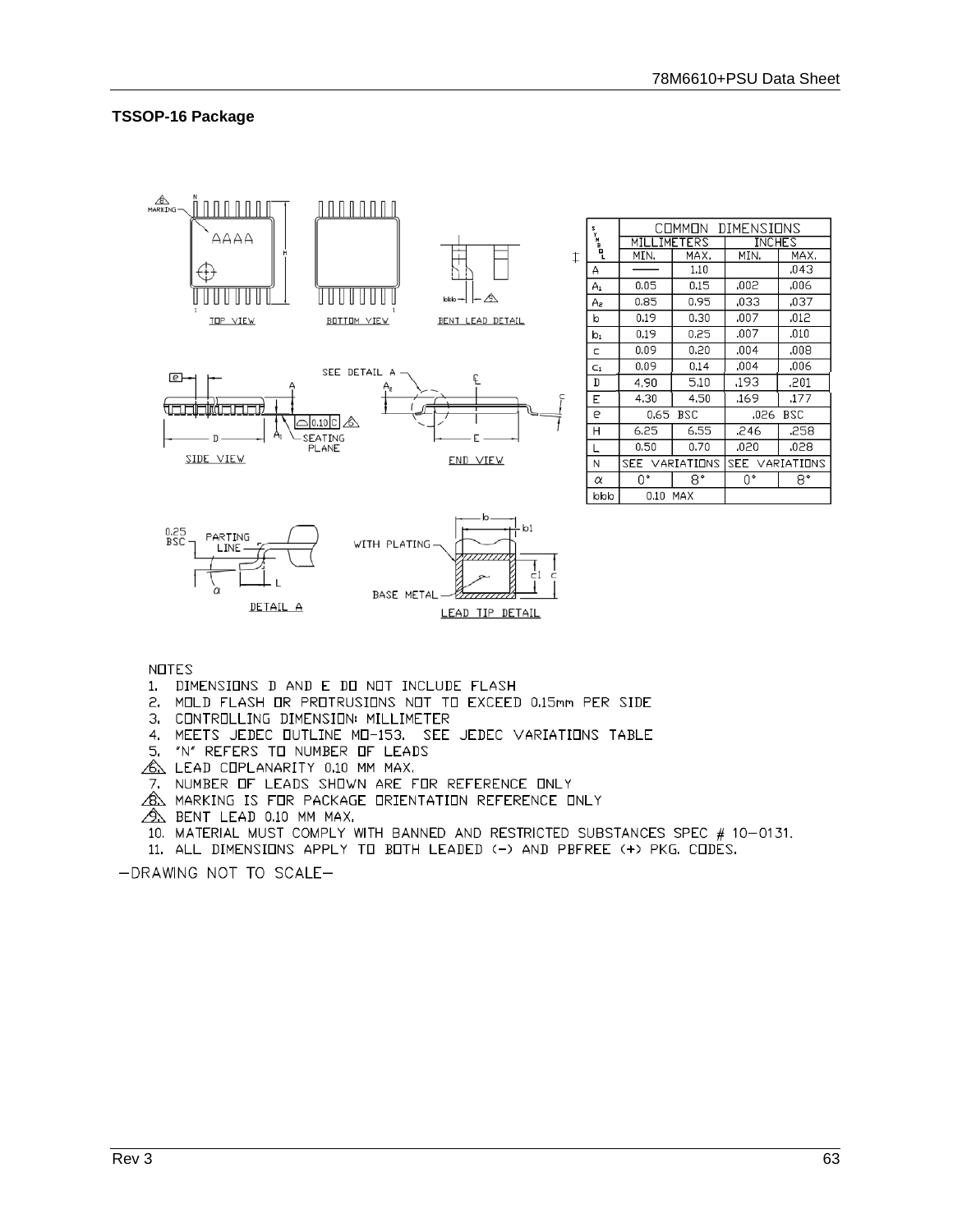# <span id="page-63-0"></span>**7 Ordering Information**

| Part        | Package  | <b>Option</b> | <b>Ordering Number</b> | <b>IC Marking</b> |  |
|-------------|----------|---------------|------------------------|-------------------|--|
| 78M6610+PSU | QFN-24   | <b>Bulk</b>   | 78M6610+PSU/B00        | EMP               |  |
|             |          | Tape & Reel   | 78M6610+PSU/B00T       |                   |  |
|             | TSSOP-16 | <b>Bulk</b>   | 78M6610+PSU/C00        |                   |  |
|             |          | Tape & Reel   | 78M6610+PSU/C00T       |                   |  |

# <span id="page-63-1"></span>**8 Contact Information**

For more information about the 78M6610+PSU or other Maxim Integrated products, contact technical support at **[www.maximintegrated.com/support](http://www.maximintegrated.com/support)**.